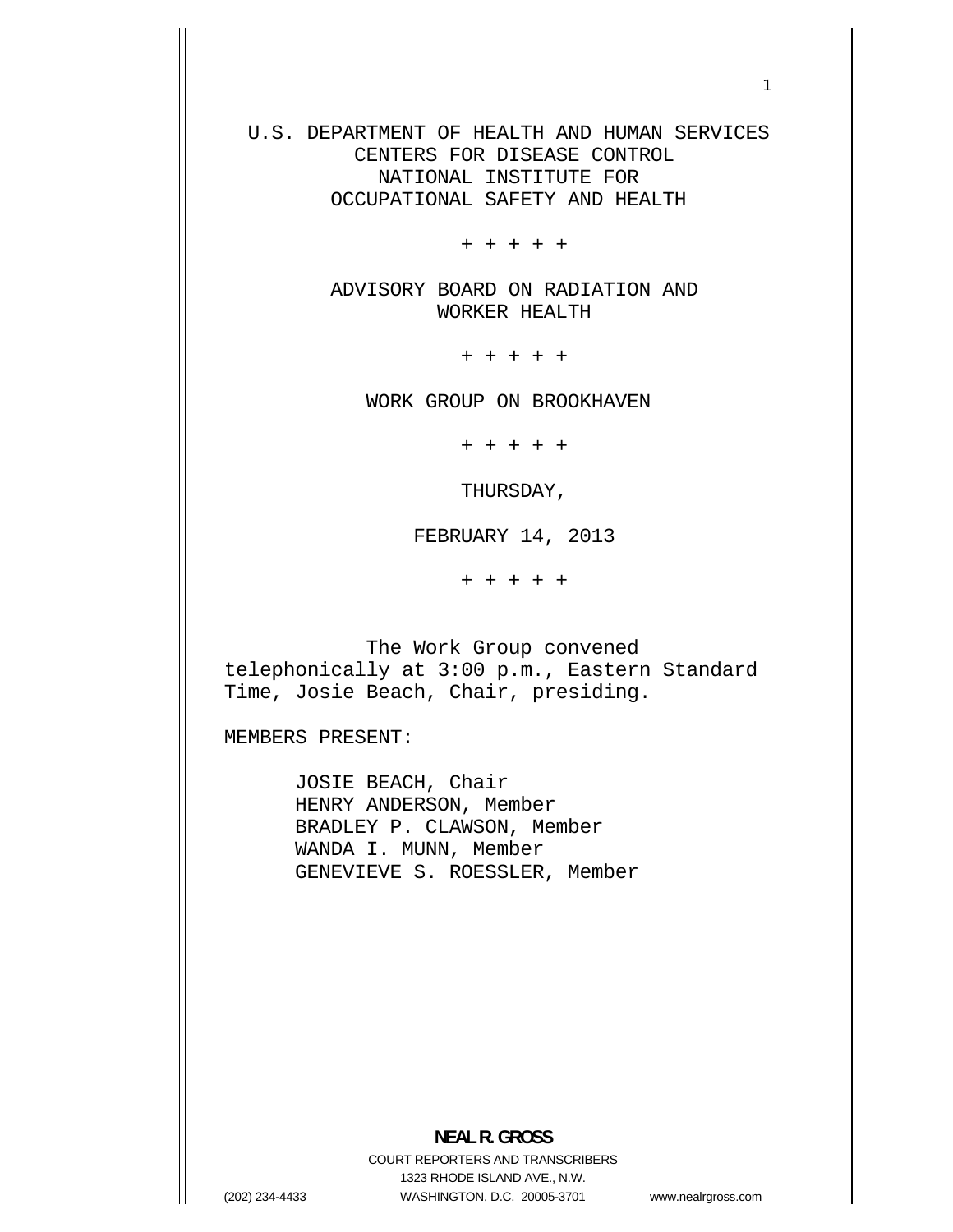ALSO PRESENT:

THEODORE M. KATZ, Designated Federal Official TIM ADLER, ORAU Team ISAF AL-NABULSI, DOE RON BUCHANAN, SC&A ZAIDA BURGOS, NIOSH GRADY CALHOUN, DCAS JASON DAVIS, ORAU Team JOE FITZGERALD, SC&A JIM NETON, DCAS GENE POTTER, ORAU Team LAVON RUTHERFORD, DCAS DENNIS STRENGE, ORAU Team

# **NEAL R. GROSS**

COURT REPORTERS AND TRANSCRIBERS 1323 RHODE ISLAND AVE., N.W. (202) 234-4433 WASHINGTON, D.C. 20005-3701 www.nealrgross.com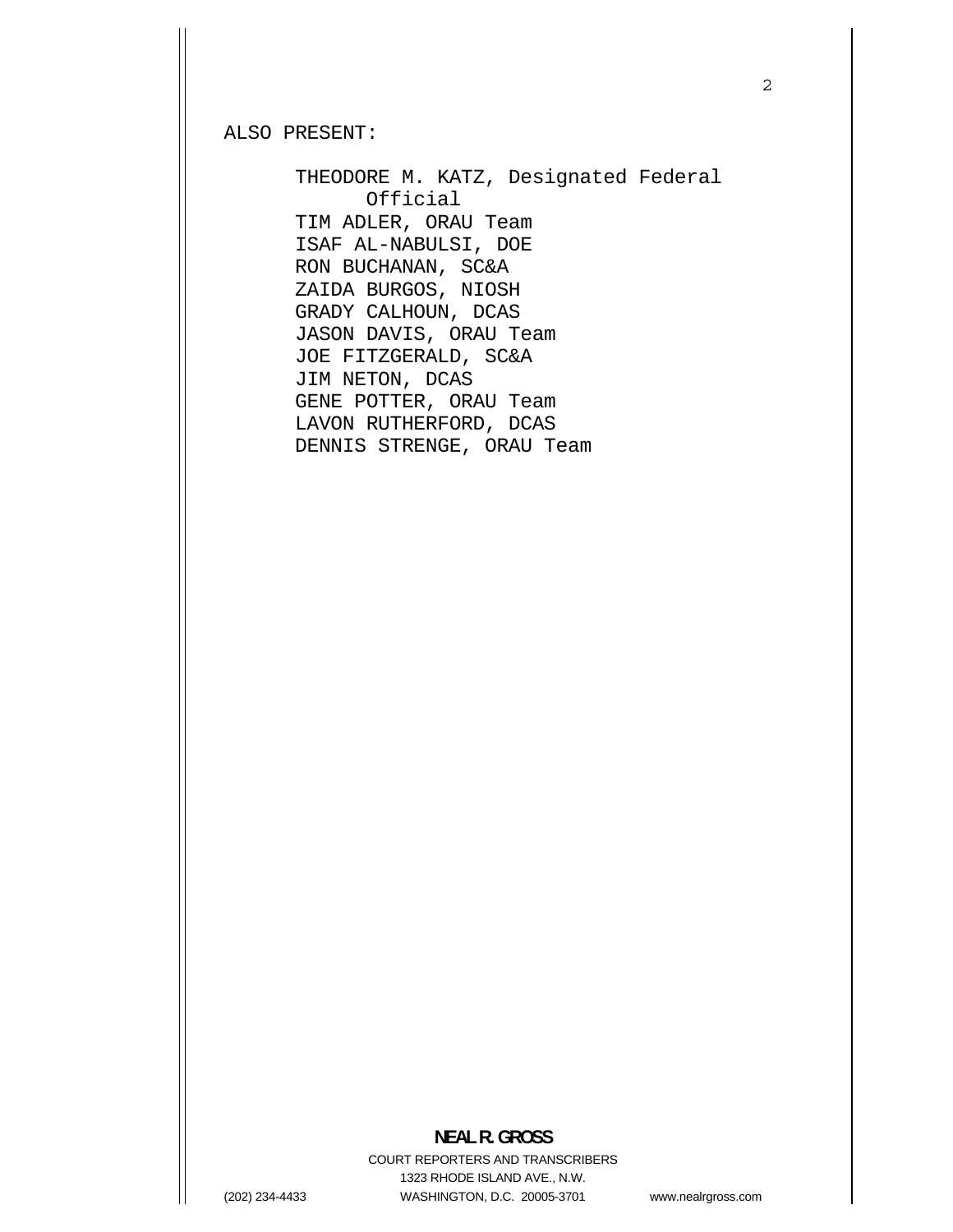# TABLE OF CONTENTS

| AGENDA ITEM                                           | PAGE. |
|-------------------------------------------------------|-------|
| Welcome and roll call $4$                             |       |
| - Discussion of basis for BNL SEC 4<br>Class end date |       |

## **NEAL R. GROSS**

COURT REPORTERS AND TRANSCRIBERS 1323 RHODE ISLAND AVE., N.W. (202) 234-4433 WASHINGTON, D.C. 20005-3701

www.nealrgross.com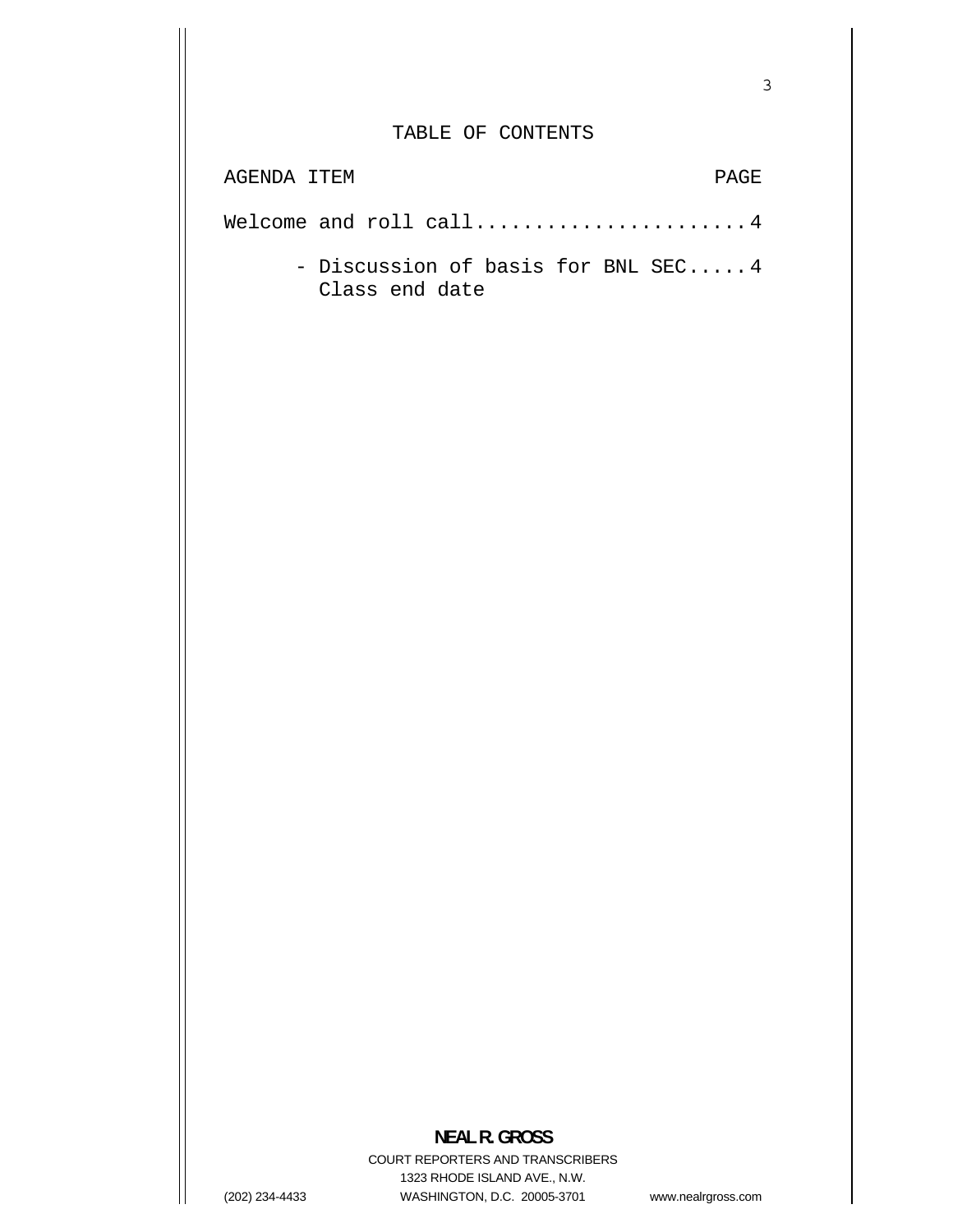<span id="page-3-0"></span>

|    | 4                                                                                                                                                                      |
|----|------------------------------------------------------------------------------------------------------------------------------------------------------------------------|
| 1  | $P-R-O-C-E-E-D-I-N-G-S$                                                                                                                                                |
| 2  | (3:00 p.m.)                                                                                                                                                            |
| 3  | WELCOME AND ROLL CALL                                                                                                                                                  |
| 4  | (Whereupon, roll call<br>was                                                                                                                                           |
| 5  | accomplished.)                                                                                                                                                         |
| 6  | The agenda for the<br>MR. KATZ:                                                                                                                                        |
| 7  | meeting, which is very, very simple, is posted                                                                                                                         |
| 8  | on the website under the Board under Meetings                                                                                                                          |
| 9  | for today. And I don't believe there are any                                                                                                                           |
| 10 | documents posted for today. And let me just                                                                                                                            |
| 11 | remind everyone on the phone to mute your                                                                                                                              |
| 12 | phone except when you're speaking to the                                                                                                                               |
| 13 | group. If you don't have a mute button, press                                                                                                                          |
| 14 | *6 to mute and then press *6 again to come off                                                                                                                         |
| 15 | of mute. Thank you, everyone.                                                                                                                                          |
| 16 | CHAIR BEACH: Okay. Thanks, Ted.                                                                                                                                        |
| 17 | Good afternoon, everybody.                                                                                                                                             |
| 18 | - DISCUSSION OF BASIS FOR                                                                                                                                              |
| 19 | BNL SEC CLASS END DATE                                                                                                                                                 |
| 20 | CHAIR BEACH: The purpose of this                                                                                                                                       |
| 21 | meeting today is to discuss the 1993 cutoff                                                                                                                            |
| 22 | date for Brookhaven SEC. As you remember, the                                                                                                                          |
|    | <b>NEAL R. GROSS</b><br><b>COURT REPORTERS AND TRANSCRIBERS</b><br>1323 RHODE ISLAND AVE., N.W.<br>(202) 234-4433<br>WASHINGTON, D.C. 20005-3701<br>www.nealrgross.com |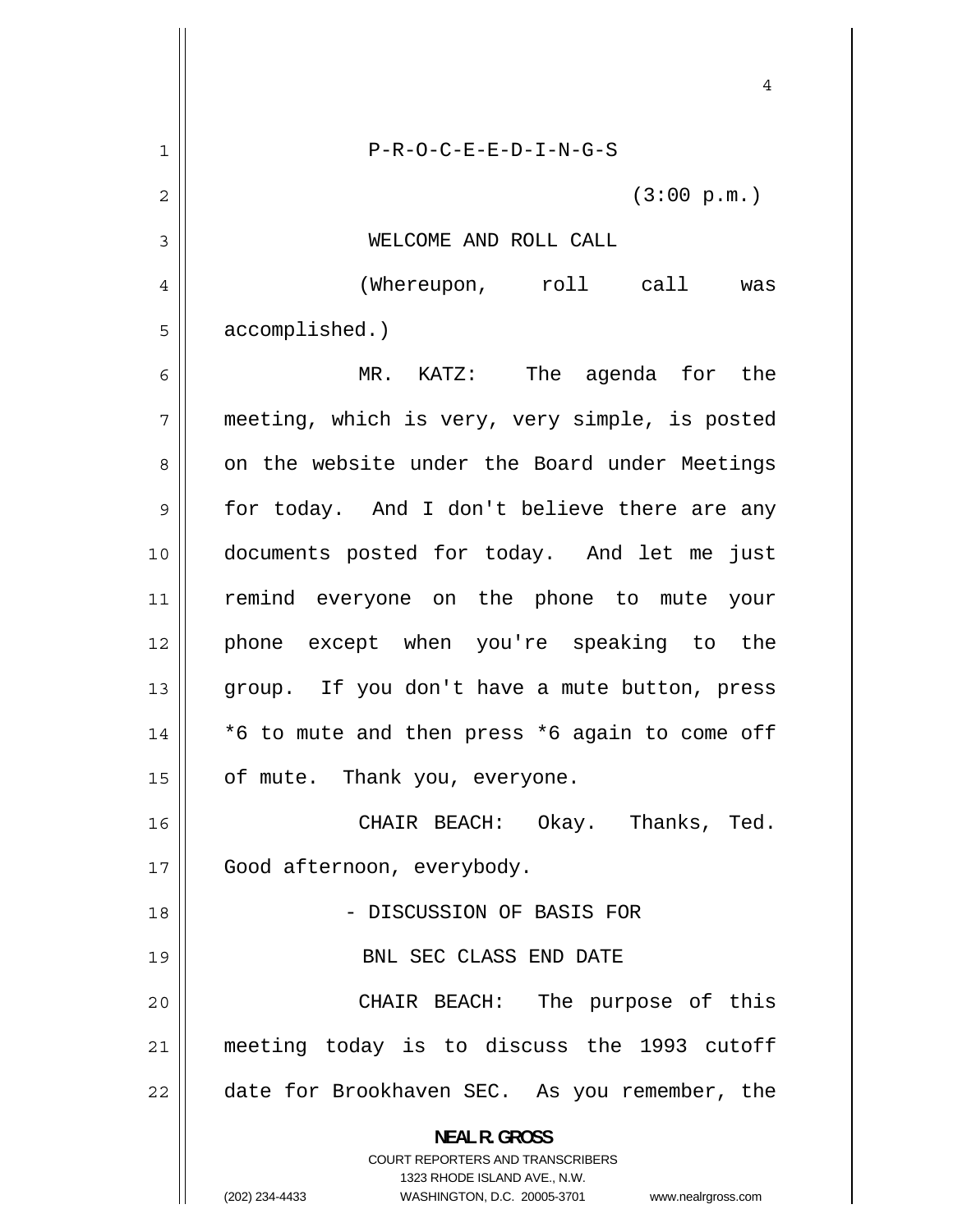<span id="page-4-0"></span>

| $\mathbf 1$ | 1993 was the year BNL implemented a revised    |
|-------------|------------------------------------------------|
| 2           | internal monitoring program and records were   |
| 3           | more centralized. SC&A sampling did raise      |
| 4           | some questions about the consistency and       |
| 5           | completeness of the bioassays, especially for  |
| 6           | the years 1994 through the end of 1996.        |
| 7           | We have four pertinent documents               |
| 8           | for today's topic. The first one, if you go    |
| 9           | back to March 2012, was SC&A's evaluation of   |
| 10          | Brookhaven SEC-00196, the issue of the end     |
| 11          | date of 1993. The next memo was issued on      |
| 12          | 1-4-13. That was NIOSH's response to SC&A's    |
| 13          | memo.                                          |
| 14          | And then we have a document that               |
| 15          | was issued on 1-10-13, SC&A's evaluation of    |
| 16          | the NIOSH White Paper. And then the next one   |
| 17          | was issued on 2-7-13. That was also a NIOSH    |
| 18          | paper. And then the last one we received was   |
| 19          | a response on -- I believe, Ted, you sent that |
| 20          | out on the Wednesday, Tuesday or Wednesday of  |
| 21          | this week, which was SC&A's response embedded  |
| 22          | in NIOSH's paper.                              |

**NEAL R. GROSS**  COURT REPORTERS AND TRANSCRIBERS

1323 RHODE ISLAND AVE., N.W.

(202) 234-4433 WASHINGTON, D.C. 20005-3701 www.nealrgross.com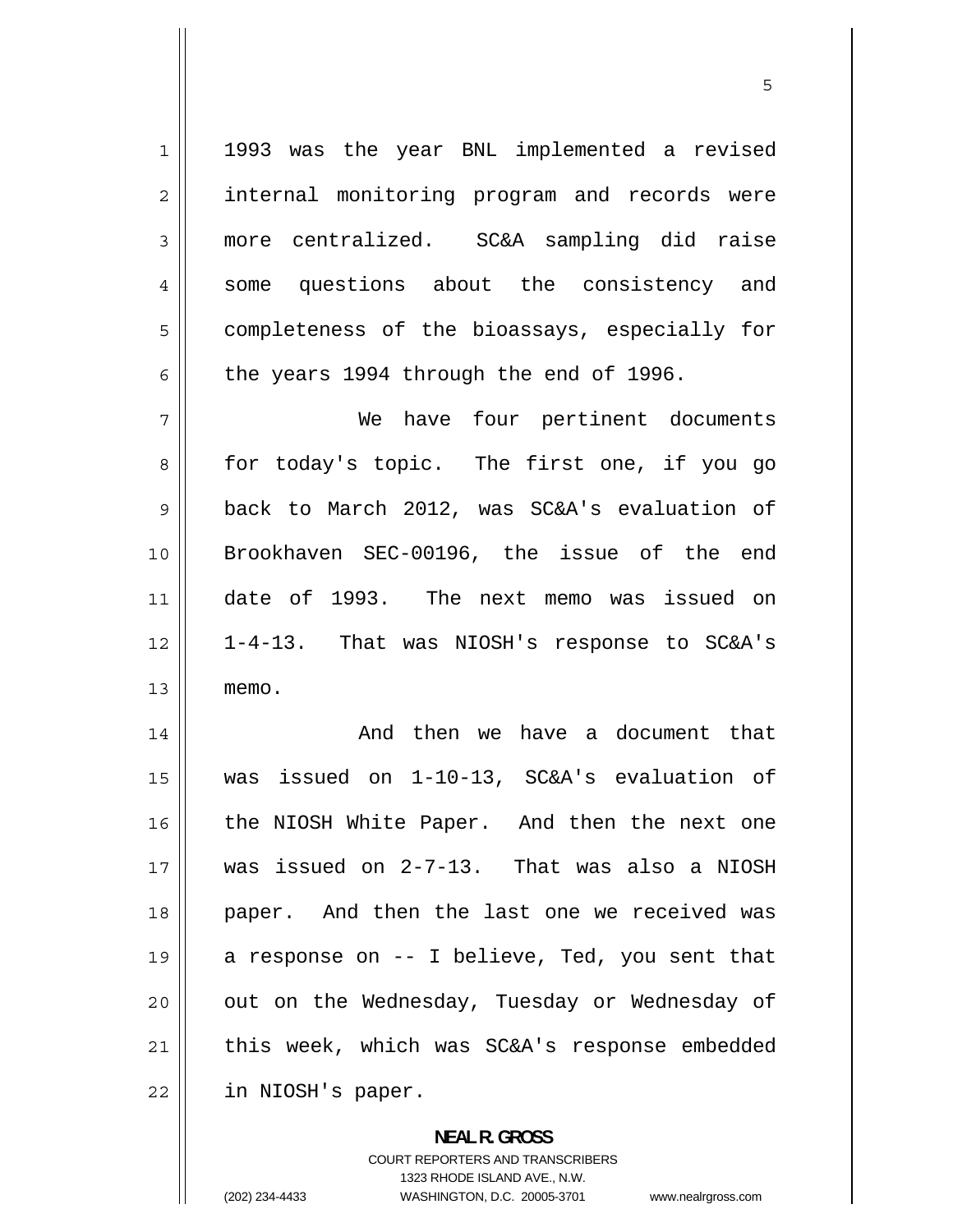<span id="page-5-0"></span>

| 1  | So I am not sure at this point if                                       |
|----|-------------------------------------------------------------------------|
| 2  | SC&A wants to get started or NIOSH.                                     |
| 3  | MR. FITZGERALD: Well, I think, you                                      |
| 4  | know -- Josie, this is Joe. I think we can                              |
| 5  | walk through -- I mean, we have had iterative                           |
| 6  | responses, but the main response was to                                 |
| 7  | NIOSH's White Paper from, I guess it was,                               |
| 8  | January 4th. Is that correct? I believe it                              |
| 9  | was January 4th.                                                        |
| 10 | CHAIR BEACH: Right.                                                     |
| 11 | MR. FITZGERALD: And our response                                        |
| 12 | of last month was put together by Ron Buchanan                          |
| 13 | at the request of the Work Group mainly to                              |
| 14 | deal with the question of -- you know, the '93                          |
| 15 | end date, which is the subject of this review,                          |
| 16 | was based on a major programmatic change at                             |
| 17 | Brookhaven, which was to centralize and make                            |
| 18 | the -- certainly the bioassay records<br>more                           |
|    |                                                                         |
| 19 | rigorously maintained and available. And that                           |
| 20 | benchmark or milestone was the basis.                                   |
| 21 | And the Work Group asked SC&A for                                       |
| 22 | some means of validating that, in fact, the                             |
|    | <b>NEAL R. GROSS</b>                                                    |
|    | <b>COURT REPORTERS AND TRANSCRIBERS</b><br>1323 RHODE ISLAND AVE., N.W. |
|    | (202) 234-4433<br>WASHINGTON, D.C. 20005-3701<br>www.nealrgross.com     |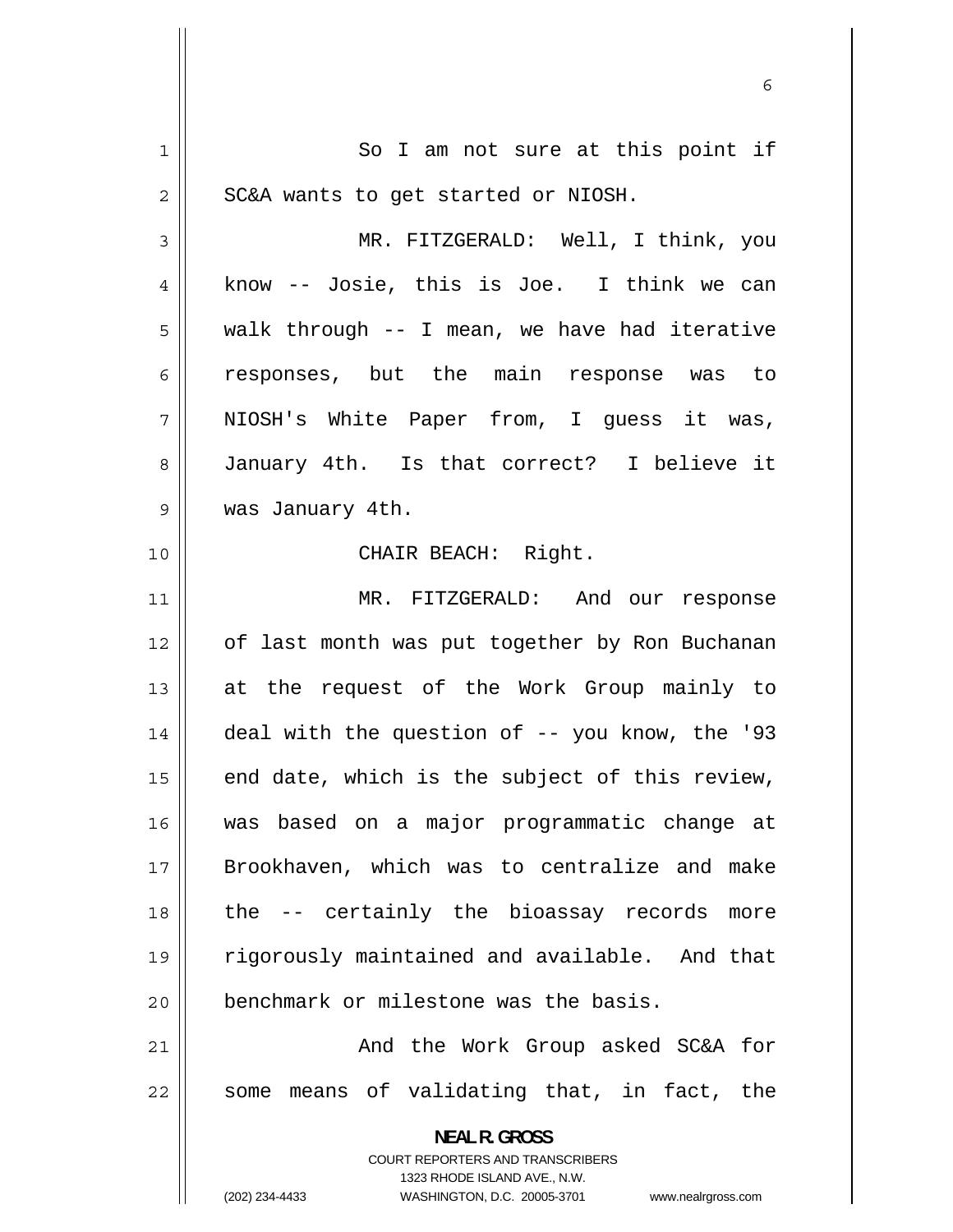<span id="page-6-0"></span>1 records were more complete than they had been 2 before '93. And Ron Buchanan had proposed and 3 went ahead and developed a sampling exercise 4 based on those workers who were deemed to be 5 part of bioassays on a regular basis and see 6 whether or not, in fact, those records were 7 available for those individual workers. 8 I guess I think it would be useful 9 to have Ron walk through the response that 10 SC&A issued because that is basically the 11 basis for our question regarding this '93 to 12 '96 period. 13 You know, even though the 14 programmatic change took place in '93, I think 15 our concern is that from these sampled 16 workers, we were still seeing a fair amount of 17 fluctuation in terms of the completeness of 18 their records. And this fluctuation seemed to 19 ebb by the end of '96, and you see a pretty 20 constant pattern thereafter. I thought the 21 set of bar graphs that Ron presented in his  $22$  | presentation were pretty indicative of that.

> **NEAL R. GROSS**  COURT REPORTERS AND TRANSCRIBERS 1323 RHODE ISLAND AVE., N.W.

(202) 234-4433 WASHINGTON, D.C. 20005-3701 www.nealrgross.com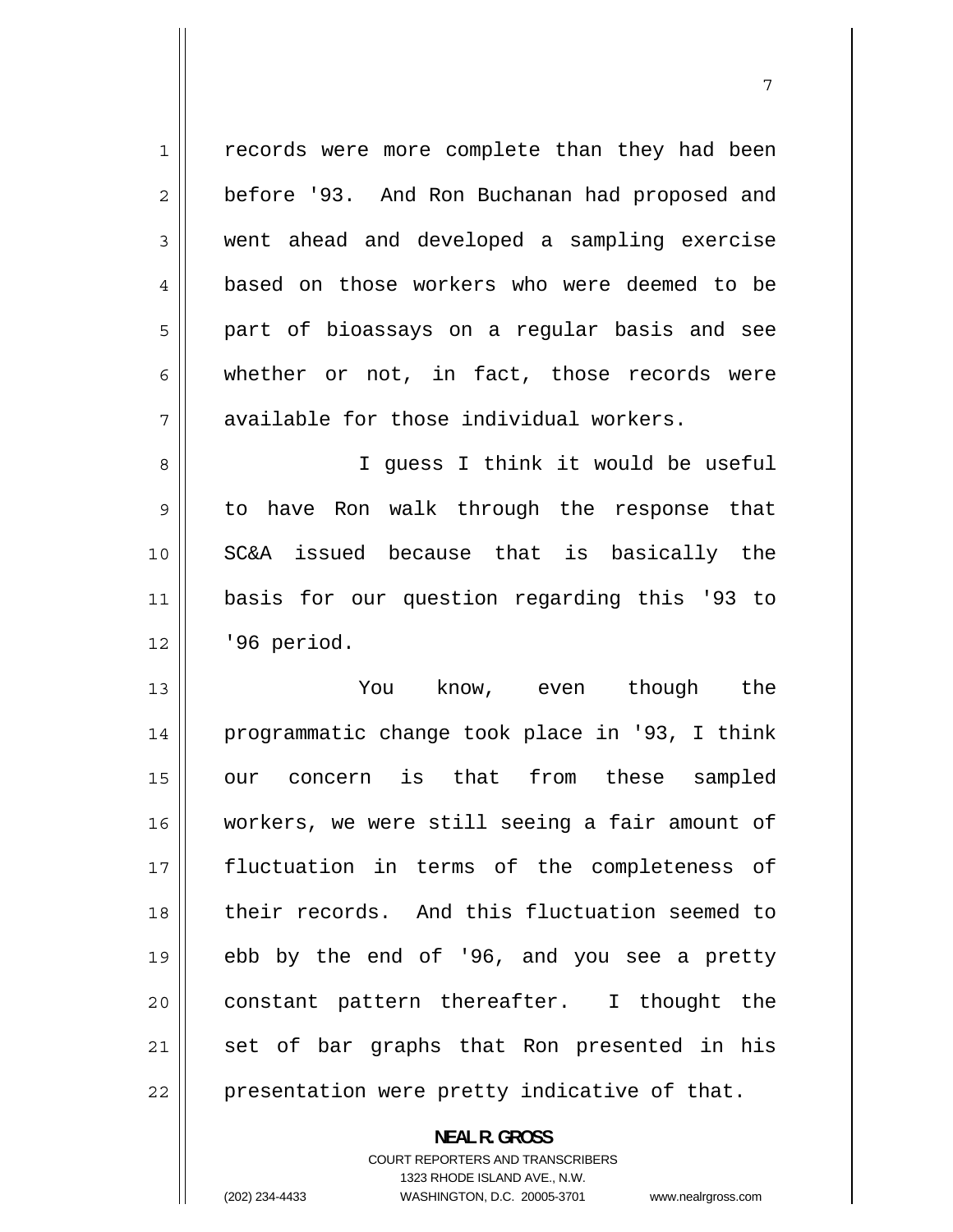<span id="page-7-0"></span>1 So that is kind of where we are at 2 at this point. Ron, do you want to add 3 something? 4 DR. BUCHANAN: Well, I can go 5 through a summary because I don't know if 6 everyone is aware of -- you know, it's been a 7 year or so since we discussed this. I think 8 it would be advantageous for me to just go 9 through why this was done and the results and 10 the limitations of the result if that would be  $11$  okay. 12 CHAIR BEACH: Yes. Ron, this is 13 Josie. I think that would be a great idea. 14 Thank you. 15 DR. BUCHANAN: Okay. And so, just 16 to elaborate a little bit on what Joe 17 summarized pretty well and to give you a 18 little more detail on the background of this, 19 Brookhaven, as you know, is a research lab and 20 always has been. And it did not lend us the 21 luxury of having a production facility there 22 that -- even like Los Alamos or Oak Ridge,

> **NEAL R. GROSS**  COURT REPORTERS AND TRANSCRIBERS 1323 RHODE ISLAND AVE., N.W.

(202) 234-4433 WASHINGTON, D.C. 20005-3701 www.nealrgross.com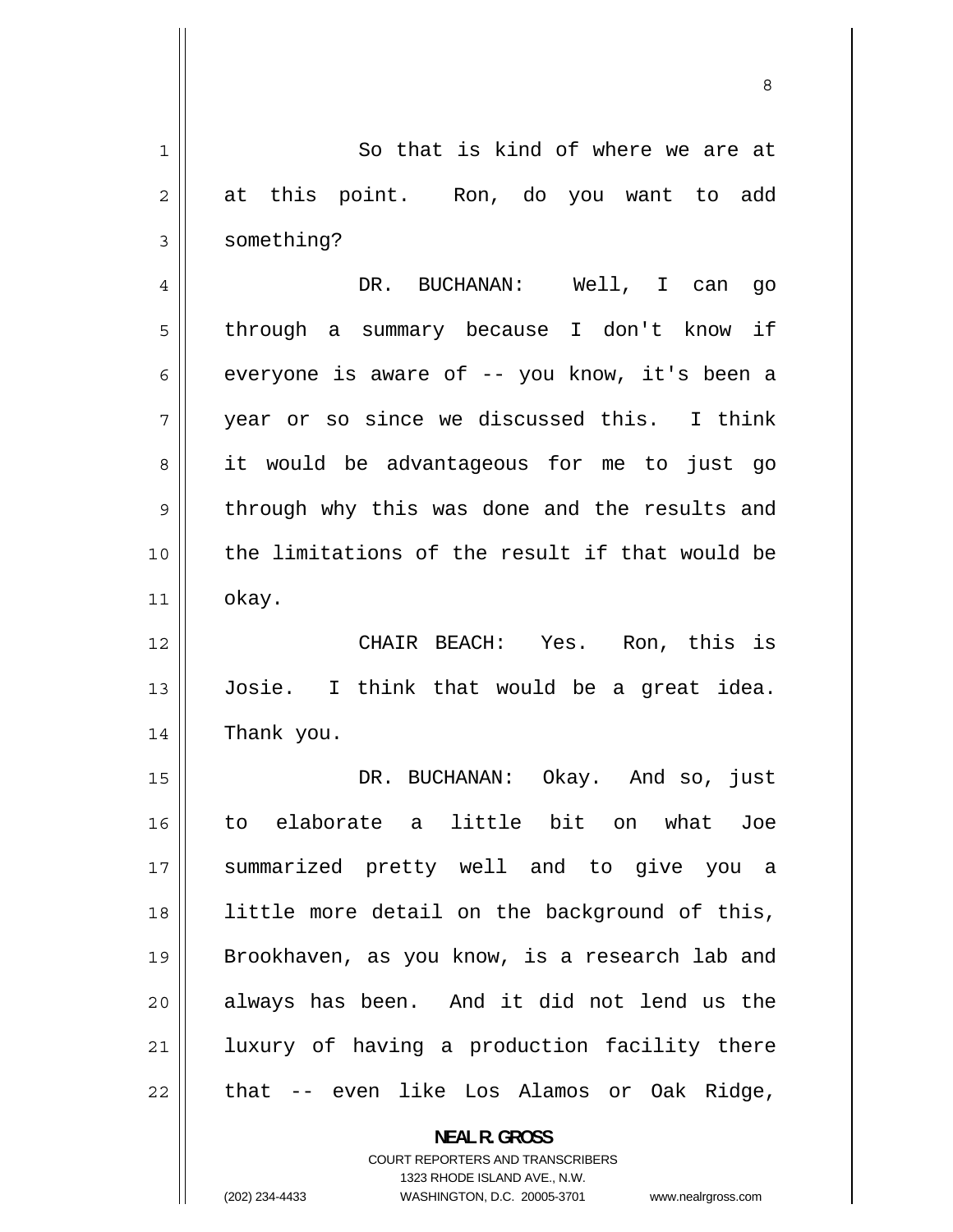<span id="page-8-0"></span>

| $\mathbf{1}$ | they didn't have anything there long term that |
|--------------|------------------------------------------------|
| 2            | you could say, "Well, you know, these workers  |
| 3            | probably should have been bioassayed."         |
| 4            | And so when this came up in that               |
| 5            | they implemented a centralization of the       |
| 6            | bioassay records in the early '90s, this was   |
| 7            | good, but then we wanted to see, you know, if  |
| 8            | the results were actually there.               |
| $\mathsf 9$  | And so I looked around the lab and             |
| 10           | looked at its history and its operation and    |
| 11           | everything in the '90s because this was a      |
| 12           | period of transition from 1990 to '99 and to   |
| 13           | see where I could find some facility that      |
| 14           | would indicate that they would require a       |
| 15           | bioassay or may require a bioassay. And this   |
| 16           | is fairly difficult with Brookhaven because    |
| 17           | they are diverse and changing manifest.        |
| 18           | And so the accelerators, of course,            |
| 19           | think they're in pretty much high-energy,      |
| 20           | low-current. So you don't have a lot of        |
| 21           | bioassay requirements there. A lot of the      |
| 22           | other things were just short campaigns or      |
|              | <b>NEAL R. GROSS</b>                           |

COURT REPORTERS AND TRANSCRIBERS 1323 RHODE ISLAND AVE., N.W.

 $\mathsf{II}$ 

(202) 234-4433 WASHINGTON, D.C. 20005-3701 www.nealrgross.com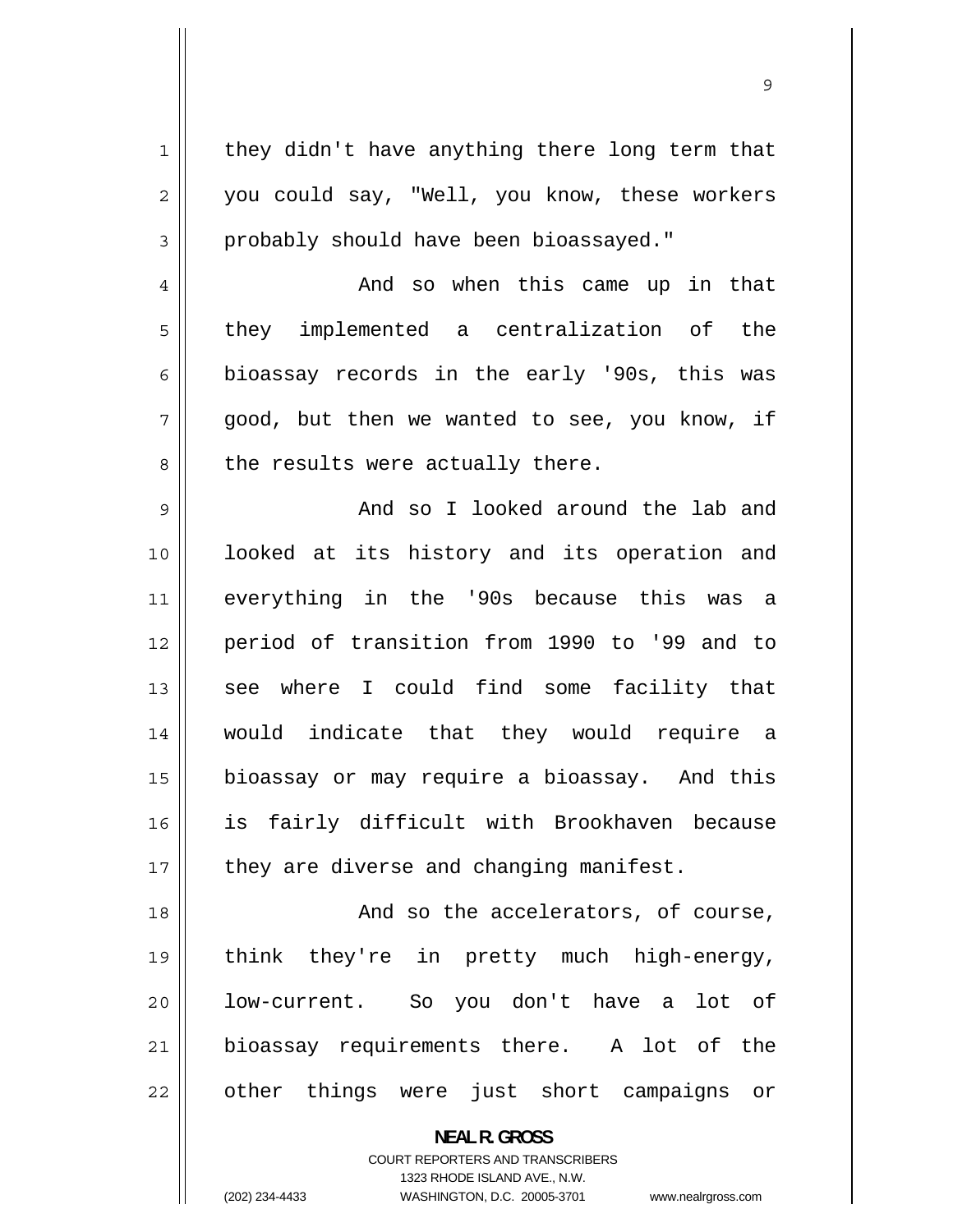research projects. The only thing I could really find that would give us any indication of some routine requirements that we could look back from today on was the high-flux beam reactor that operated here in the 1990s.

<span id="page-9-0"></span>1

2

3

4

5

10

6 And so what I did is I went in and 7 looked at some people. Of course, you had to 8 have claims for them so that we could look at 9 the records. And I could only find five 10 people that worked at the reactor, had claims, 11 and had titles that would indicate that they 12 might fall into the requirement of having 13 bioassays.

14 And these five claims worked there. 15 Three of them had job titles that would 16 indicate they worked there pretty steady at a 17 job that would indicate bioassay requirements. 18 And there was a publication in the early '90s 19 saying when bioassay requirements should be 20 performed or when they should be performed 21 when they started implementing this in 22 | bioassay programs.

### **NEAL R. GROSS**  COURT REPORTERS AND TRANSCRIBERS 1323 RHODE ISLAND AVE., N.W. (202) 234-4433 WASHINGTON, D.C. 20005-3701 www.nealrgross.com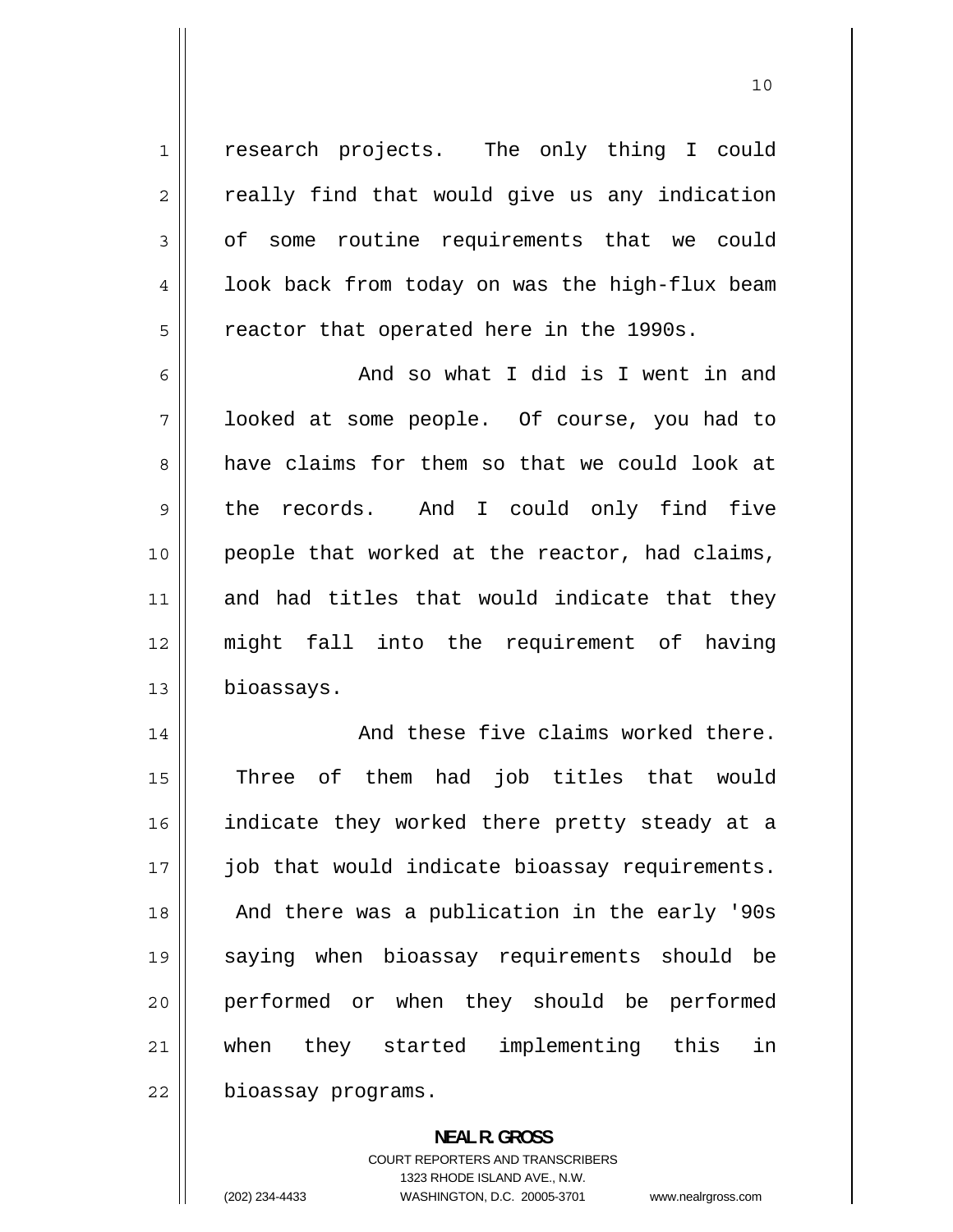<span id="page-10-0"></span>1 So they fell under that. Now, 2 again, it isn't a hard and fast thing judgment 3 what the worker title is that they might need. 4 So it was a total of five. And three out of 5 those five would indicate that they would need 6 bioassay. 7 So what I did is I looked at these. 8 Now, I would like to explain right up front 9 this is a very small sample. I normally would 10 go look for other or use other bigger samples 11 if it was available, but this was just a small 12 snapshot into, you know, a bigger picture that 13 we really don't have a full picture of it 14 because we don't know what all required 15 bioassay there because there was a lot of 16 | short-term work. 17 And so this was what I used to look 18 at the record completeness. And that's our 19 subject here, is record completeness and 20 availability for today's dose reconstructions. 21 And so I initially did this about a 22 year ago. And that is where your figures 1A **NEAL R. GROSS**  COURT REPORTERS AND TRANSCRIBERS

1323 RHODE ISLAND AVE., N.W.

(202) 234-4433 WASHINGTON, D.C. 20005-3701 www.nealrgross.com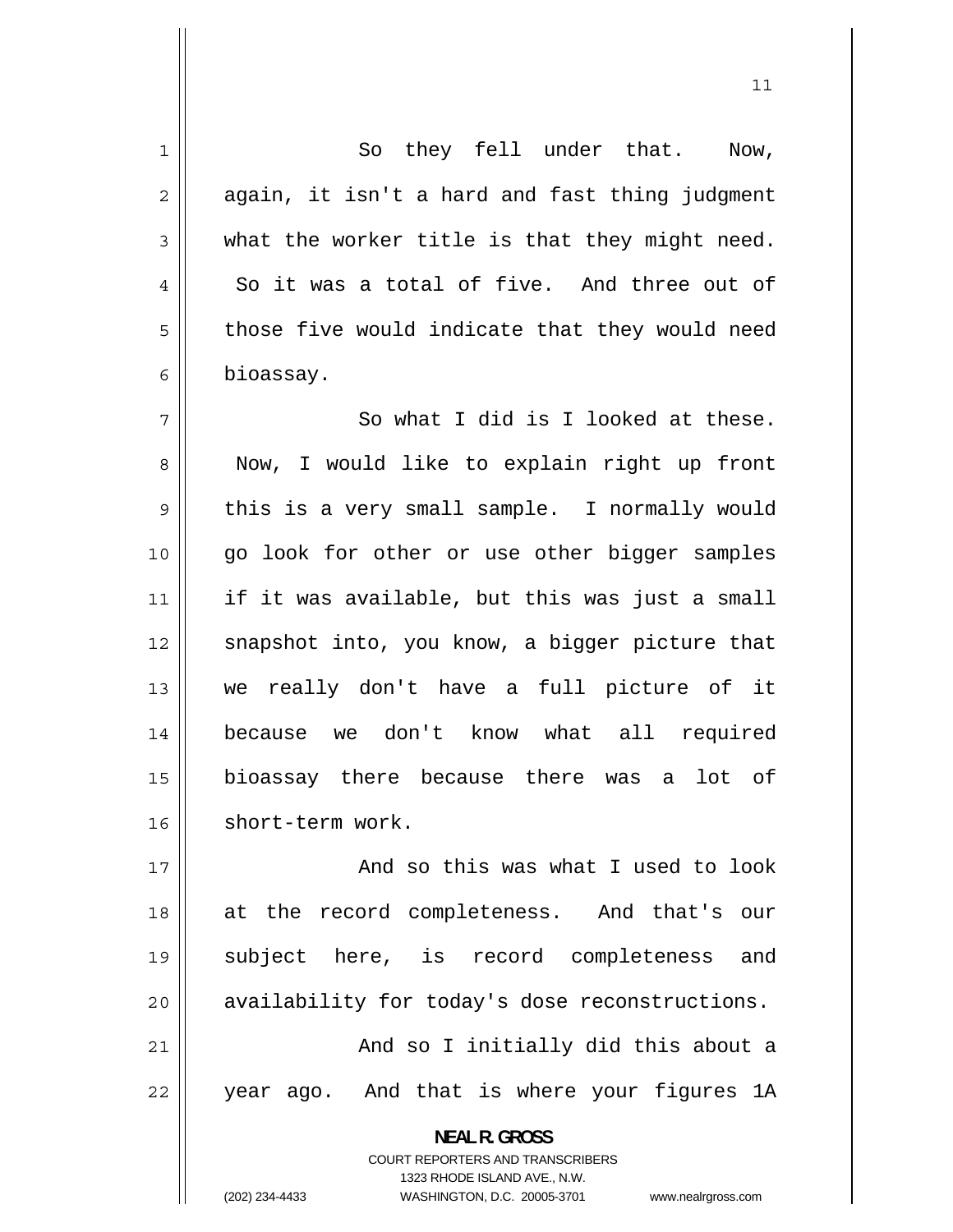and 2 and 3 and 4A come from. And then I issued that last spring. And then Brookhaven apparently came around and got a better system together to give NIOSH the data. And so they filled in some of the gaps that were missing.

<span id="page-11-0"></span>1

2

3

4

5

6 And so when I reworked this very 7 recently, I went back to the DOE files to see 8 if there was more data available for these 9 five workers that I was concerned with. And 10 so that is the B figures. The A figures are 11 last year. The B figures are this year. And 12 so we really can't use A figures because that 13 data has been superseded by the B figures. So 14 we are looking at 1B. And I just put in the A 15 figures to show how much difference it made in 16 case someone was wondering, how much 17 difference this means for these five workers 18 for being held together, their program, and 19 make it more useful to NIOSH for dose 20 reconstruction.

21 And so in figure 1B, we have -- I 22 broke it up into tritium and whole body. I

> **NEAL R. GROSS**  COURT REPORTERS AND TRANSCRIBERS 1323 RHODE ISLAND AVE., N.W.

(202) 234-4433 WASHINGTON, D.C. 20005-3701 www.nealrgross.com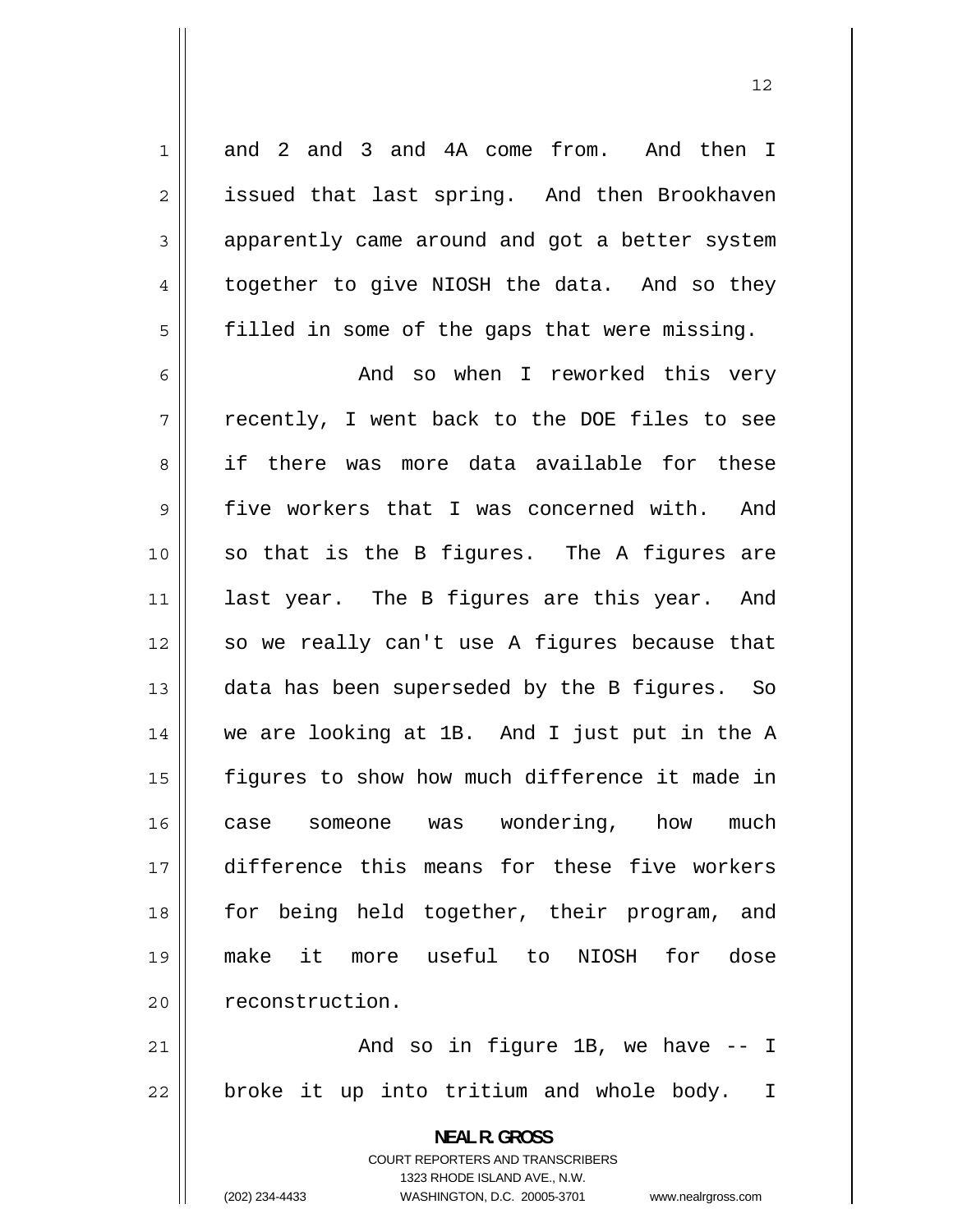<span id="page-12-0"></span>1 looked at the monthly tritium bioassay. And, 2 say, if they were bioassayed every month for a 3 year, then that was 100 percent. If there's 4 six months out of a year, that's 50 percent. 5 And I did that for the five workers, and then 6 I did it for the three workers that we were 7 pretty sure should have bioassay. The other 8 two might have been questionable if they 9 changed jobs or worked in the target area or 10 || something like that. 11 And so that's the reason that we 12 have this separated up into four plots. We 13 have five workers for tritium. We have three 14 workers for tritium of those five. And then 15 we have whole body counts for the five 16 workers, whole body counts for the three 17 workers. 18 And so that is essentially what is 19 one percent in those plots and to look at the 20 trend. Now, really, this small a sample, hard

22 because it is just a few data points one way

21

**NEAL R. GROSS**  COURT REPORTERS AND TRANSCRIBERS

1323 RHODE ISLAND AVE., N.W.

and fast data, you know, it's hard to pin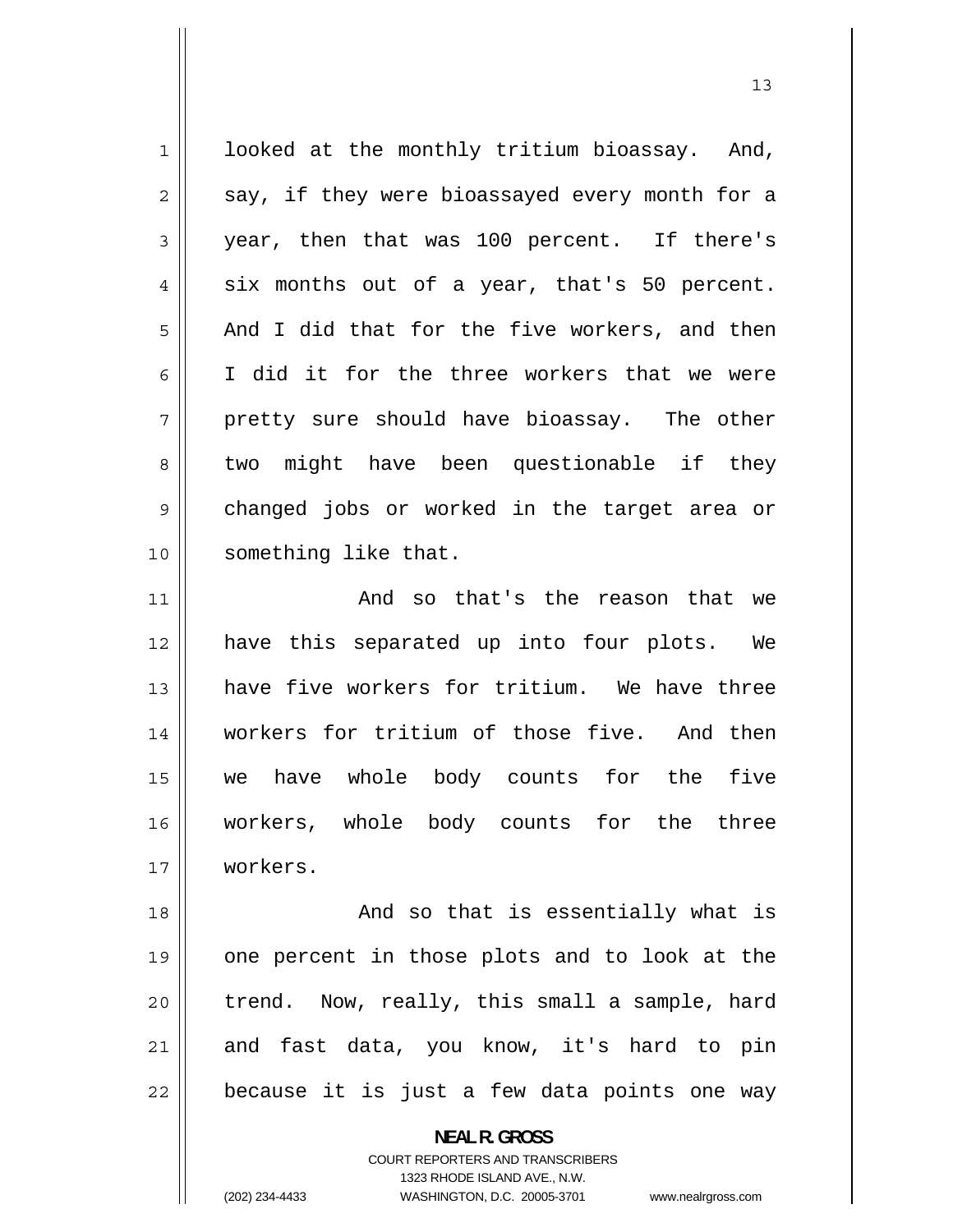<span id="page-13-0"></span>1 or the other. But, you know, what I wanted to 2 look at was a trend. Does this show that the 3 bioassay records are available, you know, 4 starting in '93, that there's not much 5 fluctuation or how do they compare to the 6 prior years in '93? 7 And so in 1B, there, we see this as 8 a 5 workers' tritium. And we see that the 9 years '94, '95 are lower than the years for 10 '90 through '93. And then it's good, better, 11 || ranges 75 percent in '96 and levels out. 12 And then in 2B, this is the tritium 13 for the 3 workers. We see a very similar 14 trend, same thing, indication. And then in 3B 15 for the whole body counts, we see a similar 16 trend except that 95 looks better for the 5 17 workers. If we go to the 3 workers in 4B, we 18 see that it is 97 before the whole body count 19 fluctuations level out. 20 And so this is where we came up 21 with a conclusion that is it a solid sampling 22 a lot of workers and that? No. Is that **NEAL R. GROSS**  COURT REPORTERS AND TRANSCRIBERS 1323 RHODE ISLAND AVE., N.W.

14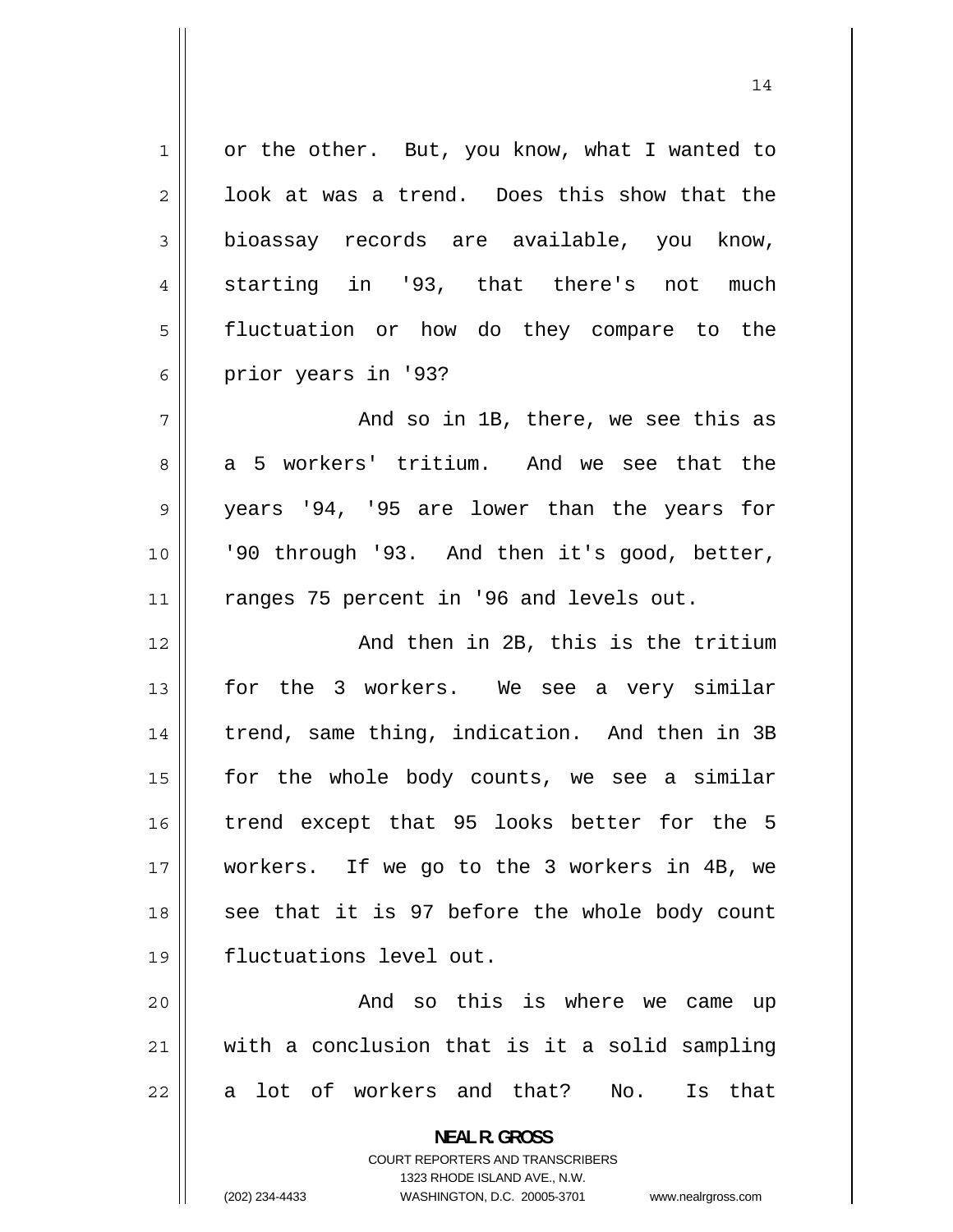<span id="page-14-0"></span>1 snapshot an indication that might raise 2 questions. And are there fluctuations that 3 they place? Yes. 4 And so I agree it is a subjective 5 question as to when does the data patiently

6 complete and when it is? But SC&A's being in 7 -- the fluctuations do cause some shadow of 8 doubt up to about '96.

9 And so I responded to Grady's 10 comments. The most recent one was just a 11 couple of days ago. I didn't really have time 12 to get out an official paper on that. But, 13 again, it is just reiterating our position and 14 | responding to each case that was discussed.

15 But I would like to emphasize again 16 that you take the small number like just as a 17 tool. The overall picture of the program was 18 implemented. You had an implementation time. 19 You had a work in process sort of thing. And 20 then when did it kind of level out?

21 So that is our position at this  $22 \parallel$  time.

> **NEAL R. GROSS**  COURT REPORTERS AND TRANSCRIBERS 1323 RHODE ISLAND AVE., N.W.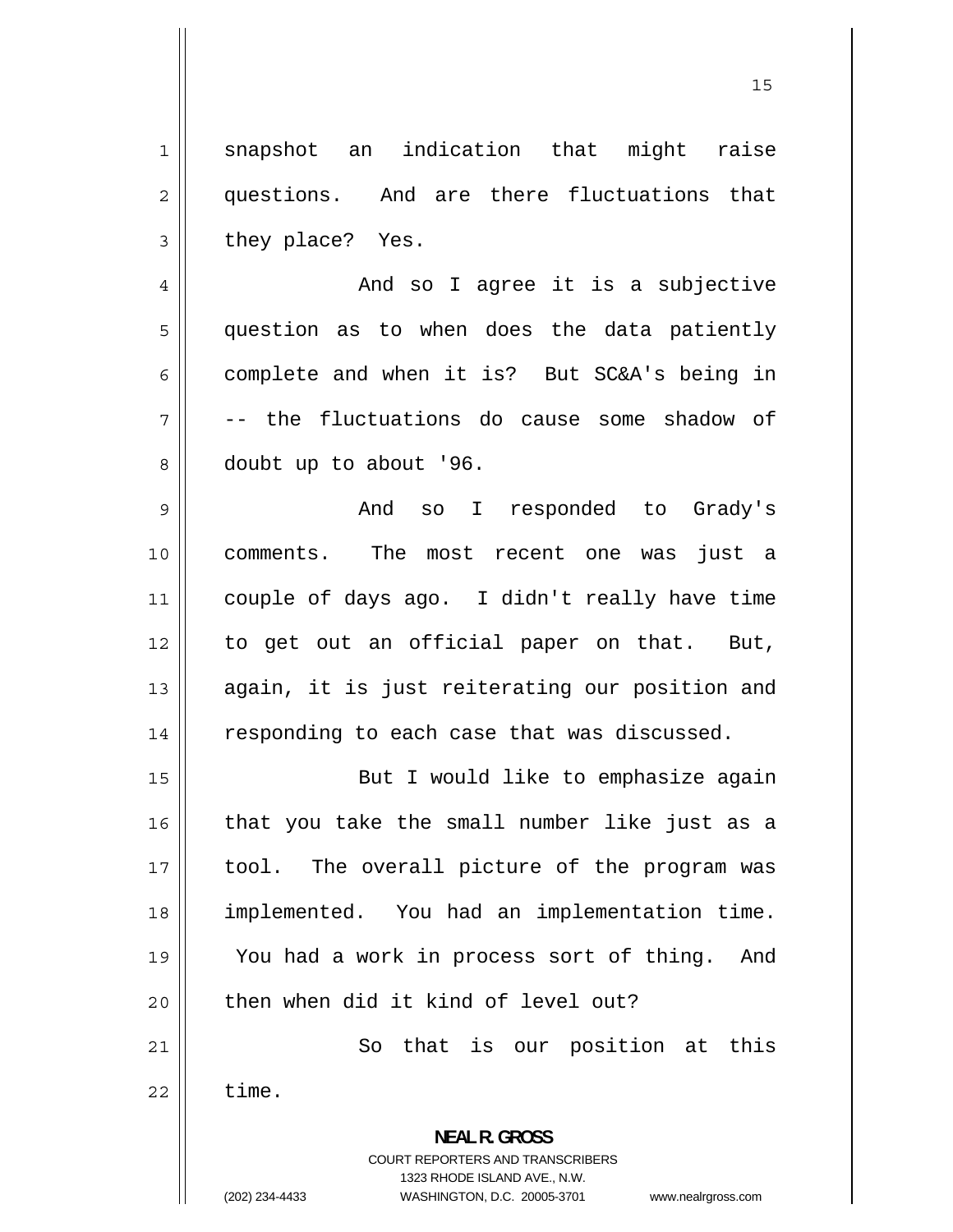<span id="page-15-0"></span>

|    | 16                                                       |
|----|----------------------------------------------------------|
| 1  | CHAIR BEACH: Thanks, Ron. This is                        |
| 2  | Josie again.                                             |
| 3  | Are there any questions for Ron?                         |
| 4  | MEMBER ROESSLER: This is Gen.<br>Am                      |
| 5  | I off mute?                                              |
| 6  | CHAIR BEACH: Yes.                                        |
| 7  | MEMBER ROESSLER: Okay. I was                             |
| 8  | following Ron's figures as he was talking.               |
| 9  | And he did qualify that this is a very small             |
| 10 | amount of data and so on. I guess I'm trying             |
| 11 | to come up with from what he said -- what is             |
| 12 | the conclusion? What is SC&A recommending                |
| 13 | with regard to dates?                                    |
| 14 | DR. BUCHANAN: Okay. Yes. This is                         |
| 15 | Ron. What we would recommend was, instead of             |
| 16 | ending on December 31st, 1993, that the SEC              |
| 17 | end on December 31st, 1996.                              |
| 18 | MEMBER ROESSLER: Well, I have a                          |
| 19 | hard time seeing that in the data because of             |
| 20 | the small sample and the fluctuations. At                |
| 21 | least I would like to hear some response from            |
| 22 | NIOSH on what their conclusion is with your              |
|    | <b>NEAL R. GROSS</b><br>COURT REPORTERS AND TRANSCRIBERS |

1323 RHODE ISLAND AVE., N.W.

 $\prod$ 

 $\mathsf{I}$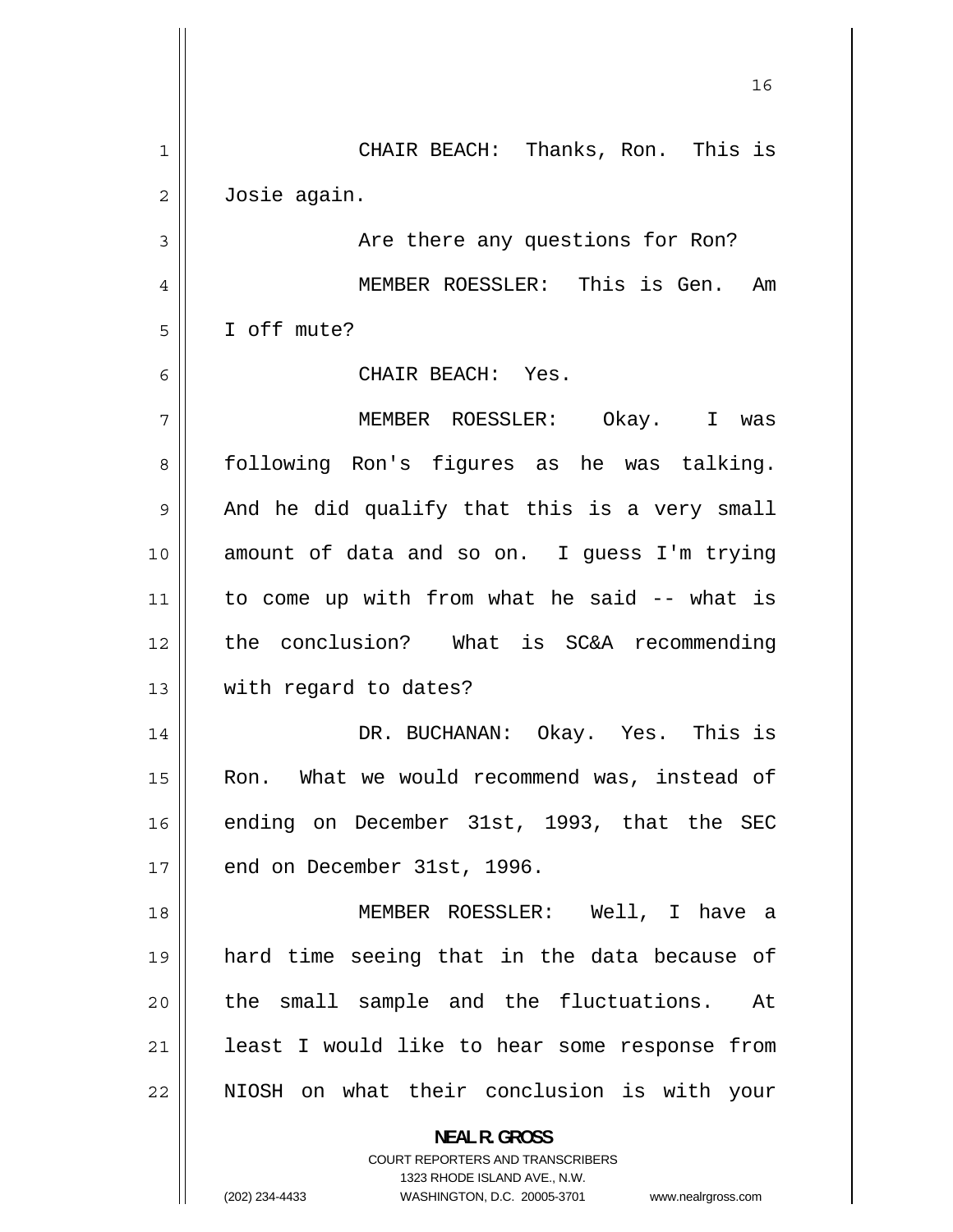<span id="page-16-0"></span>1 proposed dates.

| $\overline{2}$ | MR. CALHOUN: Okay. This is Grady.                                                                                                                                      |
|----------------|------------------------------------------------------------------------------------------------------------------------------------------------------------------------|
| $\mathfrak{Z}$ | I'll be glad to do that. Basically what I                                                                                                                              |
| 4              | did was, first of all, we responded or looked                                                                                                                          |
| 5              | at the first report from SC&A. And we wanted                                                                                                                           |
| 6              | to separate out the SEC portion from the TBD                                                                                                                           |
| 7              | section of that. So I really just looked at                                                                                                                            |
| 8              | the five cases that were the subject of that                                                                                                                           |
| 9              | report.                                                                                                                                                                |
| 10             | And Ron is right. BNL we<br>have                                                                                                                                       |
| 11             | noticed through just our dose reconstruction                                                                                                                           |
| 12             | process that we're receiving many, many more                                                                                                                           |
| 13             | records than we used to. And, just to remind                                                                                                                           |
| 14             | everybody, the SEC was established -- the                                                                                                                              |
| 15             | first one is the 83.14 -- was established                                                                                                                              |
| 16             | because we just felt that we weren't getting                                                                                                                           |
| 17             | records. And one of the keys was that we were                                                                                                                          |
| 18             | finding records that we had captured on our                                                                                                                            |
| 19             | data capture trips that weren't being provided                                                                                                                         |
| 20             | by Brookhaven.                                                                                                                                                         |
| 21             | Some of the recent submissions,                                                                                                                                        |
| 22             | it's routine for them now, but what they do                                                                                                                            |
|                | <b>NEAL R. GROSS</b><br><b>COURT REPORTERS AND TRANSCRIBERS</b><br>1323 RHODE ISLAND AVE., N.W.<br>(202) 234-4433<br>WASHINGTON, D.C. 20005-3701<br>www.nealrgross.com |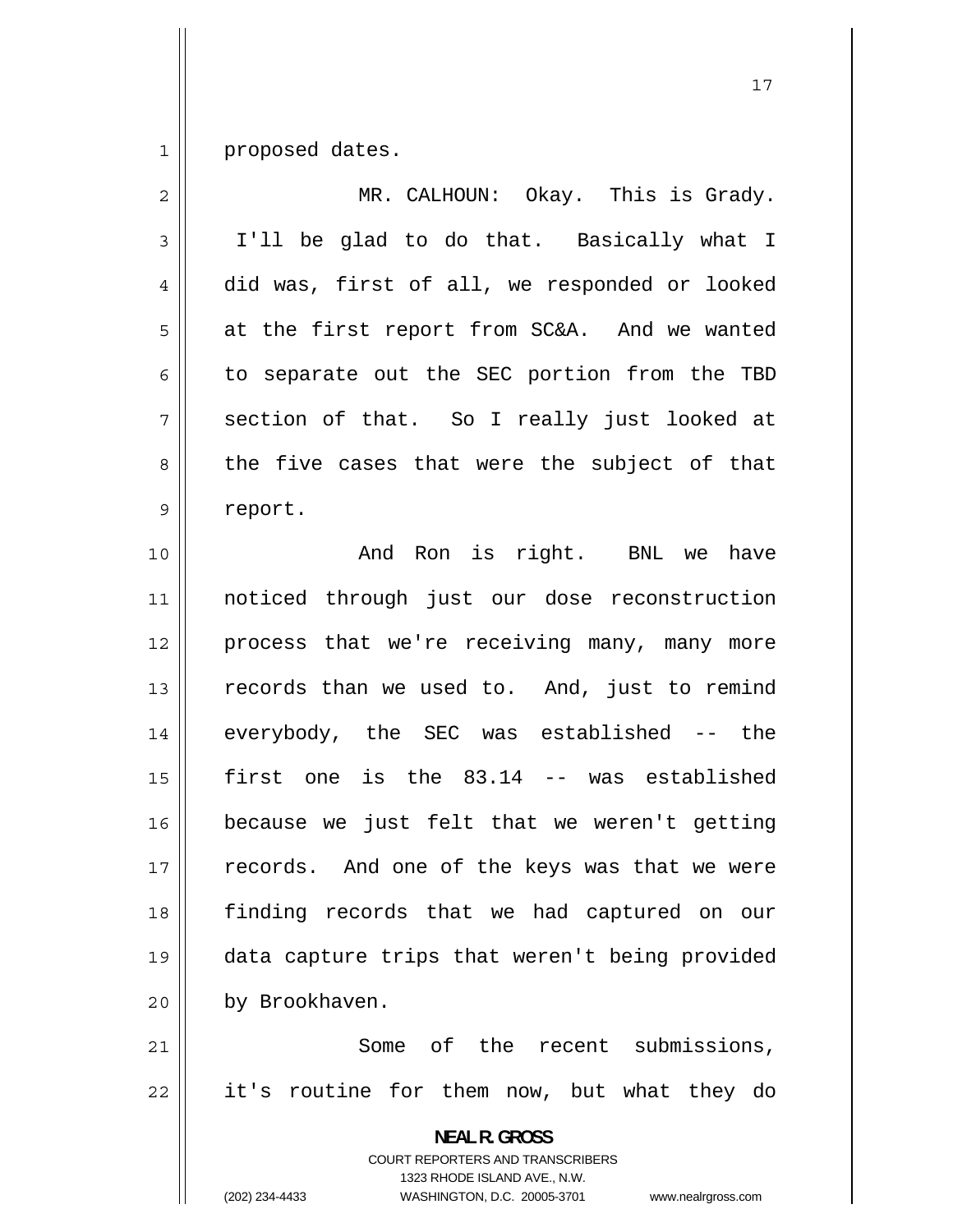now is they'll go through. They do a hard copy search. They do electronic copy search. And they provide a much more voluminous response to our request.

18

5 After I looked at the first SC&A 6 response, I rerequested data for four of those 7 cases. I actually had written five, but we 8 had one that was pretty recent. So I only 9 requested it for four of the five cases. And 10 we got very, very large responses back. And 11 in no case did we still have data that they 12 didn't provide. As a matter of fact, they 13 provided data that we hadn't had up to that 14 point. So that made me feel a lot better. 15 And that is their standard operating procedure 16 || now for responding to our data request.

17 So I went through that. And I 18 think Ron feels my pain. We have thousands of 19 pages to go through for these five cases. So 20 we went through these five cases. And I was 21 trying to make a determination of whether or 22 not the data was there, number one; and

> **NEAL R. GROSS**  COURT REPORTERS AND TRANSCRIBERS 1323 RHODE ISLAND AVE., N.W. (202) 234-4433 WASHINGTON, D.C. 20005-3701 www.nealrgross.com

<span id="page-17-0"></span>1

2

3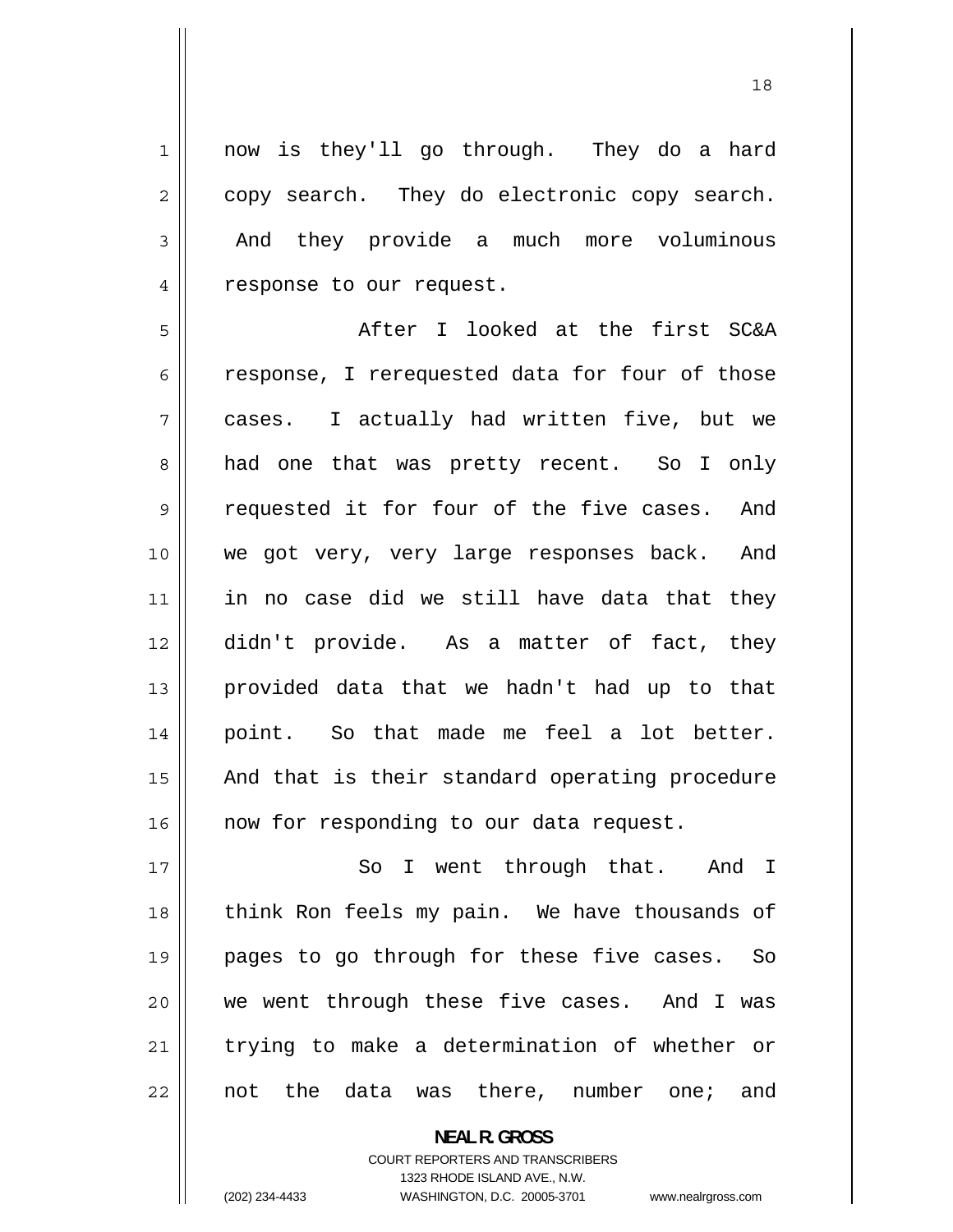<span id="page-18-0"></span>1 whether or not they really were required to 2 have been monitored. And the requirement is 3 typically 100 millirem, the potential to 4 receive 100 millirem, for a year. 5 My response went through case by 6 case. And I had to take it a little bit 7 simpler because the graphs are pretty, but I 8 actually wanted to know what case and what 9 piece of data from each case was missing that 10 has caused concern. And Ron provided that to 11 me. 12 And so I went through the five 13 cases. And, you know, we can go through these 14 case by case if you'd like. There are five of 15 them. But in no case did I feel that either 16 the person was monitored and the data wasn't 17 there or that they should have been monitored 18 and weren't monitored. And in all of these 19 cases, I believe that the dose reconstruction  $20$  | can be completed. 21 And so that is where we stand. 22 Like I said, if you want to go through case by **NEAL R. GROSS**  COURT REPORTERS AND TRANSCRIBERS 1323 RHODE ISLAND AVE., N.W.

19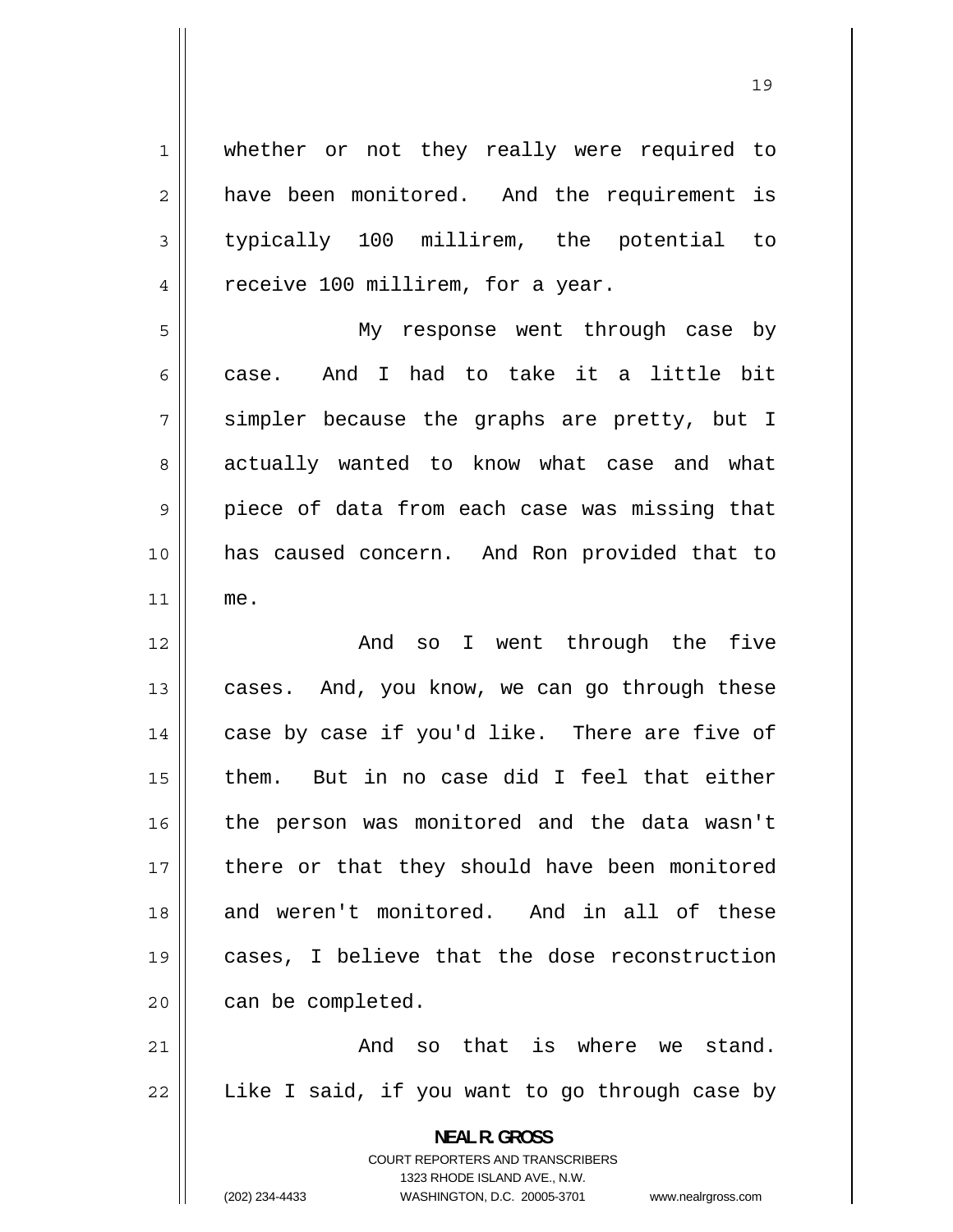<span id="page-19-0"></span>1 case, I would be glad to give you a synopsis 2 of that.

3 MEMBER ROESSLER: Grady, when you 4 say it can be completed, to what date? Give a 5 date on that. I think we are talking about 6 the question of ending the period in '93 or 7 possibly extending it. So tell me when you 8 say it can be completed --

9 MR. CALHOUN: I believe the current 10 date of 1993, the end of 1993, is good still.

11 MEMBER ROESSLER: Okay. That 12 || helps. Thank you.

13 CHAIR BEACH: Okay. This is Josie 14 || again. Any other questions for Ron or Grady? 15 MEMBER CLAWSON: Josie, this is 16 Brad. You know, I'm sitting here looking at 17 this data, too. And wasn't it true that '93 18 is when they were supposed to have started -- 19 and this is for Grady, I guess -- that they 20 started this more centralized information  $21$  | centralizing it a little bit?

22 MR. CALHOUN: Yes.

**NEAL R. GROSS**  COURT REPORTERS AND TRANSCRIBERS 1323 RHODE ISLAND AVE., N.W. (202) 234-4433 WASHINGTON, D.C. 20005-3701 www.nealrgross.com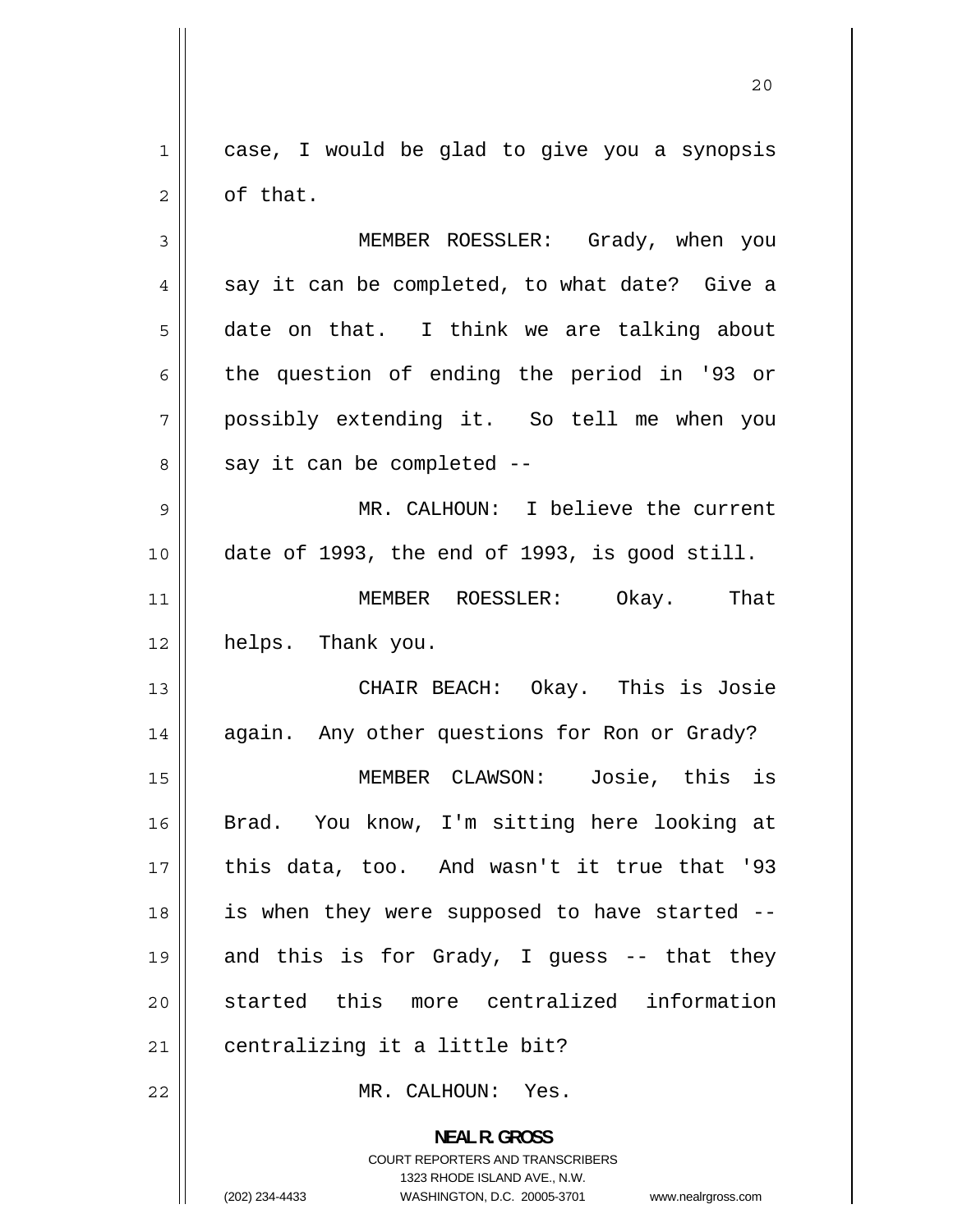<span id="page-20-0"></span>

| $\mathbf 1$    | MEMBER CLAWSON: I guess my thing                      |
|----------------|-------------------------------------------------------|
|                |                                                       |
| $\overline{2}$ | is I say '94, '95, '96, there's a little              |
| 3              | improvement but not much. You know, like              |
| 4              | anything you implement, it takes a while to           |
| 5              | get that into the process because these people        |
| 6              | have been going for how many years now and            |
| 7              | haven't really been doing this good at                |
| 8              | recordkeeping or anything else.                       |
| 9              | And my question is, what are we                       |
| 10             | going to be able to do with this data, say            |
| 11             | that we went with NIOSH, because to me a lot          |
| 12             | of this is just is the glass half full or is          |
| 13             | the glass half empty type of a process here.          |
| 14             | Are we going to build a coworker data to be           |
| 15             | able to use this with or what are we going to         |
| 16             | do?                                                   |
| 17             | In many of these<br>MR. CALHOUN:                      |
| 18             | cases -- well, there aren't many because there        |
| 19             | are only five, but we have data before and            |
| 20             | after some of these holes. So we would apply,         |
| 21             | like we typically do, mixed dates, mixed dose.        |
| 22             | Now, I don't believe there are holes.<br>$\mathbf{I}$ |
|                | <b>NEAL R. GROSS</b>                                  |

COURT REPORTERS AND TRANSCRIBERS 1323 RHODE ISLAND AVE., N.W.

21

 $\mathsf{II}$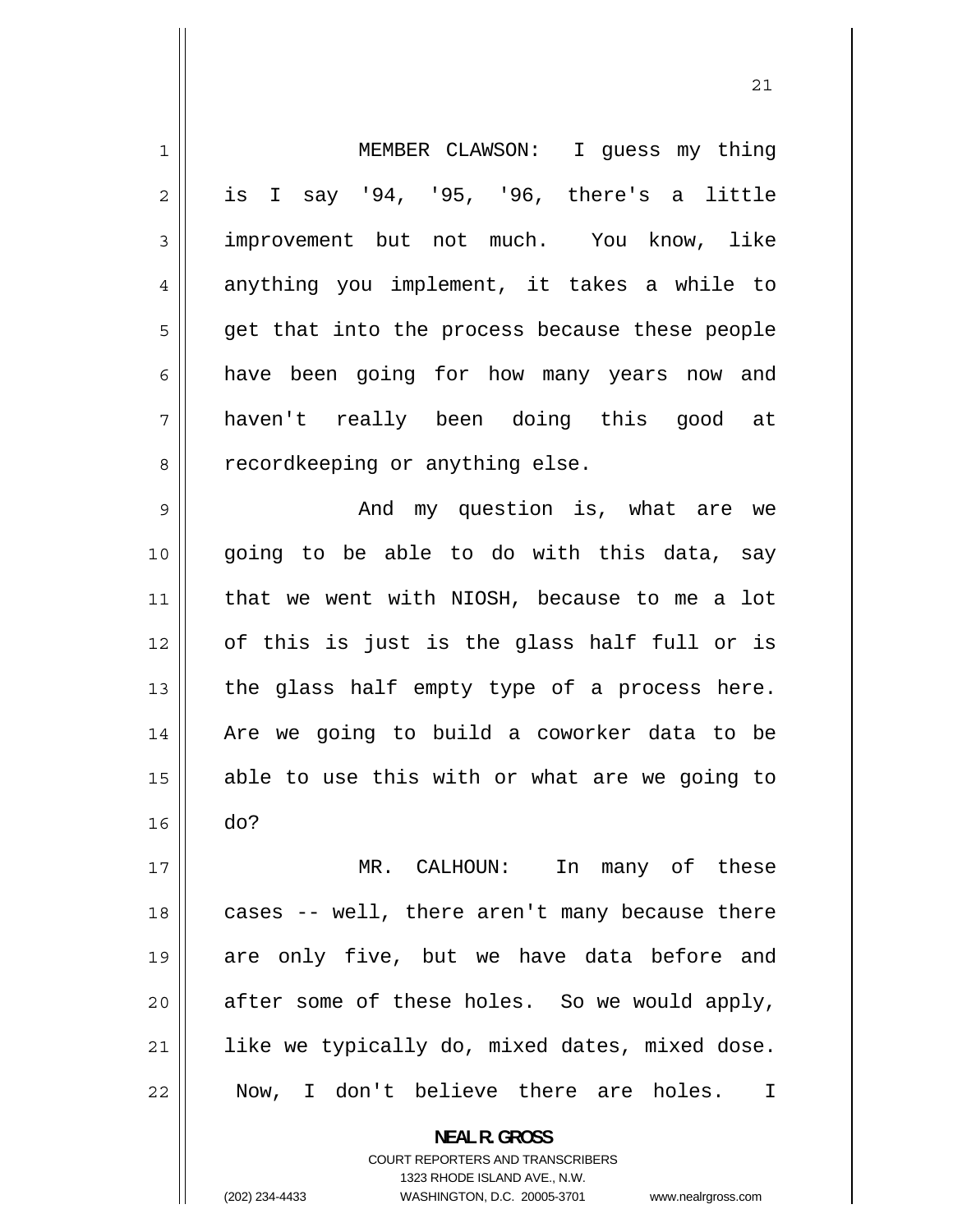<span id="page-21-0"></span>1 believe that people shouldn't have or didn't 2 require monitoring. Let me go through an 3 example.

4 One of the first cases -- we have 5 an individual. And the issue was there was not 6 tritium monitoring for '94 and '95. Okay? So 7 that causes that draft to look bad in '94 and 8 '95. The individual retired [identifying 9 information redacted]. So I look back at all 10 of his data. And he had somewhere along the 11 lines of 12 to 15 tritium samples taken prior 12 to 1994. All of them were zero. The vast 13 majority of all the external dosimetry was 14 zero. So that indicates to me that there was 15 no need to monitor this individual past 1994 16 because the potential for 100 millirem wasn't 17 l there.

18 It just seems odd that the records 19 were there since 1985 or 1989, I guess, all 20 the way up through 1993 and then they would 21 have stopped. So I believe that there was a 22 conscious decision made to not monitor that

> **NEAL R. GROSS**  COURT REPORTERS AND TRANSCRIBERS 1323 RHODE ISLAND AVE., N.W. (202) 234-4433 WASHINGTON, D.C. 20005-3701 www.nealrgross.com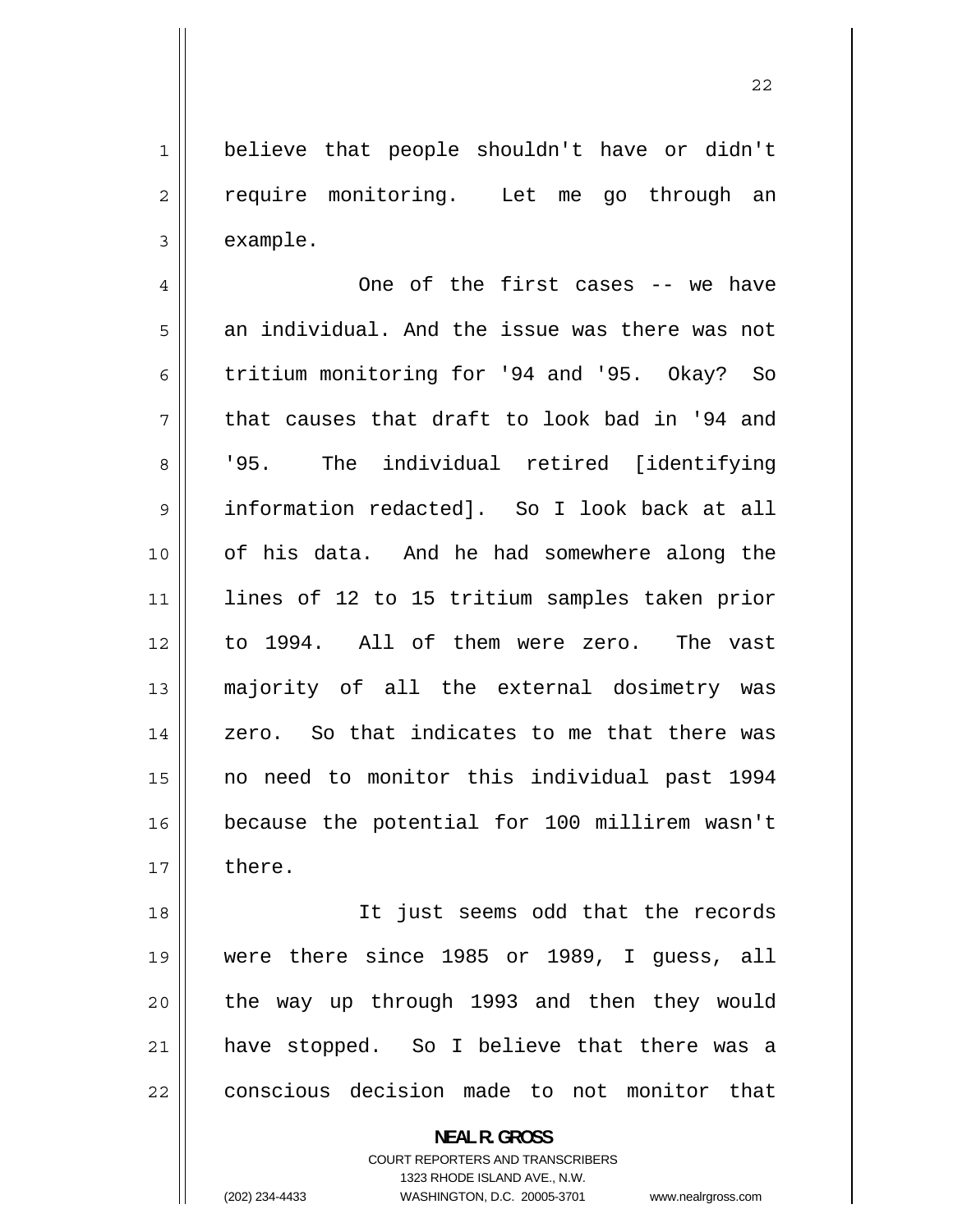1 individual.

| $\overline{2}$ | So that's why I had to take a more                                                                                                                              |
|----------------|-----------------------------------------------------------------------------------------------------------------------------------------------------------------|
| 3              | individualized approach and look at the cases                                                                                                                   |
| 4              | and see what the person did and what the                                                                                                                        |
| 5              | results of the dosimetry were that we had in                                                                                                                    |
| 6              | hand and try to determine if I thought that                                                                                                                     |
| 7              | necessitated some kind of thought that we                                                                                                                       |
| 8              | wouldn't have data or that he was monitored                                                                                                                     |
| 9              | and the data was missing or should have been                                                                                                                    |
| 10             | monitored and wasn't. And that is just one of                                                                                                                   |
| 11             | the five cases.                                                                                                                                                 |
| 12             | MR. FITZGERALD: Grady, this is                                                                                                                                  |
| 13             | Joe.                                                                                                                                                            |
| 14             | MR. CALHOUN: Yes?                                                                                                                                               |
| 15             | MR. FITZGERALD: Just to clarify,                                                                                                                                |
| 16             | you're saying that you would interpret that                                                                                                                     |
| 17             | period of time as a period of time when he                                                                                                                      |
| 18             | would not have or should not have<br>been                                                                                                                       |
| 19             | monitored, but we don't know for sure?                                                                                                                          |
| 20             | Right.<br>MR. CALHOUN:<br>I have<br>no                                                                                                                          |
| 21             | believe he would<br>have<br>to<br>be<br>to<br>reason                                                                                                            |
| 22             | monitored.<br>all<br>the<br>Based<br>other<br>on                                                                                                                |
|                | <b>NEAL R. GROSS</b><br>COURT REPORTERS AND TRANSCRIBERS<br>1323 RHODE ISLAND AVE., N.W.<br>(202) 234-4433<br>WASHINGTON, D.C. 20005-3701<br>www.nealrgross.com |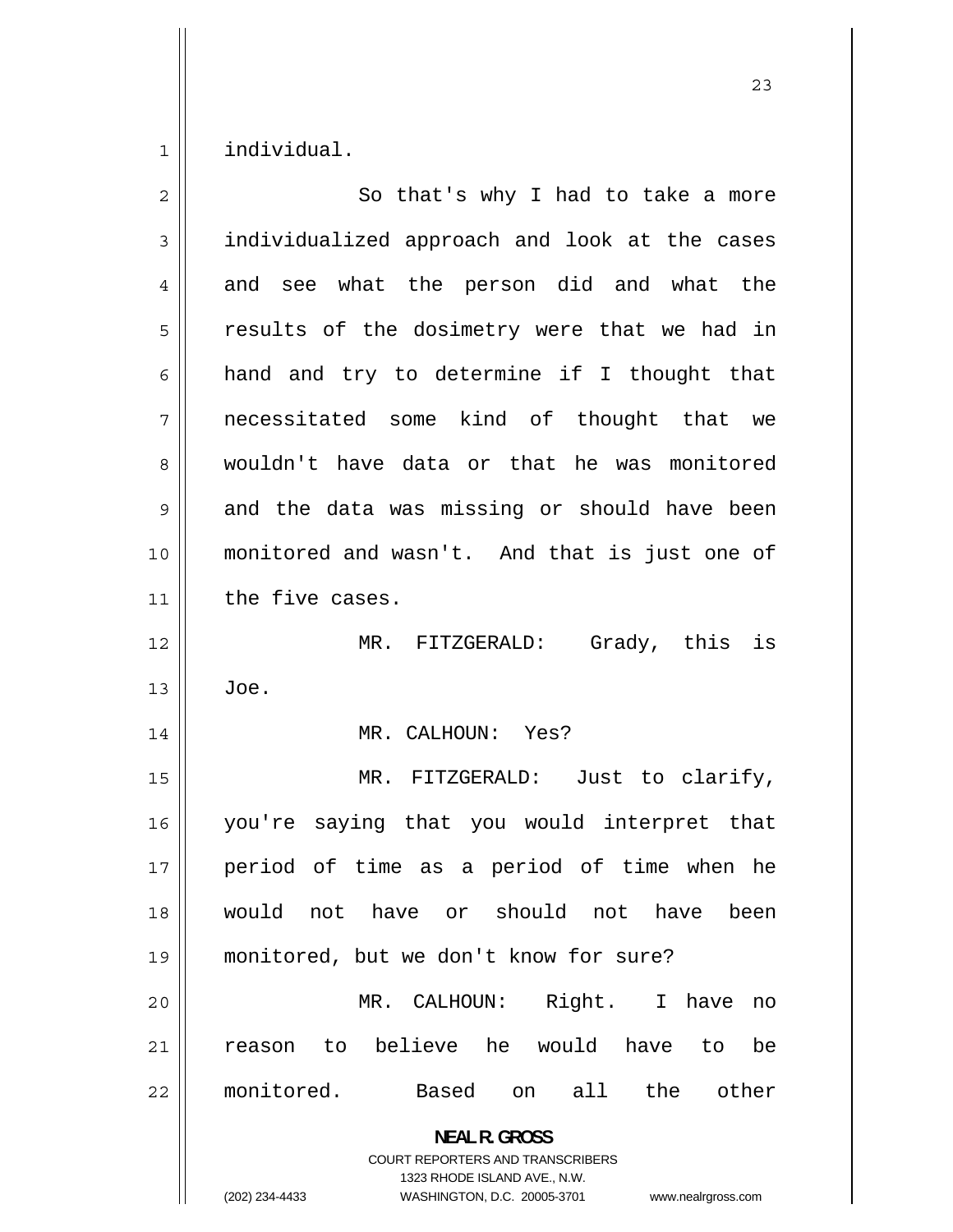1 documentation that I have seen, it is hard to 2 believe that the records were there for '89, 3 '90, '91, '92, and '93 and then, all of a 4 sudden, they disappeared for the year and a 5 half before he retired. 6 MR. FITZGERALD: Yes. I guess my 7 point is we don't know. There's no way to 8 corroborate that. We just would be forced to 9 speculate as to what his status is? 10 MR. CALHOUN: What do you mean 11 "what his status" was? 12 MR. FITZGERALD: Well, you're 13 saying his records are missing for the last 14 || year, year and a half before he retired. 15 MR. CALHOUN: No. I don't think 16 his records are missing because I have got a 17 data drop also that is a computer printout of 18 probably all of the people but many, many of 19 the people at Brookhaven and when the dates of 20 their tritium analysis were taken and what the 21 || results were. And they go well beyond 1995. 22 MR. FITZGERALD: So he is just not

24

**NEAL R. GROSS**  COURT REPORTERS AND TRANSCRIBERS

1323 RHODE ISLAND AVE., N.W.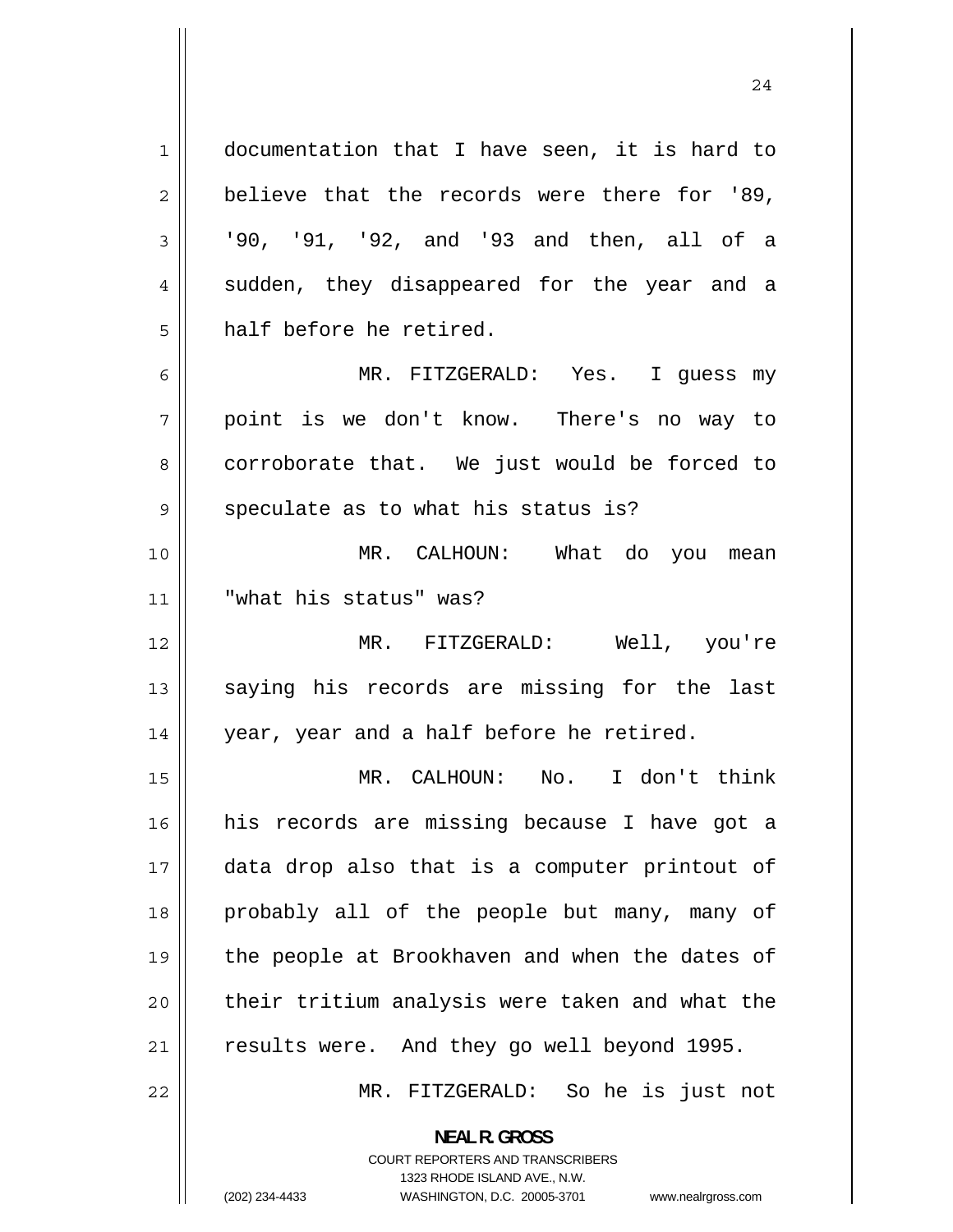1 in that listing?

| $\overline{2}$ | MR. CALHOUN: This individual -- he            |
|----------------|-----------------------------------------------|
| 3              | is in the listing, but his end is in 1993. So |
| 4              | it<br>indicates to me that there<br>was<br>no |
| 5              | monitoring of this individual. So I can't     |
| 6              | the conclusion that monitoring was<br>draw    |
| 7              | performed and we don't have the data.         |
| 8              | And the SEC is based on the fact              |
| 9              | that the data was missing. So in<br>that      |
| 10             | specific case, there's no reason to believe   |
| 11             | that he was monitored and the data doesn't    |
| 12             | exist. It's more likely that the data -- he   |
| 13             | just wasn't monitored.                        |
| 14             | DR. BUCHANAN: This is Ron.<br>$\mathbb{I}$    |
| 15             | would like to inject on that case. He did     |
| 16             | have whole body count records for '94-'95. So |
| 17             | that could be one way or the other to say,    |
| 18             | "Well, if you had whole body counts or didn't |
| 19             | have tritium counts," usually tritium counts  |
| 20             | are easier than whole body counts. But then   |
| 21             | they did have the whole body count records.   |
| 22             | So that's another issue to consider for this  |

COURT REPORTERS AND TRANSCRIBERS

**NEAL R. GROSS** 

1323 RHODE ISLAND AVE., N.W.

(202) 234-4433 WASHINGTON, D.C. 20005-3701 www.nealrgross.com

<u>25</u>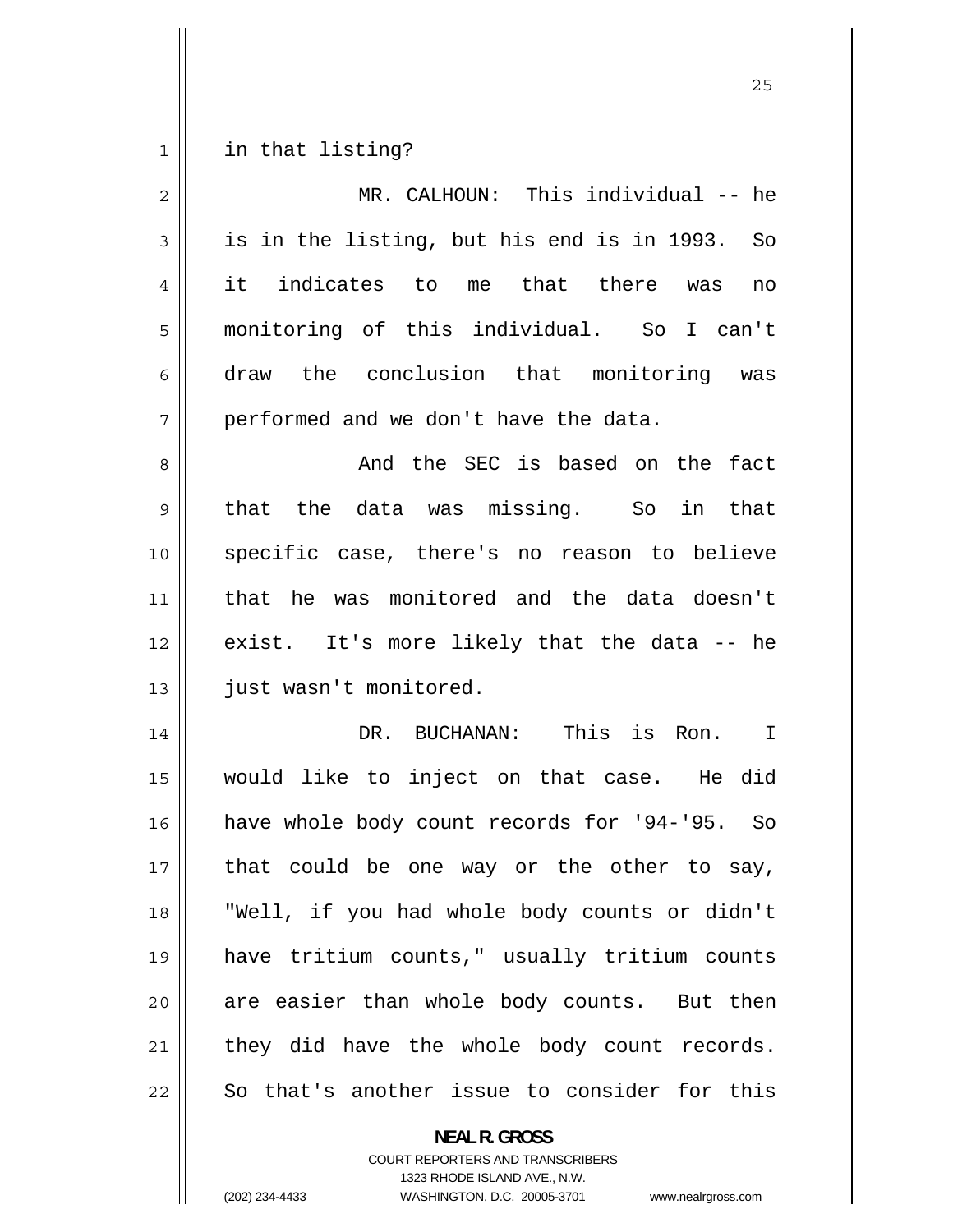1 order, that he did have whole body counts for 2 '94 and '95.

3 MR. CALHOUN: Right. And those 4 whole body counts were used in dose 5 reconstruction.

6 MEMBER MUNN: This is Wanda. You 7 know, what we're talking about and who we are 8 talking about here needs to be taken into 9 consideration. This was, as has been pointed 10 out, not a production facility, never has 11 been. This is a facility that does not have a 12 lot of casual workers wandering through, 13 doesn't have people who are not truly prepared 14 for and understand the projects they are 15 involved in.

16 This is a clean facility. We don't 17 think of it as -- we have seen it. And it 18 never has been considered a dirty facility, 19 like the production facilities are. We have 20 people that we are talking about here who are 21 claimants who are people who put together 22 production programs. These are folks that are

> **NEAL R. GROSS**  COURT REPORTERS AND TRANSCRIBERS 1323 RHODE ISLAND AVE., N.W. (202) 234-4433 WASHINGTON, D.C. 20005-3701 www.nealrgross.com

```
<u>26</u>
```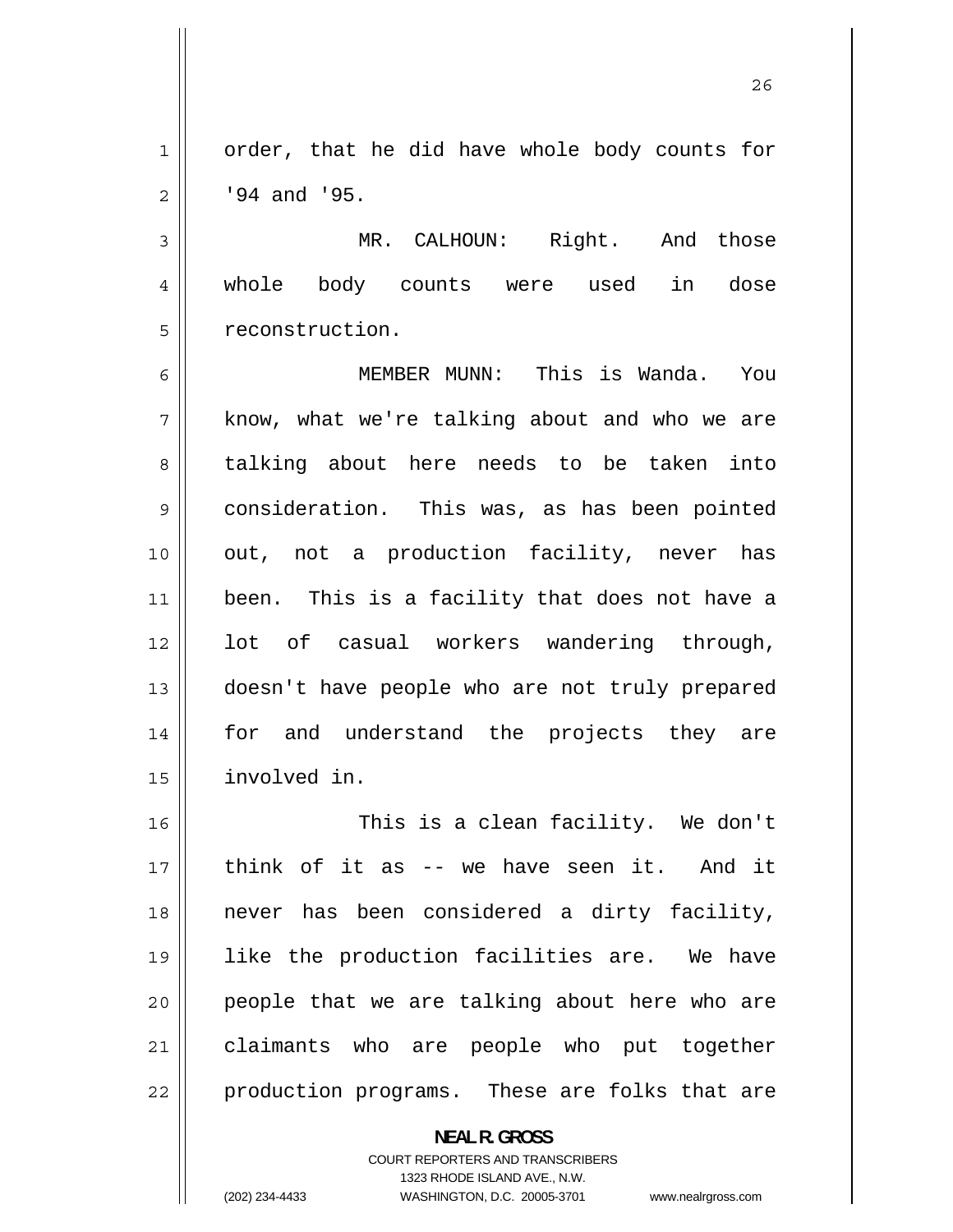1 acutely aware of when they should and should 2 not be monitored. It's hard to imagine that 3 they would have had any period of time that 4 they should have been monitored when they 5 weren't if for no other reason than the fact 6 that, for the most part, I don't know these 7 individuals. So I can't make that blanket 8 statement, but I think you can make that 9 blanket statement with regard to most of this 10 particular laboratory's folks. They would 11 certainly be aware of that. 12 If there were incidents where they 13

27

 should have been monitored -- and let's face 14 it. A hundred millirems a year? Gosh, guys. 15 That's a really low cut-off for the decision 16 to have been made whether or not they were 17 going to be monitored. But if they weren't 18 being monitored, then it seems highly probable 19 to me that neither the individual nor their 20 project management felt that it was reasonable  $21$  to do so.

So if you have decent records about

**NEAL R. GROSS**  COURT REPORTERS AND TRANSCRIBERS 1323 RHODE ISLAND AVE., N.W. (202) 234-4433 WASHINGTON, D.C. 20005-3701 www.nealrgross.com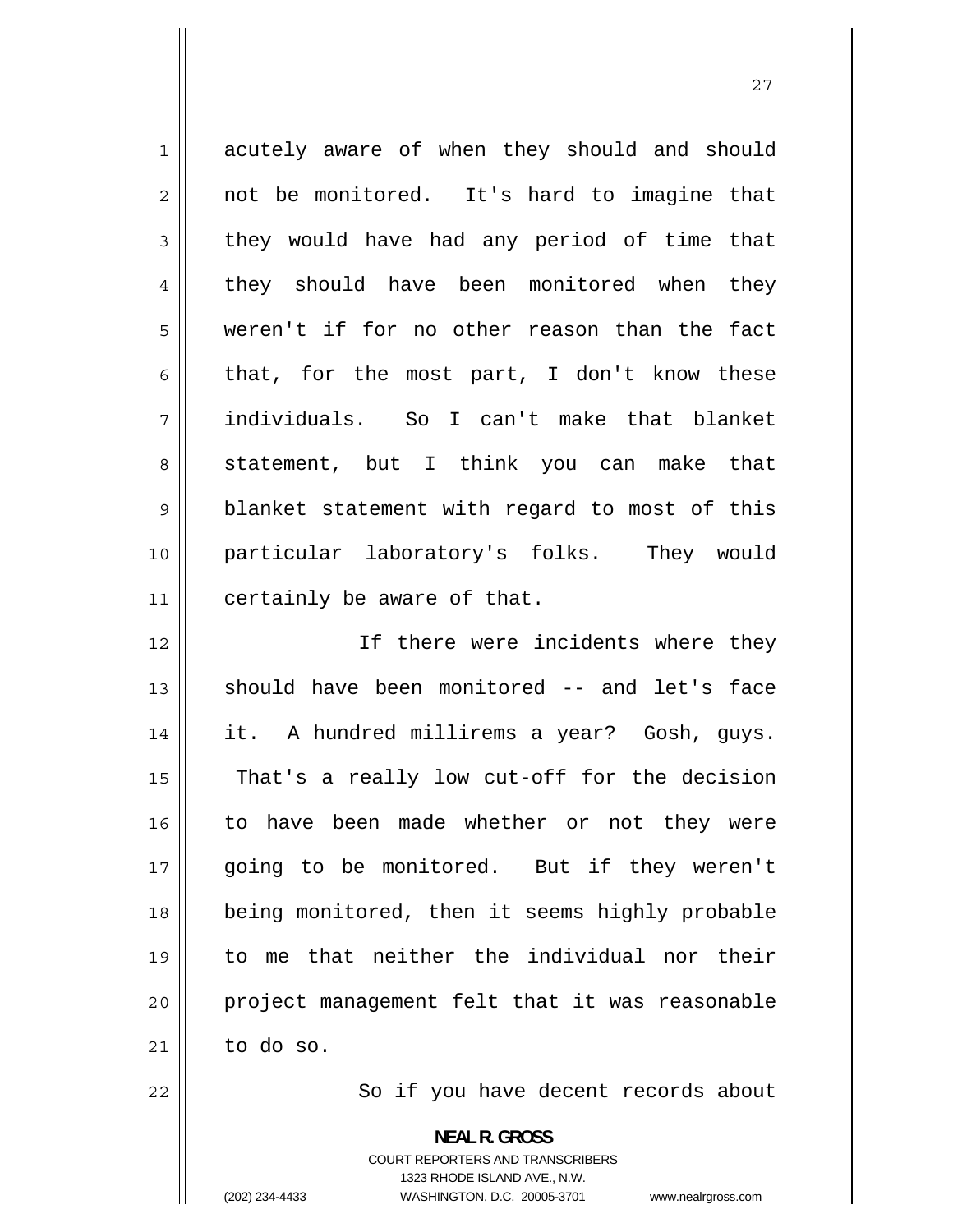| $\mathbf{1}$    | these folks and especially in cases where you  |
|-----------------|------------------------------------------------|
| $\overline{2}$  | have a whole body count and you know,          |
| 3               | therefore, that the concern for monitoring     |
| $\overline{4}$  | existed -- otherwise, there wouldn't be a      |
| 5               | whole body count -- it just does not seem      |
| 6               | rational that one would jump to the conclusion |
| 7               | that there was a missing record or that they   |
| 8               | should have been monitored and weren't in this |
| $\mathsf 9$     | particular facility. It seems to me that       |
| 10              | there is adequate validity for the position    |
| 11              | that 1993 will give you the people that we     |
| 12              | need to be concerned about with regard to      |
| 13              | Special Exposure Cohort.                       |
| 14              | CHAIR BEACH: This is Josie                     |
| 15              | following up on that. I was looking -- and I   |
| 16 <sup>1</sup> | am going to refer to Ron's bar graph because   |
| 17              | that is a picture that I can look at. And I    |
| 18              | look at the record, and I am only looking at   |
| 19              | the figures 1B, 2B, and it looks to me like we |
| 20              | have a percentage of workers that were         |
| 21              | bioassayed of the 5. And we are looking at     |
| 22              | numbers about 55 percent up to maybe 65        |

COURT REPORTERS AND TRANSCRIBERS 1323 RHODE ISLAND AVE., N.W.

**NEAL R. GROSS** 

 $\mathsf{I}$ 

(202) 234-4433 WASHINGTON, D.C. 20005-3701 www.nealrgross.com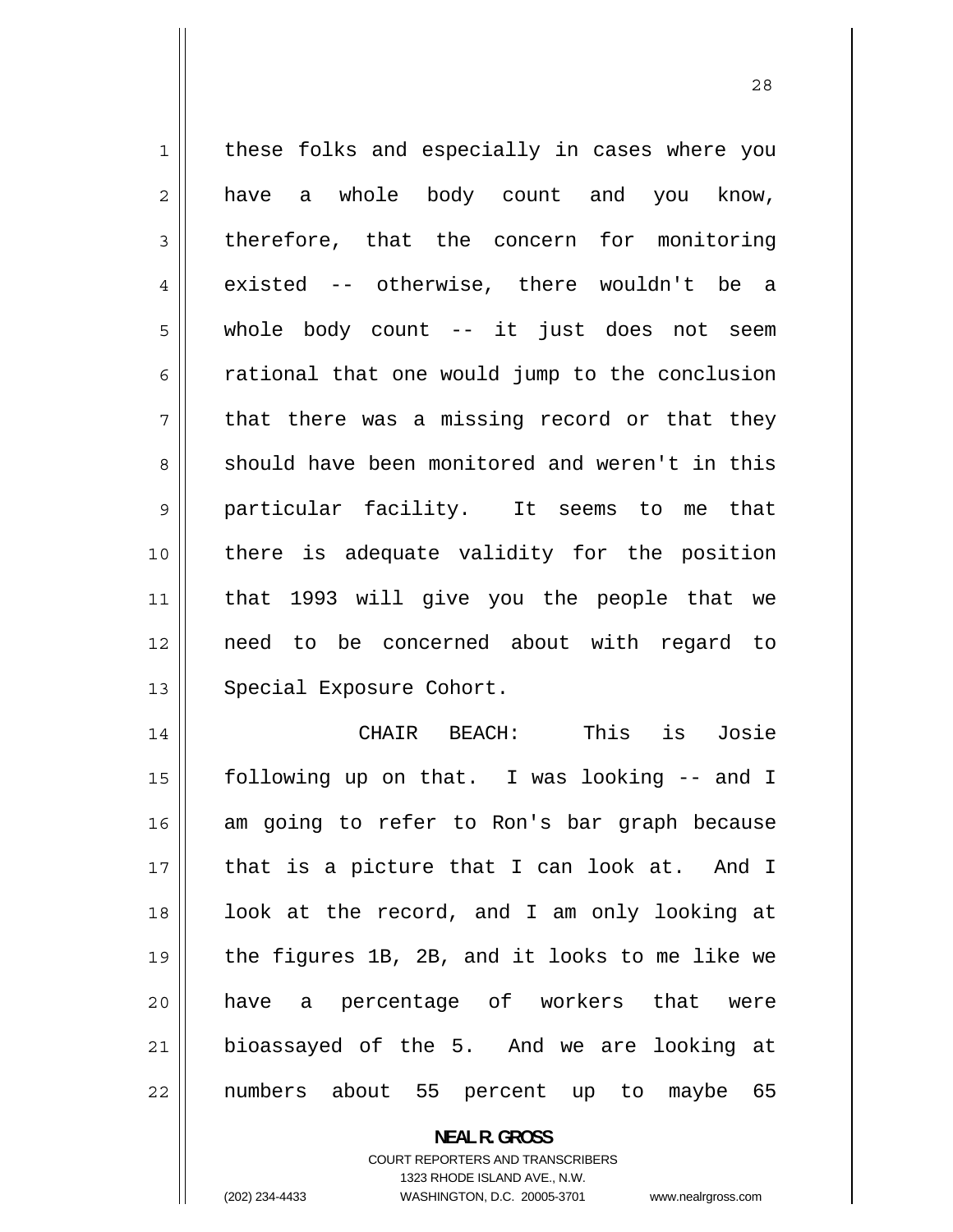1 percent overall, 55 to 75 percent. What 2 percentage of records are adequate to do dose 3 reconstruction?

4 MR. CALHOUN: I think that it 5 depends on what the exposure potential was. 6 And in these five cases, it turns out that the 7 people that were monitored -- if you look deep 8 into their monitoring history and what they 9 did, again, I see that in my mind, there is 10 really no reason to believe that records are 11 missing post-1993.

12 So in my opinion, I believe that we 13 have all of the records that were there. And 14 we certainly can tap the dose and do a dose 15 reconstruction for these individuals, you 16 know, in the event that there was a  $-$  let's 17 just say that there was a month or a year or 18 whatever of tritium data or there was a month 19 or a year where there was no tritium data, but 20 there was data before and after, we would 21 assign missed dose between those two points 22 and the same thing with whole body counts.

> **NEAL R. GROSS**  COURT REPORTERS AND TRANSCRIBERS 1323 RHODE ISLAND AVE., N.W. (202) 234-4433 WASHINGTON, D.C. 20005-3701 www.nealrgross.com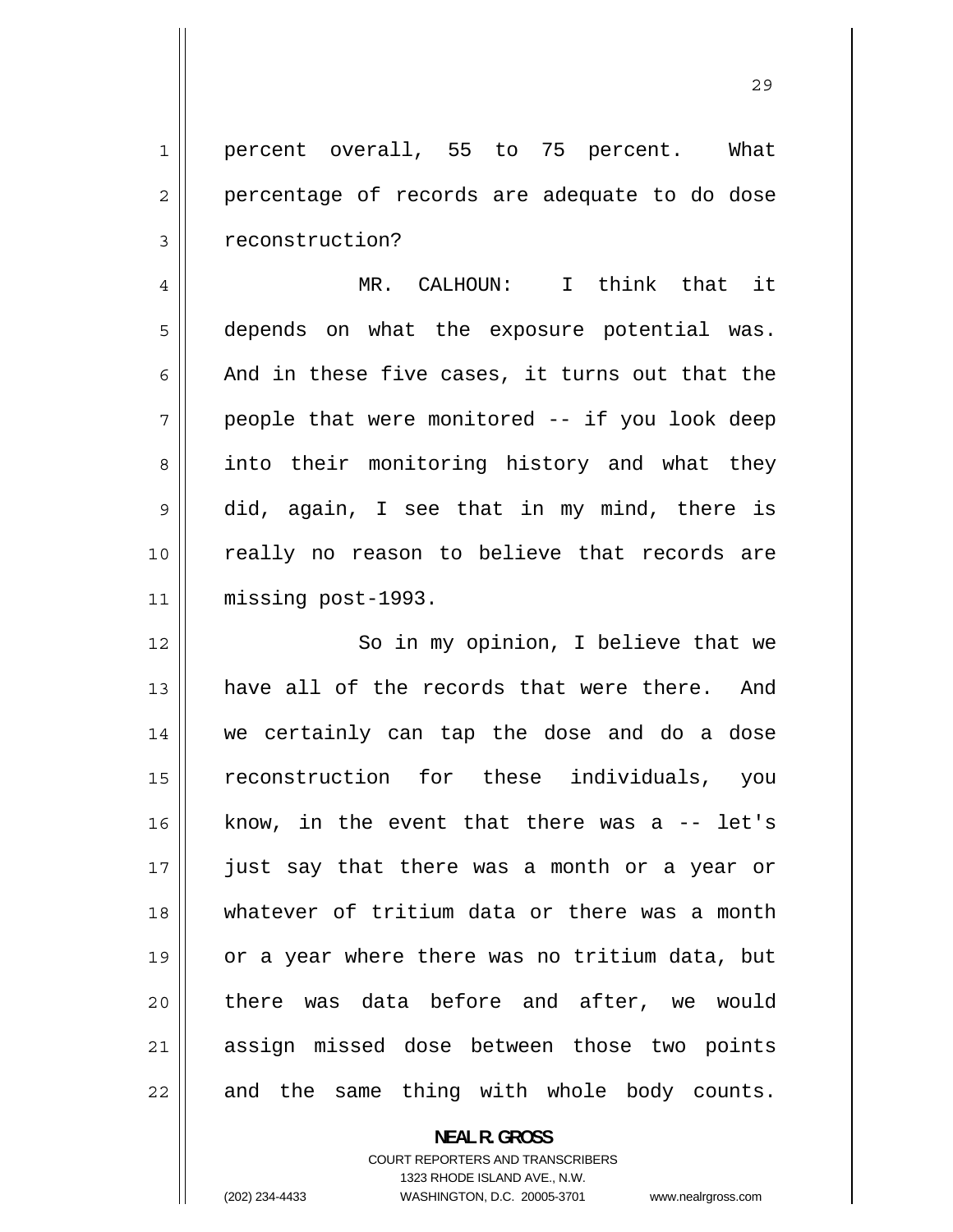1 You know, we can get the whole body counts 2 from year to year.

3 And when you look at the graph, 4 that is good, but you have actually got to get 5 down to the individual data points that are 6 believed to be the problem. You know, there 7 is a case in particular where it's very clear 8 that the individual didn't start working at 9 the HFBR until 1995.

10 But it hurts that graph because 11 there is no count for 1994, I believe. But, 12 you know, you have got something called an 13 indoctrination sheet that this individual 14 signed. And I talked to the people at 15 Brookhaven. And they say you don't sign that 16 indoctrination -- that indoctrination sheet is 17 basically training. And that allows you to go 18 into the facility unescorted. Months prior to 19 that, I have escorted access logs for the 20 individual.

21 And this is all stuff that was 22 provided by Brookhaven in their last response

> **NEAL R. GROSS**  COURT REPORTERS AND TRANSCRIBERS 1323 RHODE ISLAND AVE., N.W.

(202) 234-4433 WASHINGTON, D.C. 20005-3701 www.nealrgross.com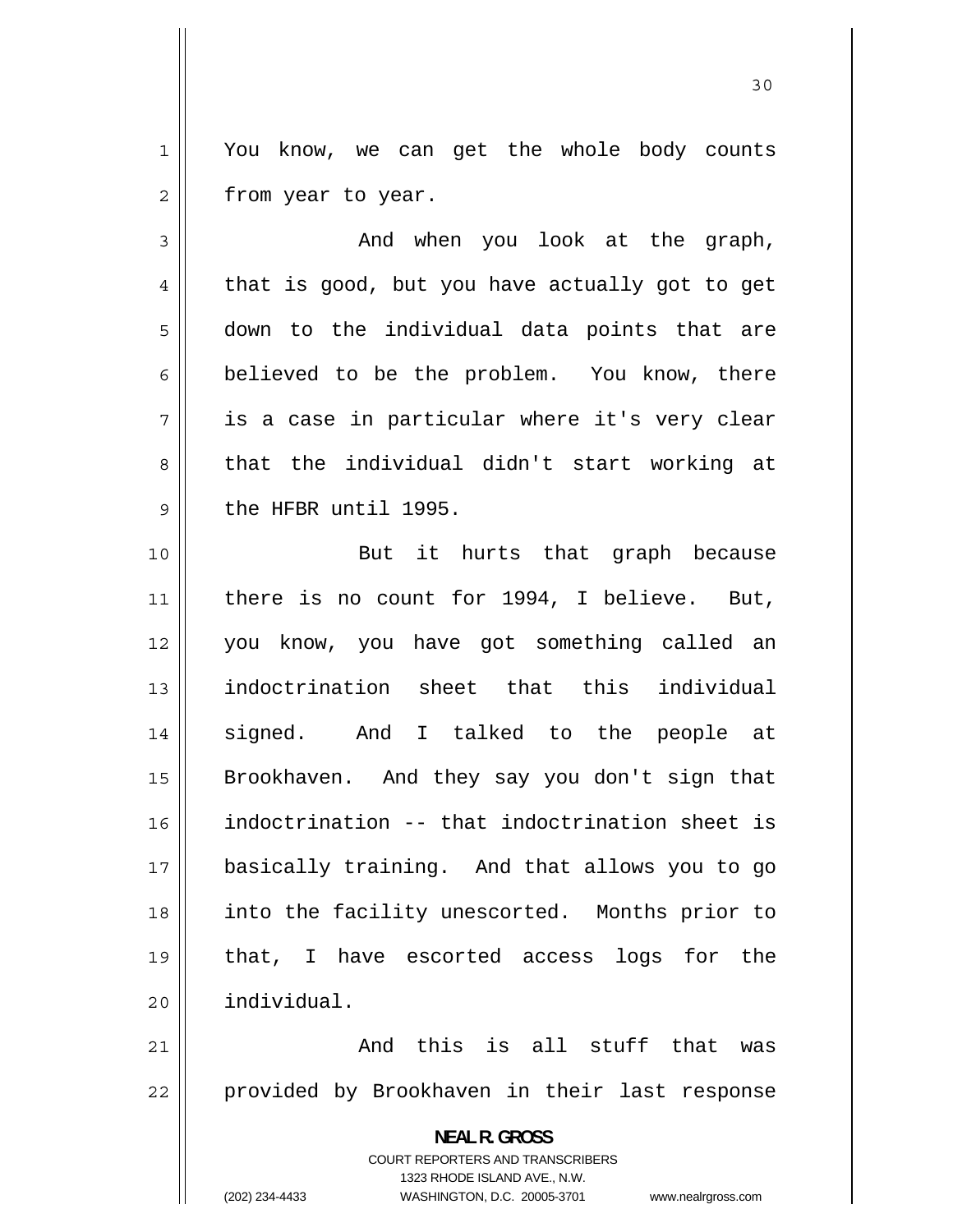| $1\,$          | to us. You know, the same situation -- I just                           |
|----------------|-------------------------------------------------------------------------|
| $\overline{2}$ | today looked at the latest -- the first whole                           |
| $\mathsf 3$    | body count, which was done in 1995. And it                              |
| 4              | actually had the notation that said, "This is                           |
| 5              | a new HP transfer to the HFBR." So that is                              |
| 6              | another piece of information that the lack of                           |
| 7              | data in 1994 is really -- it's not that the                             |
| 8              | data is not there. It just was never taken                              |
| $\mathsf 9$    | because he wasn't working in that facility.                             |
| 10             | And that is a different example than the first                          |
| 11             | one I gave.                                                             |
| 12             | So when I look at all of this                                           |
| 13             | stuff, I believe that the dose reconstruction                           |
| 14             | is very feasible for these five individuals.                            |
| 15             | And, like Ron said, this is a small sample,                             |
| 16             | but in my mind, it's a good sample in that the                          |
| 17             | dosimetry information that is there seems                               |
| 18             | complete.                                                               |
| 19             | Josie, this is<br>MR. FITZGERALD:                                       |
| 20             | Joe. You know, one thing that I think we all                            |
| 21             | agree is that before December 31st, '93, the                            |
| 22             | inconsistency in availability of internal                               |
|                |                                                                         |
|                | <b>NEAL R. GROSS</b>                                                    |
|                | <b>COURT REPORTERS AND TRANSCRIBERS</b><br>1323 RHODE ISLAND AVE., N.W. |
|                | (202) 234-4433<br>WASHINGTON, D.C. 20005-3701<br>www.nealrgross.com     |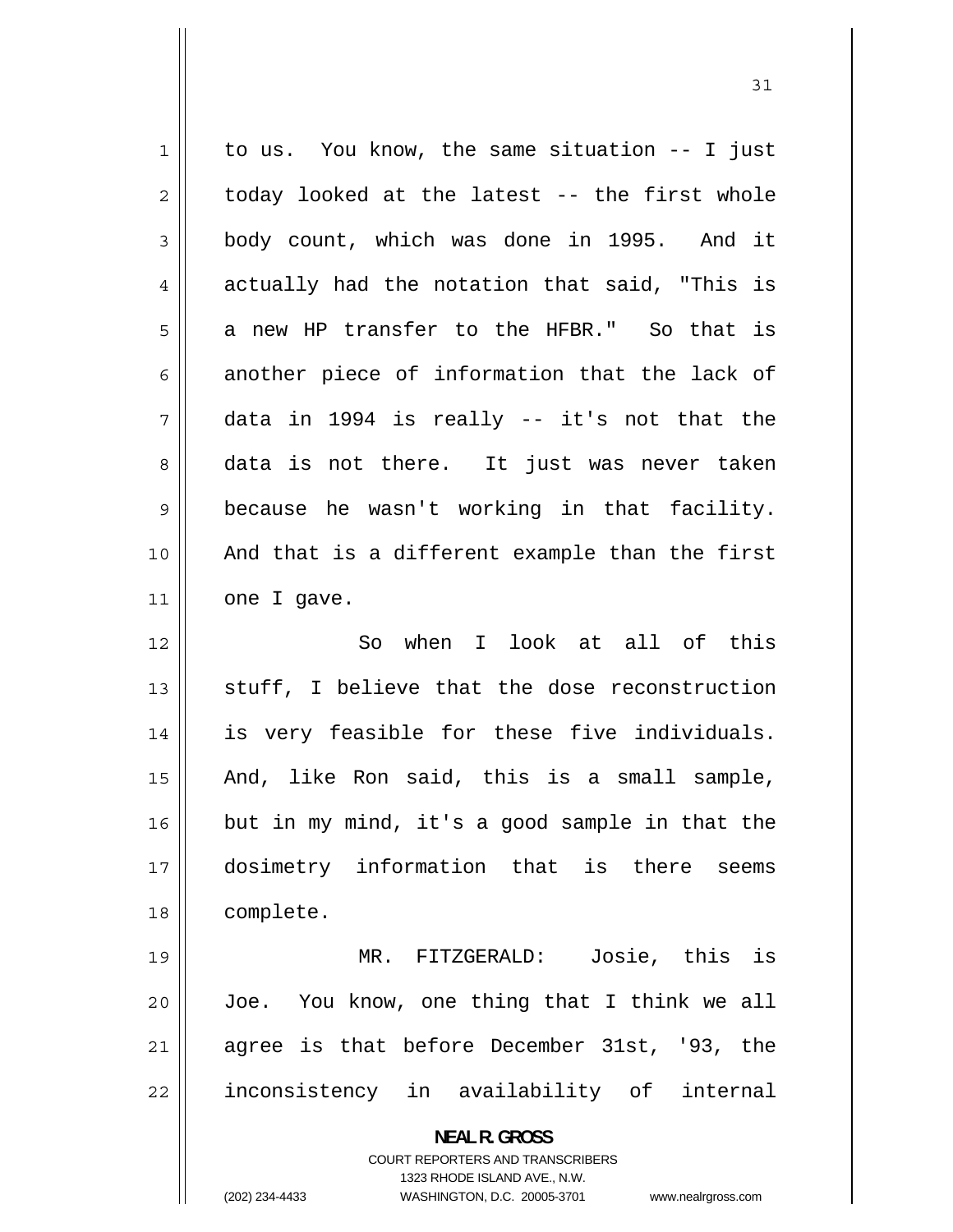dosimetry records -- that is how it is phrased in Grady's paper -- was due to an incomplete and inadequate record system at Brookhaven.

4 And that was, you know, certainly 5 discussed quite a bit. And I think, you know, 6 everybody agrees that the inconsistency, '93 7 and before, is due to those inadequacies in 8 the record system. And, of course, Brookhaven 9 came around and programmatically made 10 improvements and put them in place in '93. 11 || That's why we are talking about '93.

12 Now, the Work Group asked SC&A to 13 look at beyond the programmatic basis for '93, 14 which was this improvement in the records 15 program. Were those improvements manifest in 16 a better consistency in the records beyond 17 '93? This is not an uncommon question. We 18 have dealt with the same question at other 19 laboratories, like Los Alamos, where the 20 question is, you know, even though it is a 21 programmatic improvement, can you see that 22 improvement manifest in better dosimetry and

> **NEAL R. GROSS**  COURT REPORTERS AND TRANSCRIBERS 1323 RHODE ISLAND AVE., N.W. (202) 234-4433 WASHINGTON, D.C. 20005-3701 www.nealrgross.com

1

2

3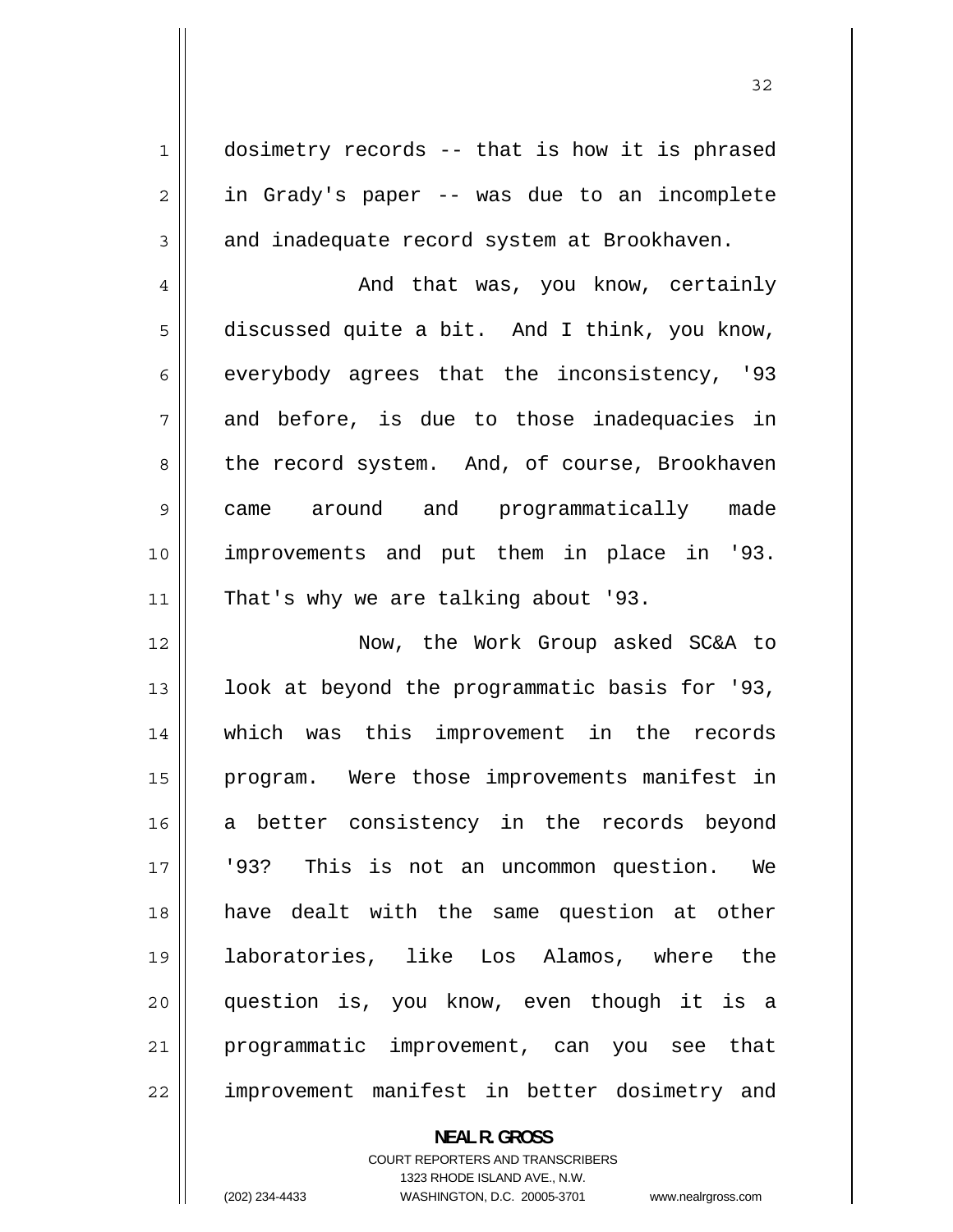1 better records?

| $\overline{2}$ | in this case, we did what we<br>So             |
|----------------|------------------------------------------------|
| 3              | could. And it is difficult at this lab         |
| 4              | because of the sources, meaning that you don't |
| 5              | have a lot of workers -- and Wanda just        |
| 6              | pointed this out -- that are getting exposed   |
| 7              | to internal emitters to a degree where you     |
| 8              | have had a large sample size to deal with.     |
| 9              | So we took the sample that we could            |
| 10             | and looked at that very question, which was    |
| 11             | the consistency of completeness of records,    |
| 12             | the same issue.                                |
| 13             | And what I'm hearing from Grady --             |
| 14             | and, you know, I understand what he is saying  |
| 15             | -- is that, whereas, the inconsistency of      |
| 16             | December '93 and before was clearly due to the |
| 17             | inadequacies of the records program at         |
| 18             | Brookhaven, the inconsistencies, which seemed  |
| 19             | to continue after '93, at least through '96,   |
| 20             | can be explained by details that are<br>now    |
| 21             | available that point to things such as         |
| 22             | exposure potential likely being lacking in     |

**NEAL R. GROSS**  COURT REPORTERS AND TRANSCRIBERS

1323 RHODE ISLAND AVE., N.W.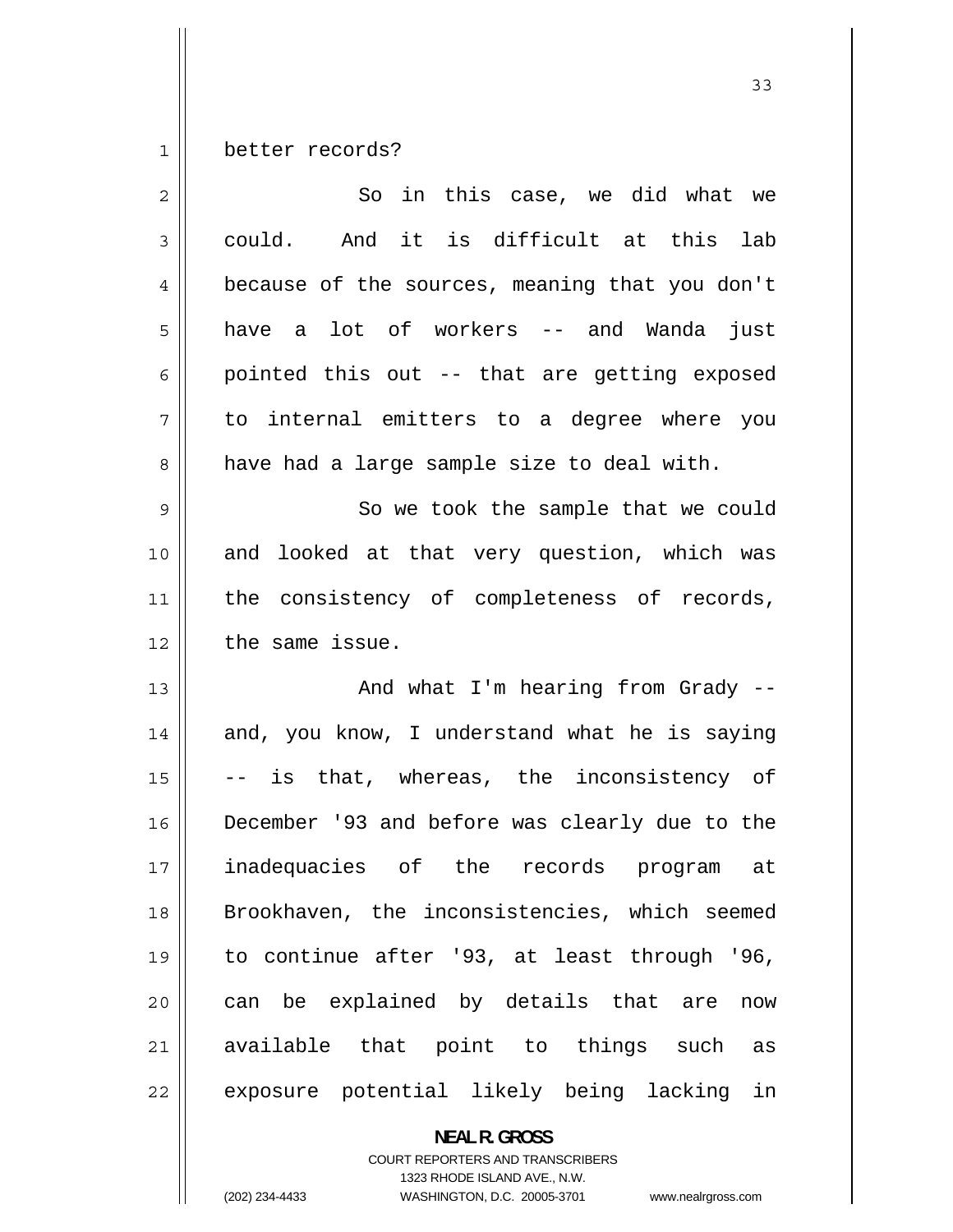1 maybe orientation of new workers and various 2 other explanations.

3 But, again, you are dealing with a 4 -- at least on this sample size -- and it's 5 small, but you're dealing with inconsistencies 6 which are comparable to what we would have 7 seen before '93. The difference is that we're 8 hearing explanations that are more traditional 9 explanations as to why you have these gaps.

10 I guess I am not sure where you go 11 from this. We see comparable inconsistencies. 12 There may be explanations. There is no way 13 to confirm that. I think it's one of these 14 where if we construe that the exposure 15 potential wasn't there and the individual 16 wasn't monitored and, therefore, that's why he 17 doesn't show up with records. You know, that 18 is certainly one tack one can take, and it has 19 been taken at other sites, but it doesn't put 20 the issue necessarily to bed. And I don't 21 know if a larger sample size is even feasible 22 for Brookhaven because of the number of

> **NEAL R. GROSS**  COURT REPORTERS AND TRANSCRIBERS 1323 RHODE ISLAND AVE., N.W.

(202) 234-4433 WASHINGTON, D.C. 20005-3701 www.nealrgross.com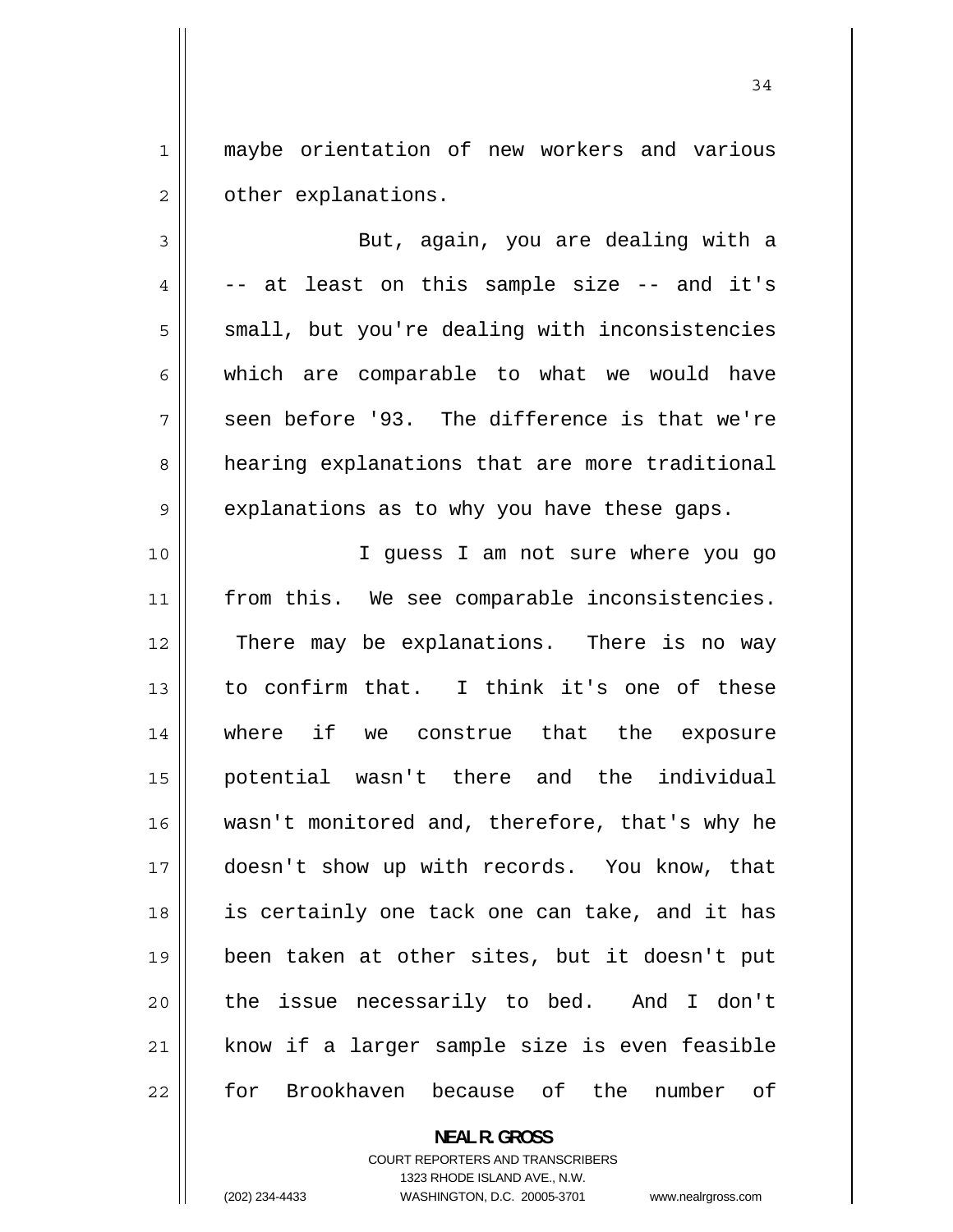1 workers that would, in fact, be given routine 2 bioassays for internal emitters.

3 But this sample size suggests that 4 the inconsistencies continue. There may be 5 some explanations, but you still see those 6 inconsistencies. So I think that is all we 7 can say at this point from that test that 8 certainly the Work Group had us do.

9 MEMBER ROESSLER: Joe and Josie, I 10 guess, everybody, this is Gen. To make a 11 conclusion on these graphs makes me very 12 uncomfortable. It just seems because of some 13 of the reasons that Grady has brought up, what 14 might have happened, whether a person maybe 15 didn't have exposure potential and that's the 16 reason they weren't included in a particular 17 evaluation, it seems that that is sort of -- 18 these graphs can really distort the 19 conclusion.

20 And I think some of the things 21 Wanda said were very persuasive about the 22 situation there at Brookhaven. So I am not

> **NEAL R. GROSS**  COURT REPORTERS AND TRANSCRIBERS

> > 1323 RHODE ISLAND AVE., N.W.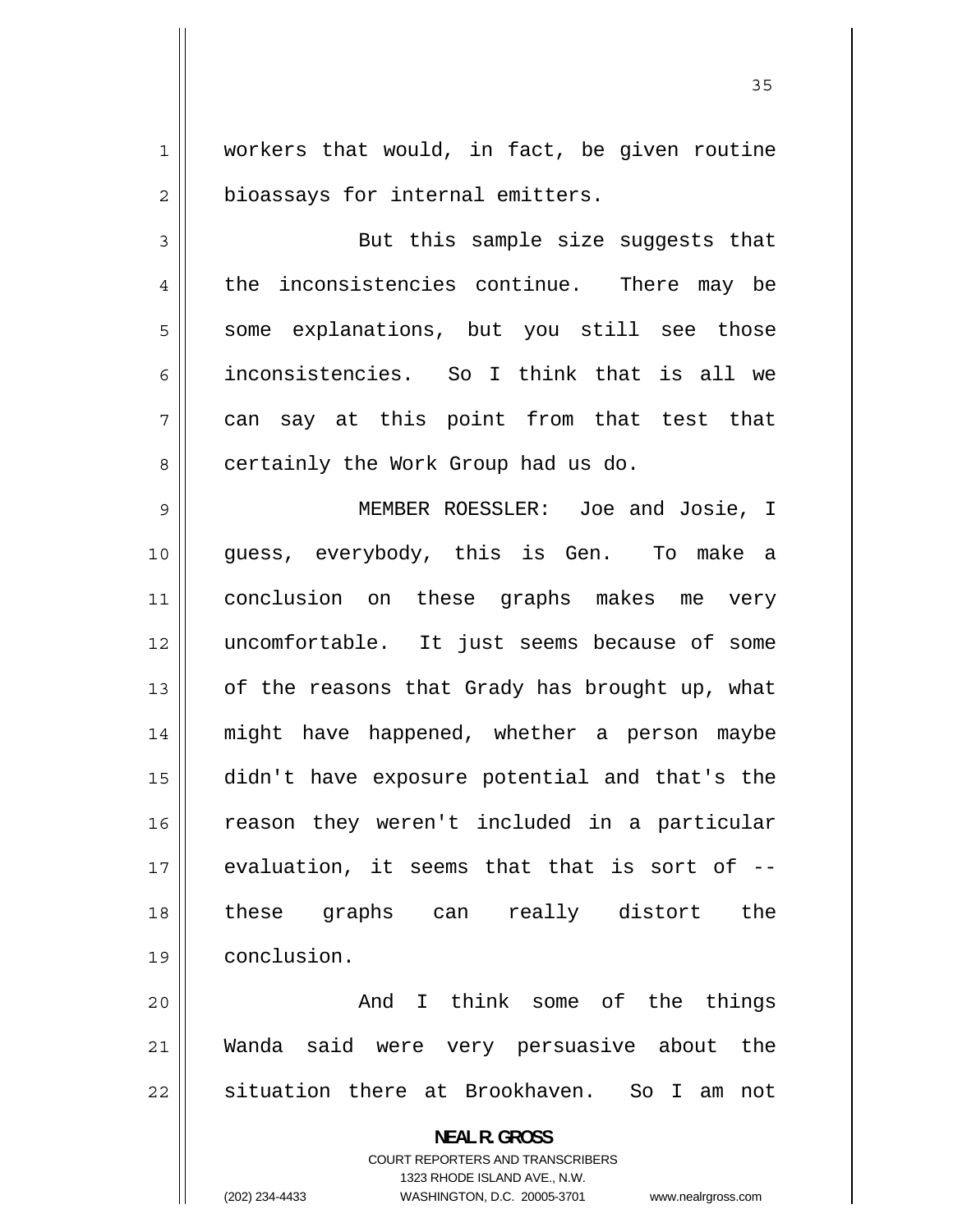1 comfortable in extending the period based on 2 these graphs.

36

3 To me, the real question I think is 4 can you bound the dose. And I don't know. 5 Grady kind of alluded to that. Maybe he could 6 say a little more based on that.

7 MR. CALHOUN: Yes. I 100 percent 8 believe we could and without coworker studies 9 even. Based on the data we have on these five 10 individuals and their work histories, the data 11 is complete to do a dose reconstruction. We 12 have multiple whole body counts on people. We 13 have tritium bioassay on people. We know 14 where the individuals worked and when they 15 worked.

16 One of the five individuals was 17 somebody who was very, very knowledgeable, 18 said they were never exposed to tritium. But 19 there are multiple whole body and urinalysis 20 reports because there were some incidents that 21 they were involved in. So there's a lot of 22 | information here now.

> **NEAL R. GROSS**  COURT REPORTERS AND TRANSCRIBERS 1323 RHODE ISLAND AVE., N.W. (202) 234-4433 WASHINGTON, D.C. 20005-3701 www.nealrgross.com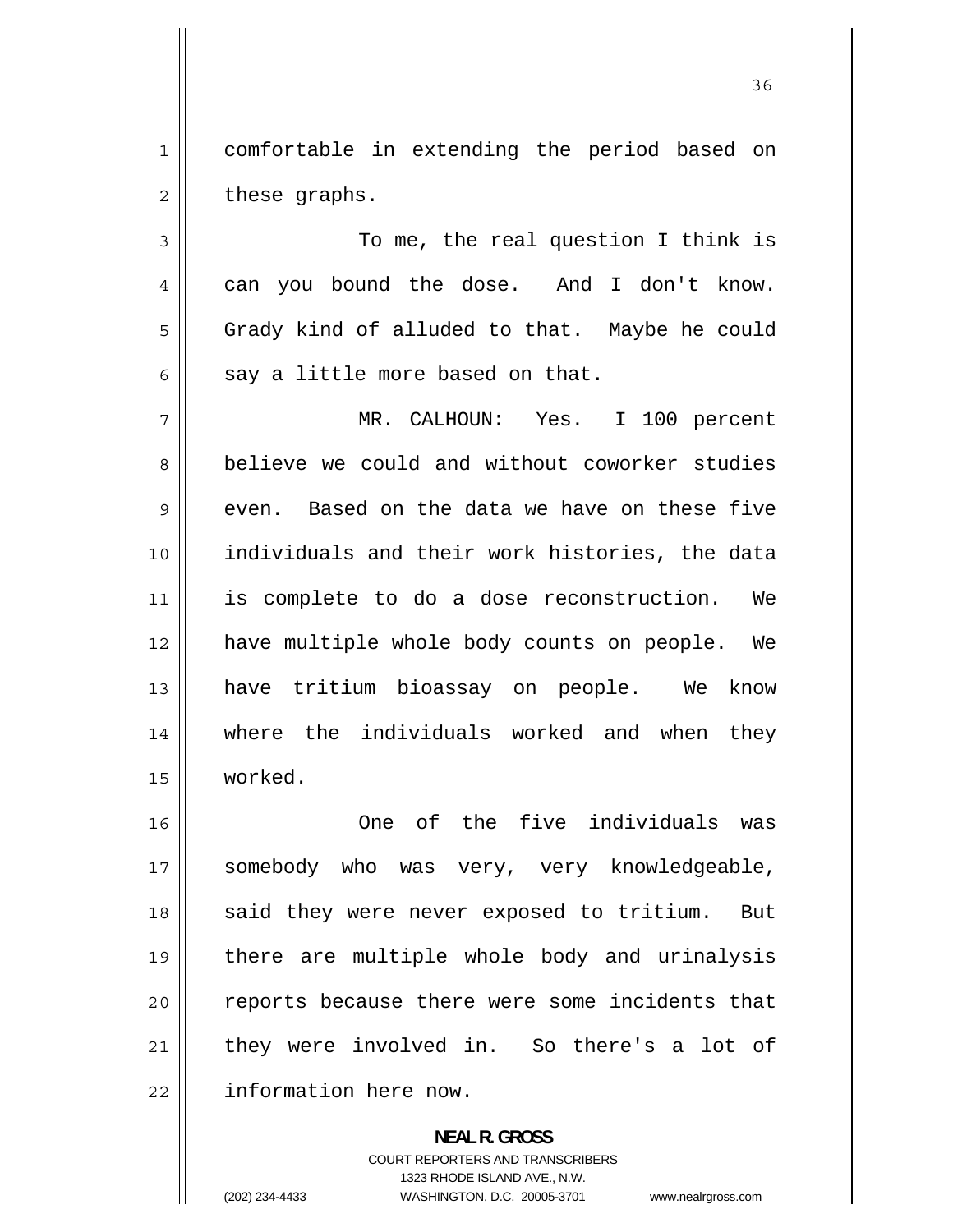| $\mathbf 1$    | And one thing that I agree with Joe                                                                                                                                    |
|----------------|------------------------------------------------------------------------------------------------------------------------------------------------------------------------|
| $\overline{2}$ | on here is that the main driver for the second                                                                                                                         |
| $\mathfrak{Z}$ | SEC, the 83.14, is that we started -- like I                                                                                                                           |
| $\overline{4}$ | said earlier, we were finding data that we had                                                                                                                         |
| 5              | captured that they didn't. And they have                                                                                                                               |
| 6              | really done, I won't say a great job, but I'll                                                                                                                         |
| 7              | say a much better job in giving us records.                                                                                                                            |
| 8              | And it is way more information than we                                                                                                                                 |
| 9              | typically would have gotten.                                                                                                                                           |
| 10             | So, you know, who knows if that                                                                                                                                        |
| 11             | would have even changed the date to be even                                                                                                                            |
| 12             | earlier than '93 if we would have had this                                                                                                                             |
| 13             | kind of information back when we made that                                                                                                                             |
| 14             | 83.14 determination? But they didn't start                                                                                                                             |
| 15             | doing that until 2011, this new records                                                                                                                                |
| 16             | retrieval and storage and response process                                                                                                                             |
| 17             | that they are using.                                                                                                                                                   |
| 18             | The main question is yes, I believe                                                                                                                                    |
| 19             | that, even without coworker studies, these                                                                                                                             |
| 20             | five individuals, it is certainly feasible to                                                                                                                          |
| 21             | do their dose reconstructions. And we have                                                                                                                             |
| 22             | completed dose reconstructions on all of them.                                                                                                                         |
|                | <b>NEAL R. GROSS</b><br><b>COURT REPORTERS AND TRANSCRIBERS</b><br>1323 RHODE ISLAND AVE., N.W.<br>(202) 234-4433<br>WASHINGTON, D.C. 20005-3701<br>www.nealrgross.com |
|                |                                                                                                                                                                        |

37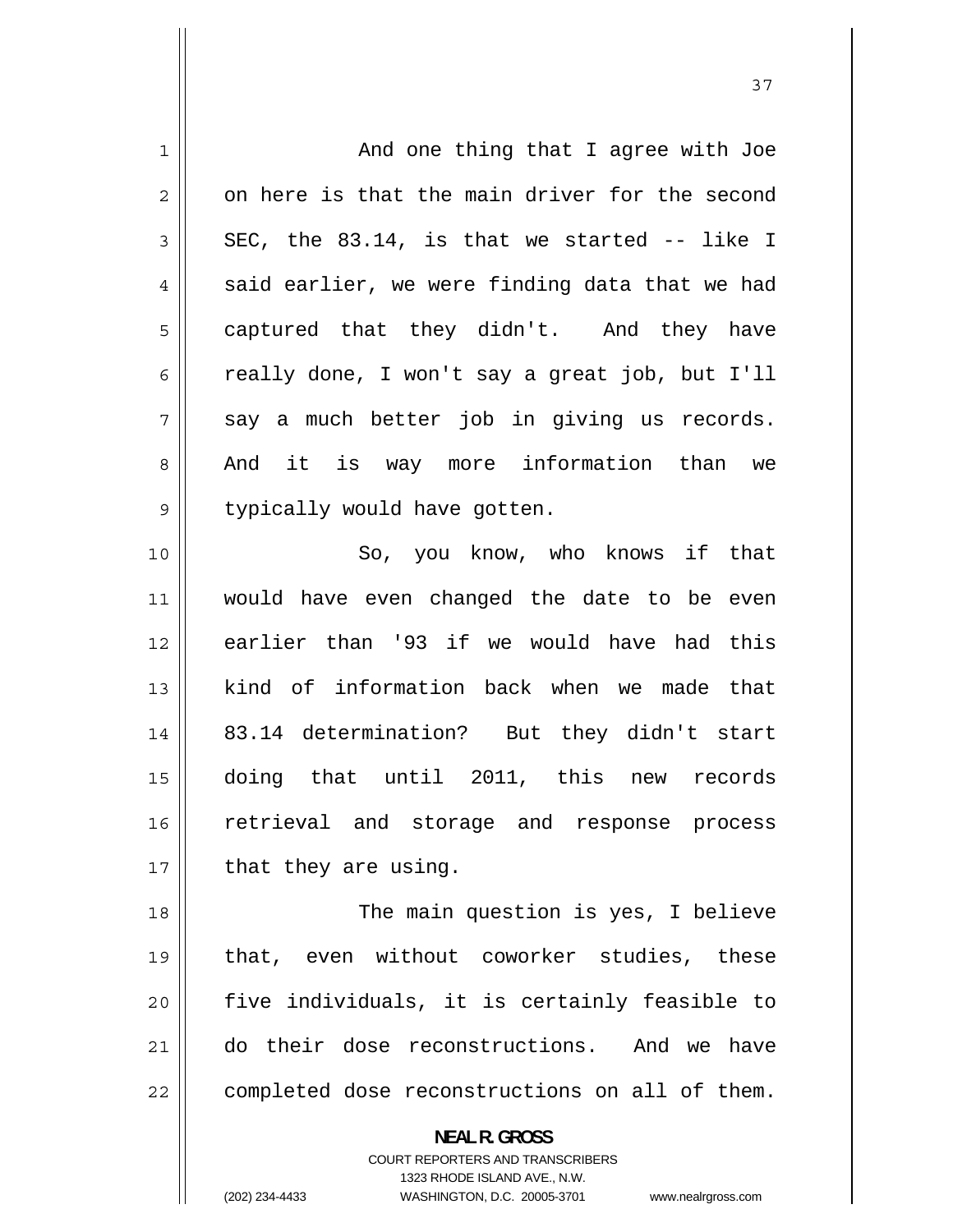| 1  | Some of them were comped based on limited                |
|----|----------------------------------------------------------|
| 2  | data, some of them non-comped. And then there            |
| 3  | were people that were comped through the SEC.            |
| 4  | CHAIR BEACH: Grady, this is Josie.                       |
| 5  | I've got a question. Did SC&A have access to             |
| 6  | all of that data that you are just referring             |
| 7  | to that you just recently got when they pulled           |
| 8  | the five samples?                                        |
| 9  | MR. CALHOUN: Yes.                                        |
| 10 | CHAIR BEACH: Okay. So you said                           |
| 11 | yes. So Ron was able to use all of that data             |
| 12 | when he came up with his percentages and --              |
| 13 | MR. CALHOUN: Right.                                      |
| 14 | CHAIR BEACH: -- with the five                            |
| 15 | workers? Okay.                                           |
| 16 | MR. CALHOUN: As a matter of fact,                        |
| 17 | I say, you know, neither of us -- after Ted              |
| 18 | kind of set this up, you know, we both kind of           |
| 19 | agreed that there was no additional data that            |
| 20 | either of us were going to pull out to use,              |
| 21 | but we both had access to the data. And, like            |
| 22 | I said, I know Ron felt my pain in going                 |
|    | <b>NEAL R. GROSS</b><br>COURT REPORTERS AND TRANSCRIBERS |

1323 RHODE ISLAND AVE., N.W.

 $\prod$ 

(202) 234-4433 WASHINGTON, D.C. 20005-3701 www.nealrgross.com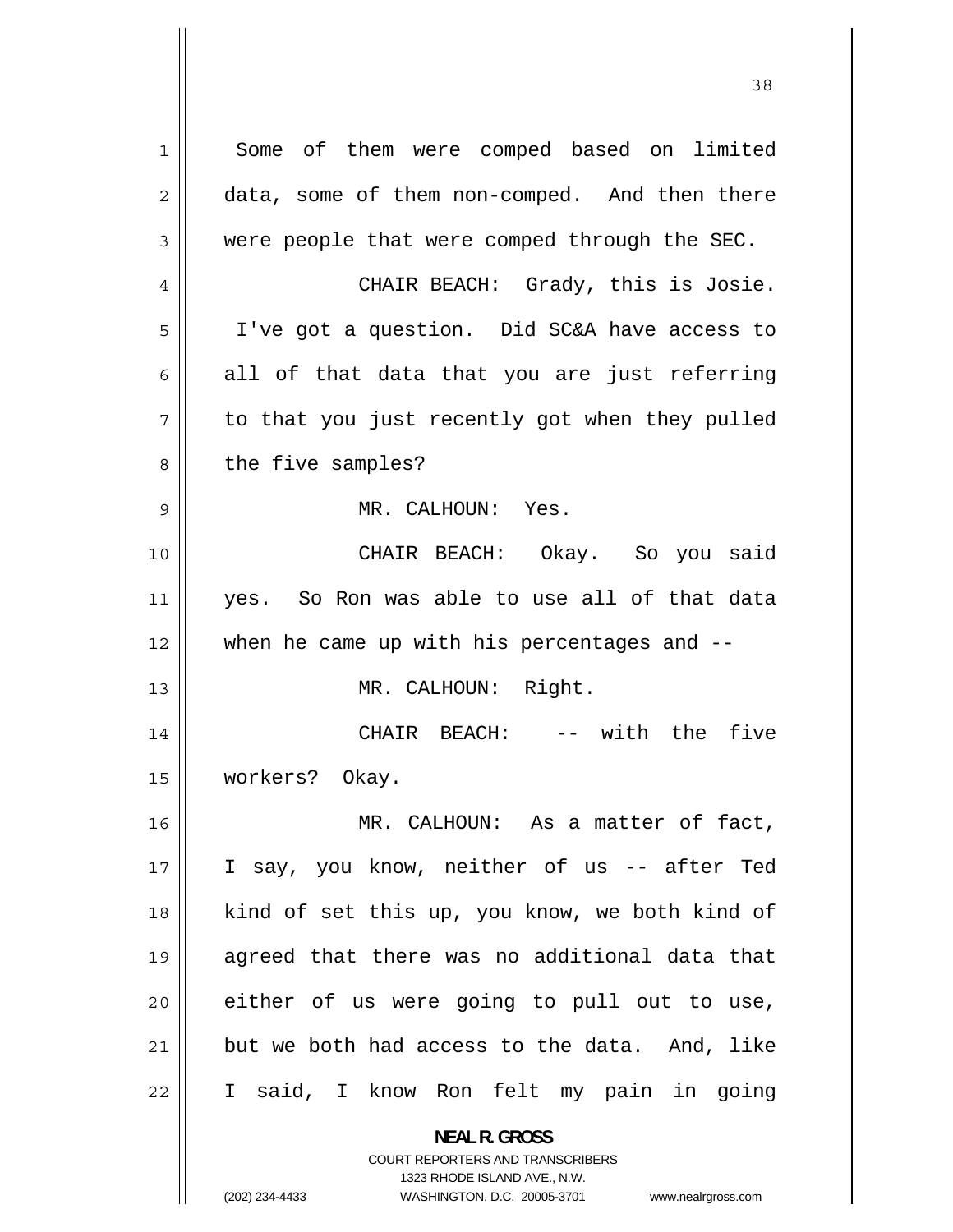1 through these hundreds and hundreds, if not 2 thousands, of pages of new documents that we 3 had for these five people. 4 CHAIR BEACH: This is Josie. And I 5 appreciate the work and diligence it took to 6 do that. I'm sure it wasn't easy. Is that 7 you, Henry, talking or -- 8 MR. FITZGERALD: No, no. Josie -- 9 CHAIR BEACH: Okay. 10 MR. FITZGERALD: -- I was just 11 going to offer, given what Gen just said, 12 perhaps the way we could go forward on this 13 is, you know, this limited sample size -- 14 given the data we have, there isn't a whole 15 lot more one can do with the data but just to 16 provide some assurance to the Work Group, 17 perhaps, you know, Grady could provide a dose 18 reconstruction. Almost like, you know, we 19 have three or four workers, there could be a 20 bounding dose reconstruction approach for 21 those workers given these gaps that would I 22 think be more specific in terms of answering

> **NEAL R. GROSS**  COURT REPORTERS AND TRANSCRIBERS 1323 RHODE ISLAND AVE., N.W.

(202) 234-4433 WASHINGTON, D.C. 20005-3701 www.nealrgross.com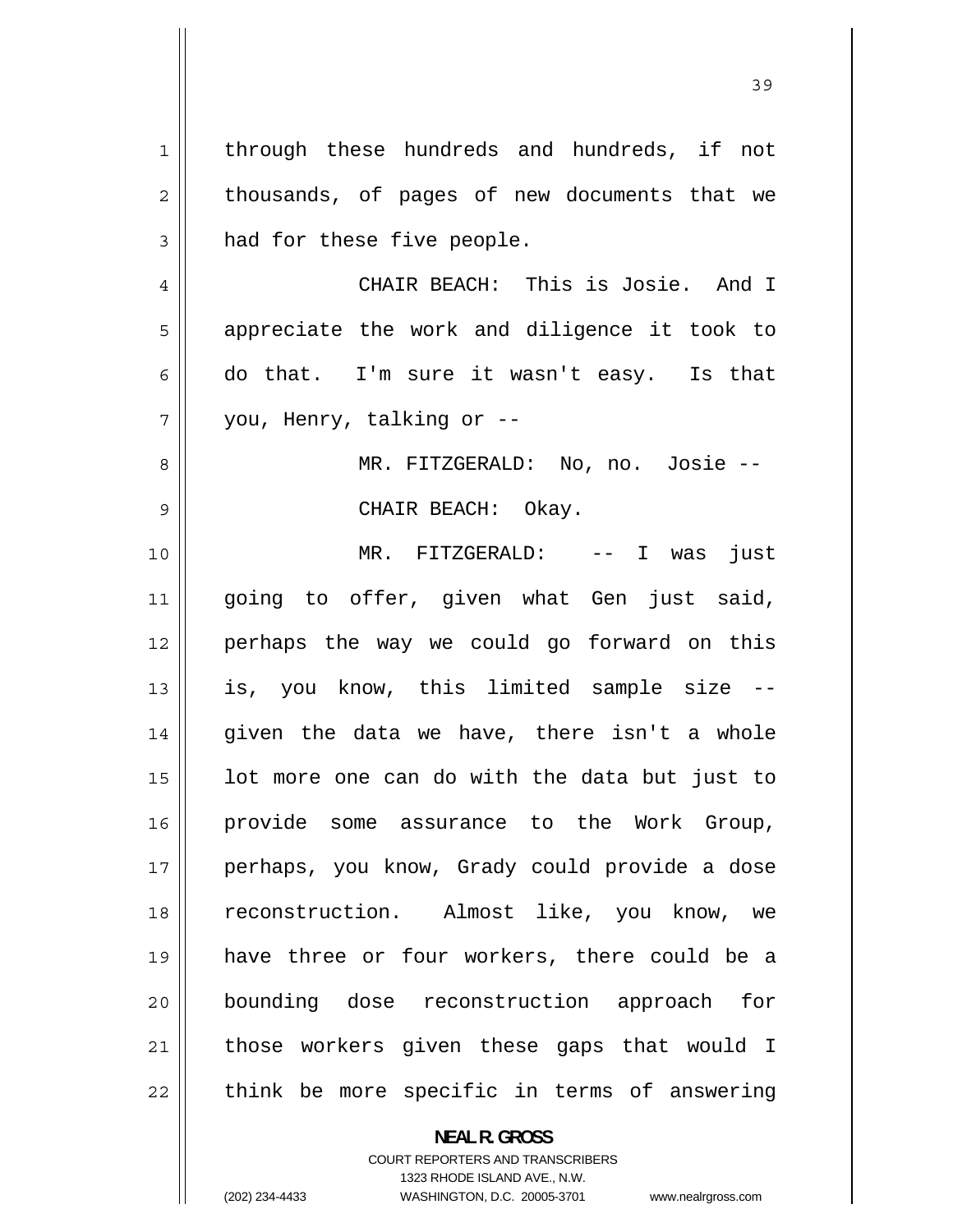1 some of these issues about how one resolves 2 what may be lingering problems, not so much 3 problems but gaps in the records for these 4 workers.

5 CHAIR BEACH: That sounds 6 reasonable.

7 MR. CALHOUN: What you are asking 8 for is with these five individuals, I come up 9 with what would be a somewhat generic dose 10 reconstruction unless you want the actual. 11 But what we would have to do is  $-$ - you know, 12 there is at least one of them that was comped 13 based on non-tritium data, you know.

14 MR. FITZGERALD: My guess is you 15 are probably going to -- you know, during this 16 transition period where, you know, it's not -- 17 it didn't turn on a dime. I think that's what 18 we were saying, that you would have three or 19 four years where it got better, but you are 20 probably going to see gaps and maybe not gaps 21 as large as they were before. But what 22 specifically would you do? Given what seems

### **NEAL R. GROSS**

COURT REPORTERS AND TRANSCRIBERS 1323 RHODE ISLAND AVE., N.W. (202) 234-4433 WASHINGTON, D.C. 20005-3701 www.nealrgross.com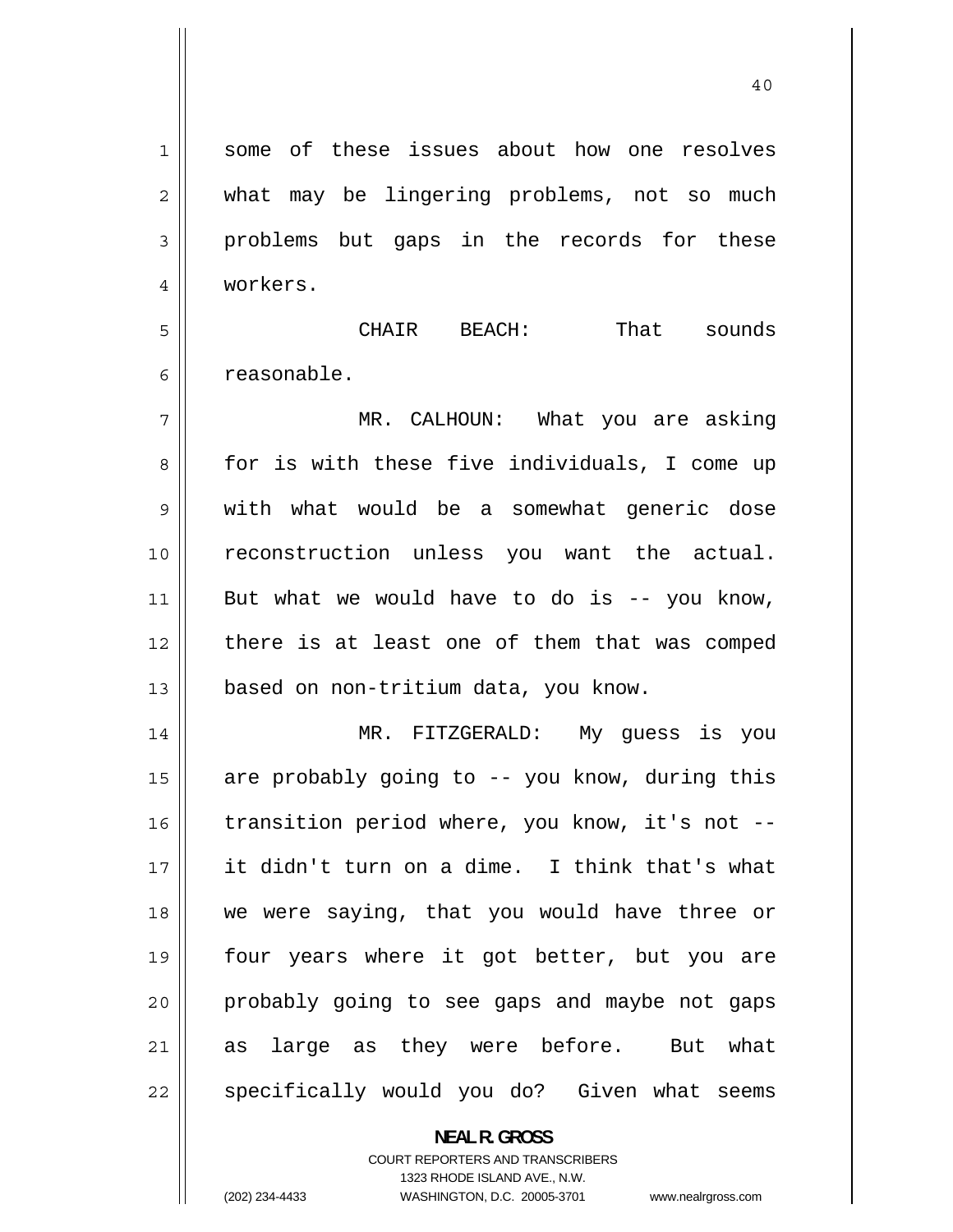1 to be a wealth of information and data that 2 has come your way from Brookhaven with their 3 new system, does that now give you sufficient 4 information? It sounds like it does, but does 5 that give you sufficient information to do the 6 necessary bridging of those gaps? 7 MR. CALHOUN: Yes. And, again, I 8 would like to keep it on these five cases. 9 One thing that we can't assume is that these 10 gaps are errors. There is really no reason to 11 believe that no tritium monitoring for '94 and 12 '95 for a guy that had 6 years of tritium 13 monitoring with all zeros is a gap. 14 MEMBER CLAWSON: Grady, this is 15 Brad. That to me is you're speculating that. 16 And when we start to speculate that, we can 17 speculate into quite a bit of it. We have to 18 deal with the data that we do have. 19 You know, you can take the other 20 side of it and say there is no reason that 21 they shouldn't have had monitoring. They had

22 it all the way through these years. Why

> **NEAL R. GROSS**  COURT REPORTERS AND TRANSCRIBERS

> > 1323 RHODE ISLAND AVE., N.W.

(202) 234-4433 WASHINGTON, D.C. 20005-3701 www.nealrgross.com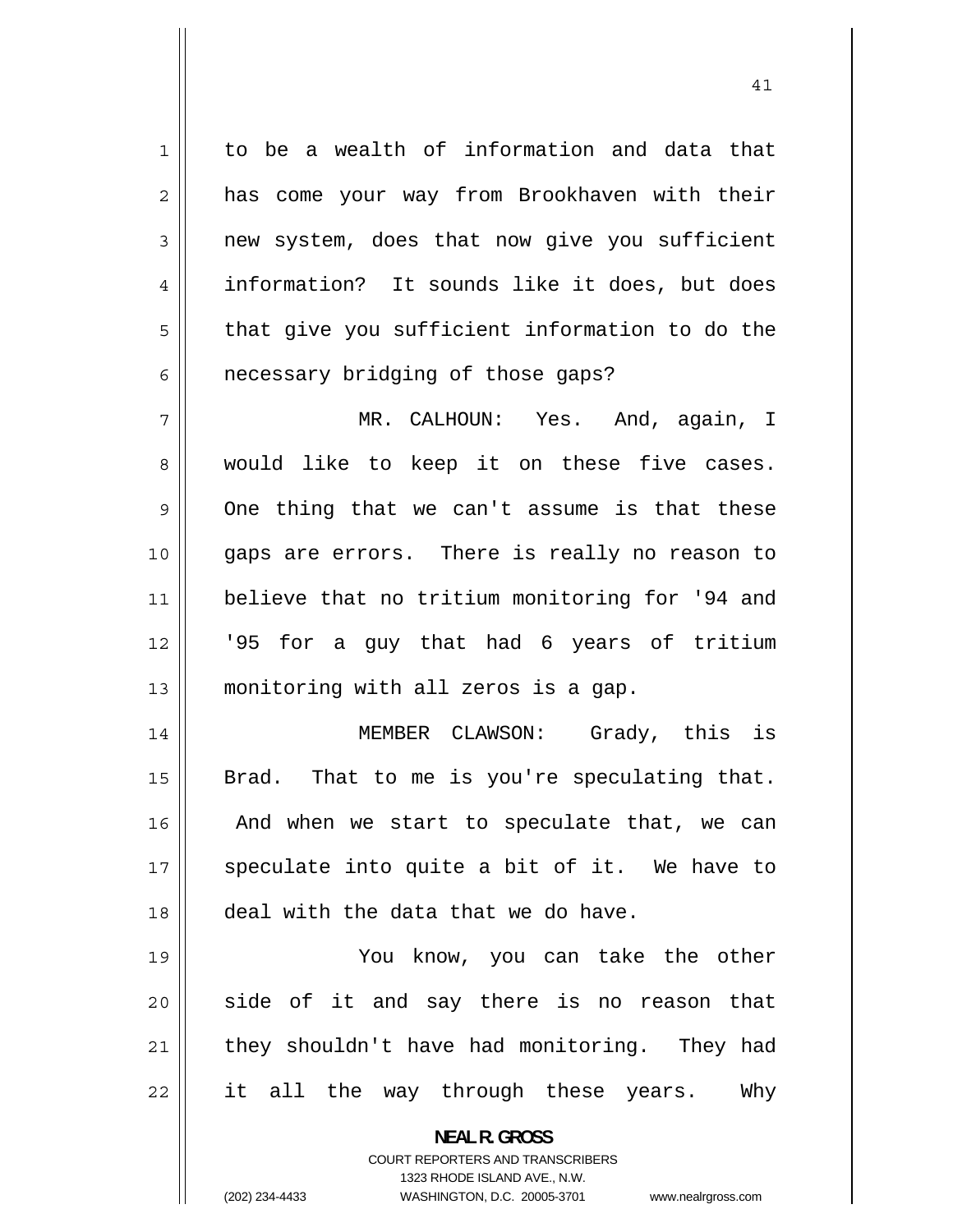1 shouldn't they still have monitoring? And 2 that is part of my issue that I get into this 3 because the 100 millirem per year debate is 4 still going on today. And we see it in the 5 industry all the time. One time we're getting 6 monitored and then the next time we're not 7 because somebody different has made a 8 different determination on it. 9 So I guess my thing is I need to be 10 able to look at what exactly data that we do 11 have out there. And as to Wanda's comment, 12 one of the things I want to bring up is this 13 has been one of the worst sites that we have 14 ever had for data. And this to me I was 15 thinking with all the individuals we have 16 there, all of the people that were there, I 17 thought this was going to be far, far 18 superior. And here this ends up to be one of 19 | the worst ones. 20 In my eyes, we have got to deal 21 with the facts that we have before us. We can

22

**NEAL R. GROSS**  COURT REPORTERS AND TRANSCRIBERS

speculate in many cases to what we want. But

1323 RHODE ISLAND AVE., N.W. (202) 234-4433 WASHINGTON, D.C. 20005-3701 www.nealrgross.com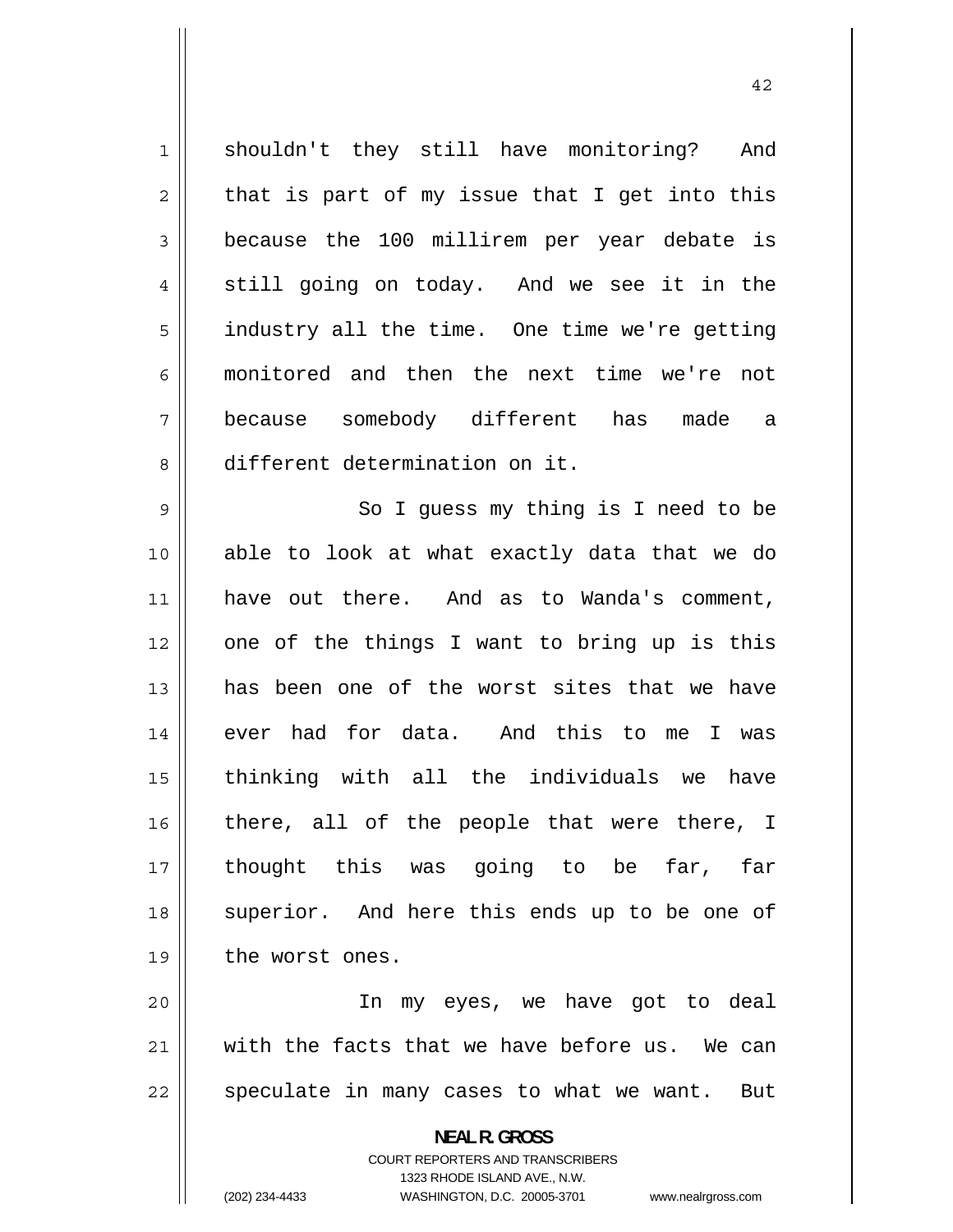1 to say because these people were all of 2 certain knowledge or anything else like that 3 that they would have known, I really don't 4 think we can do that either because it goes to 5 show if it was, then their data would have 6 been a lot better to it. 7 Myself, I thought these guys should 8 have been the pearl among all of the processes 9 out here that would have been the best. I 10 really truly believed it was going to be until 11 || we got to this point.

43

12 MR. CALHOUN: You're right. You're 13 right that this is one of the worst sites that 14 I know of so far. You know, there will be 15 other national labs that are similar. But the 16 fact of the matter is that the 100 millirem 17 per year is, in fact, a requirement. And that 18 || is the requirement they have to live to.

19 But I believe that, you know, the 20 data that we have -- and, like I said, you 21 have got to look at the individual cases. You 22 can't just look at the graph. And I

**NEAL R. GROSS** 

COURT REPORTERS AND TRANSCRIBERS 1323 RHODE ISLAND AVE., N.W. (202) 234-4433 WASHINGTON, D.C. 20005-3701 www.nealrgross.com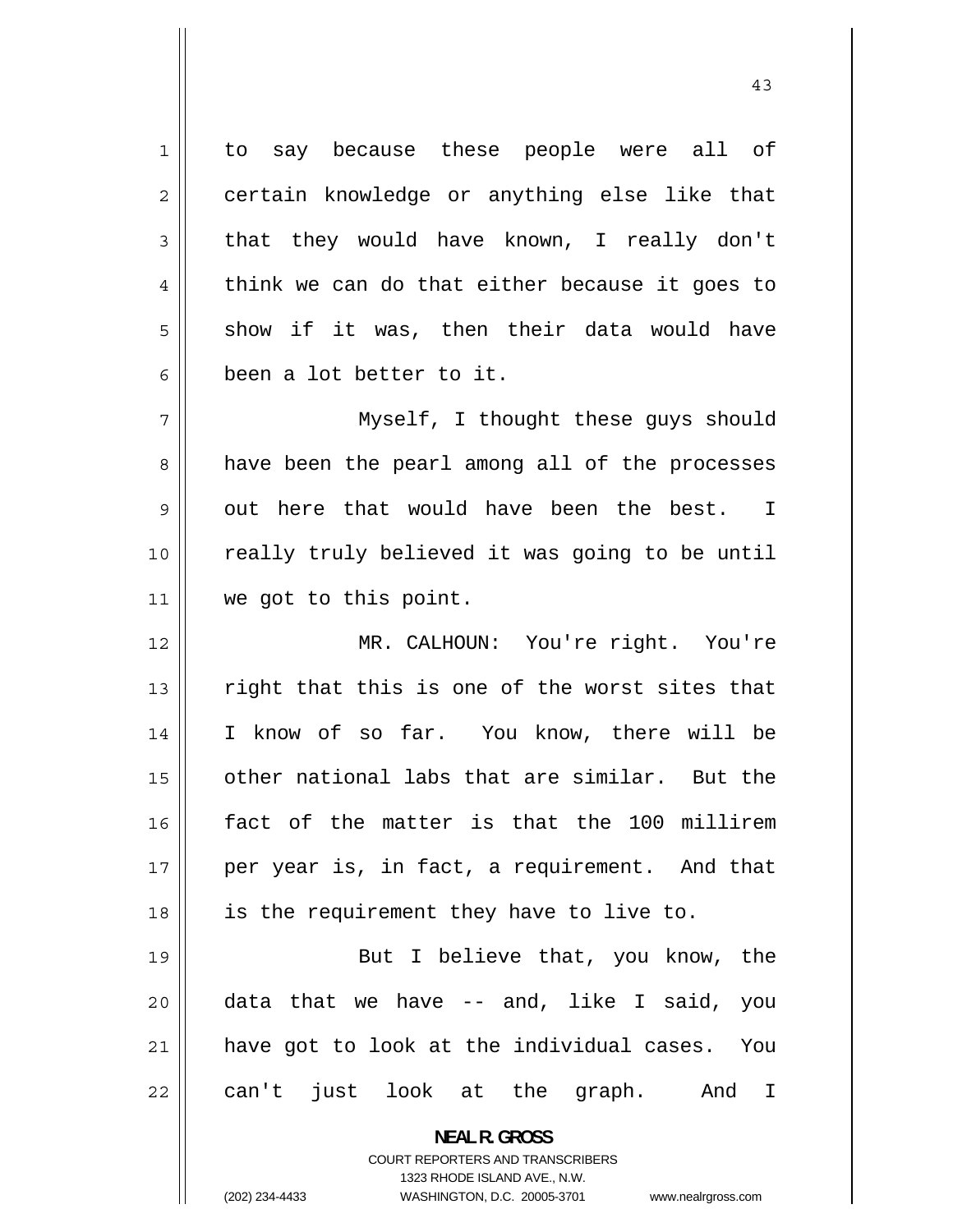1 appreciate the graph, and it is a good illustration, but you have got to look at the individual cases and look at what they did and make a determination because this wasn't a place where, you know, one person stayed in one spot the whole time and should have been 7 monitored and was monitored.

2

3

4

5

6

44

8 So, you know, like I said, I would 9 be glad to do what Joe suggested and try to 10 throw some hypotheticals out there as far as 11 these five cases because, you know, we didn't 12 continue dose reconstruction. We didn't redo 13 dose reconstruction on people that were comped 14 through the SEC. And we didn't go any further 15 with trying to calculate a tritium dose with 16 individuals who were comped by, you know, 17 using other radionuclides that they were 18 exposed to that were determined through either 19 whole body counts or other types of 20 urinalysis.

21 MR. FITZGERALD: I guess, Grady, 22 just a little bit more background, the reason

> **NEAL R. GROSS**  COURT REPORTERS AND TRANSCRIBERS 1323 RHODE ISLAND AVE., N.W. (202) 234-4433 WASHINGTON, D.C. 20005-3701 www.nealrgross.com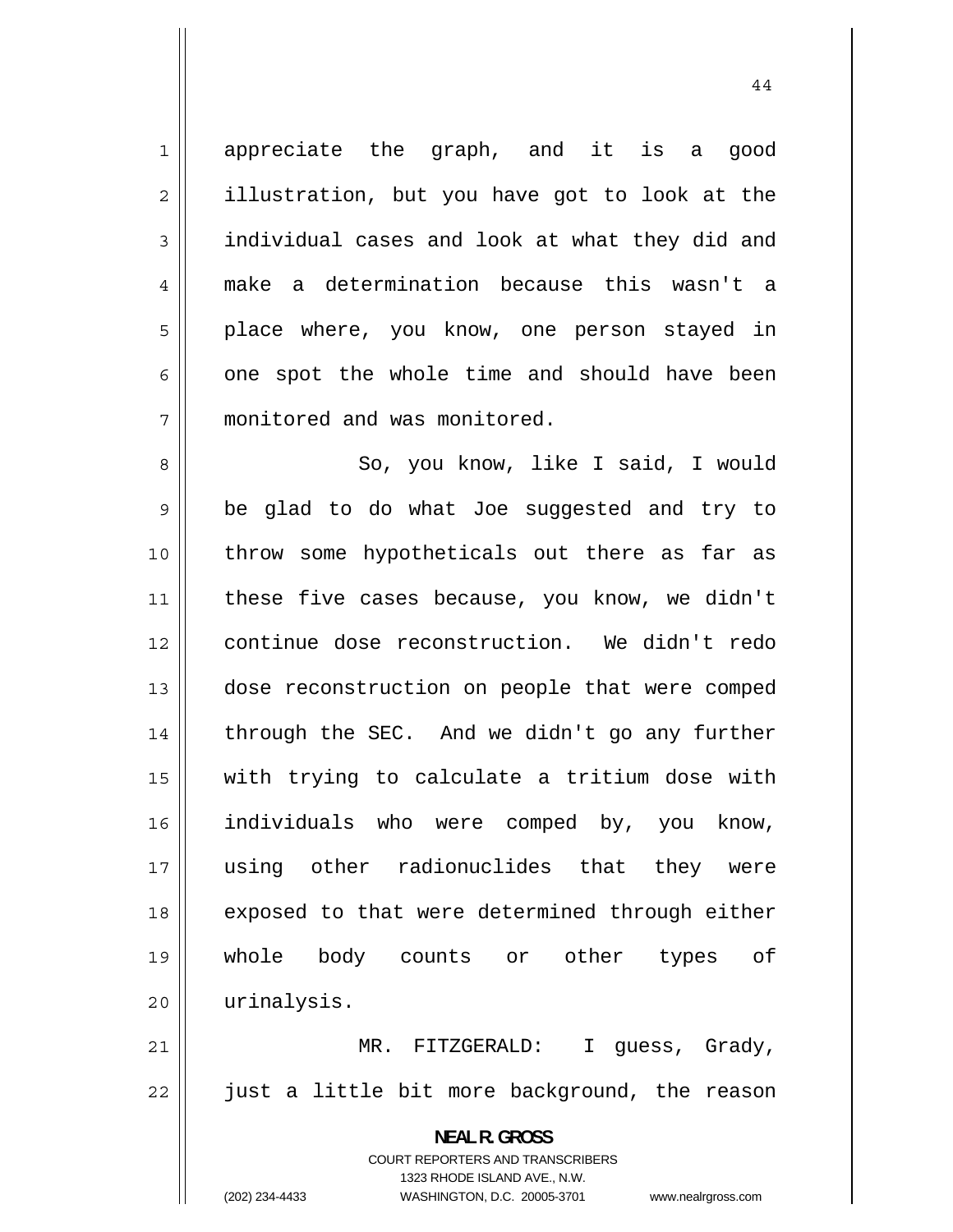1 I'm looking at that approach is because before 2 '93, the records lacked credibility to the 3 point where if you had a gap, you would not 4 even attempt perhaps to explain it away 5 because you wouldn't be sure if that gap was 6 just a reflection of the fact that those 7 records went missing. 8 So there was a point in time, not 9 much -- 10 MR. CALHOUN: Right. 11 MR. FITZGERALD: -- before what 12 we're talking about here where you couldn't 13 even draw that judgment. Now I think you're 14 saying that based on the record that you're 15 seeing in that time period after '93, when you 16 see a gap, you feel the records database is 17 much more credible. Therefore, you can 18 interpret that gap as maybe being real from 19 the standpoint of either not being monitoring 20 | or whatever else. 21 My concern that I share with Brad 22 is that you get -- unless you have a basis for **NEAL R. GROSS**  COURT REPORTERS AND TRANSCRIBERS 1323 RHODE ISLAND AVE., N.W. (202) 234-4433 WASHINGTON, D.C. 20005-3701 www.nealrgross.com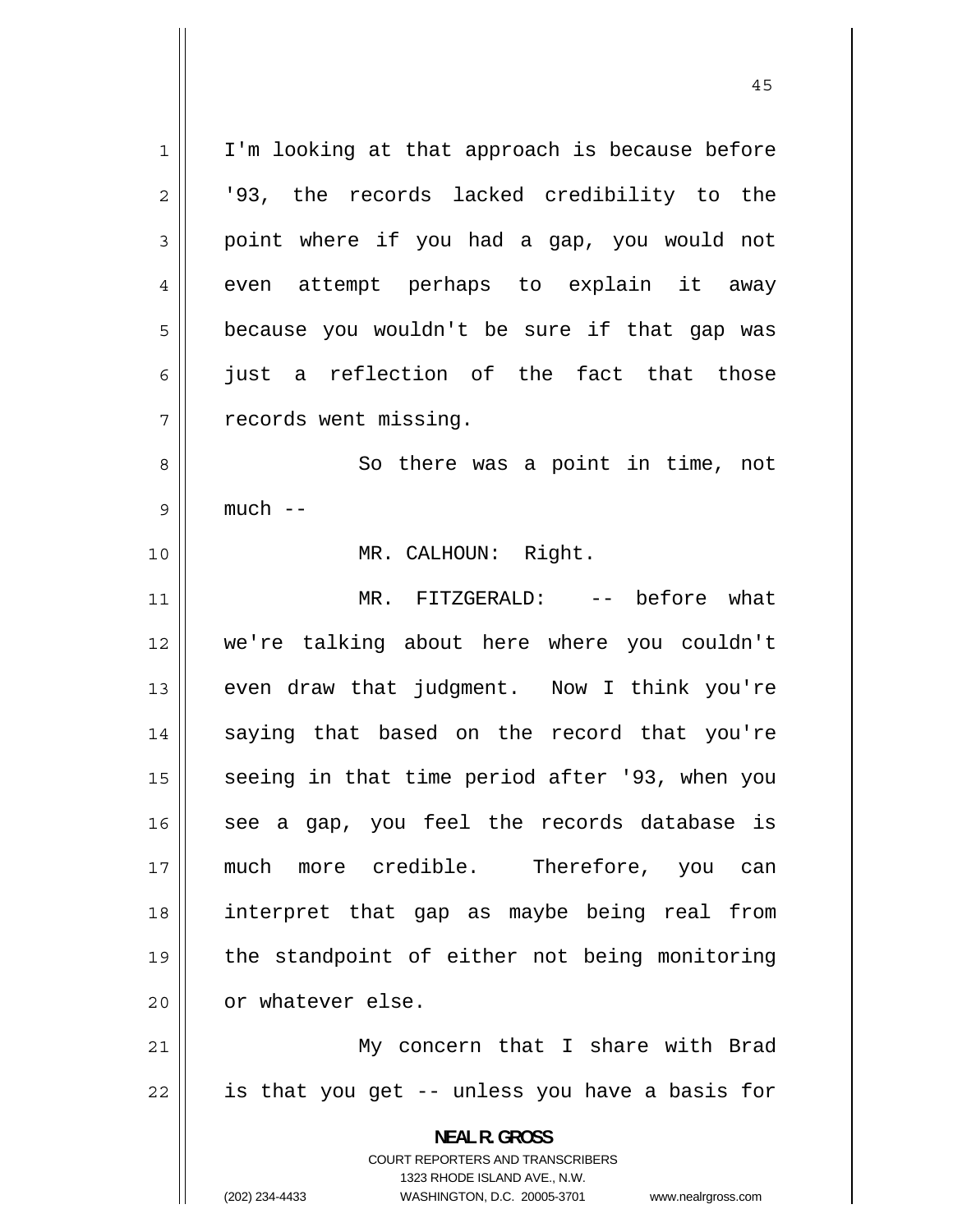1 determining that that gap was, in fact, a real 2 gap, it still might after '93 be a lack of a 3 record. I mean, there is no way to nail it 4 down unless you do have enough information. 5 And that is what I am saying. If there is, in 6 fact, enough information that is coming over 7 from Brookhaven that wasn't coming over 8 before, that you can substantiate these gaps 9 as being not a gap due to a record being 10 missed but actually a real gap because of lack 11 of monitoring being done, then that is 12 different. 13 But I don't think I have seen that 14 really provided. I think all we can go by 15 objectively, which is what Ron did, was to 16 highlight the gaps and, you know, without 17 trying to get into a broad analysis of 18 || interpreting what that gap means. 19 So what we have raised to the Work 20 Group is that, you know, certainly the gaps 21 persist. And what you are saying is that 22 there is probably a much better explanation **NEAL R. GROSS** 

> COURT REPORTERS AND TRANSCRIBERS 1323 RHODE ISLAND AVE., N.W.

(202) 234-4433 WASHINGTON, D.C. 20005-3701 www.nealrgross.com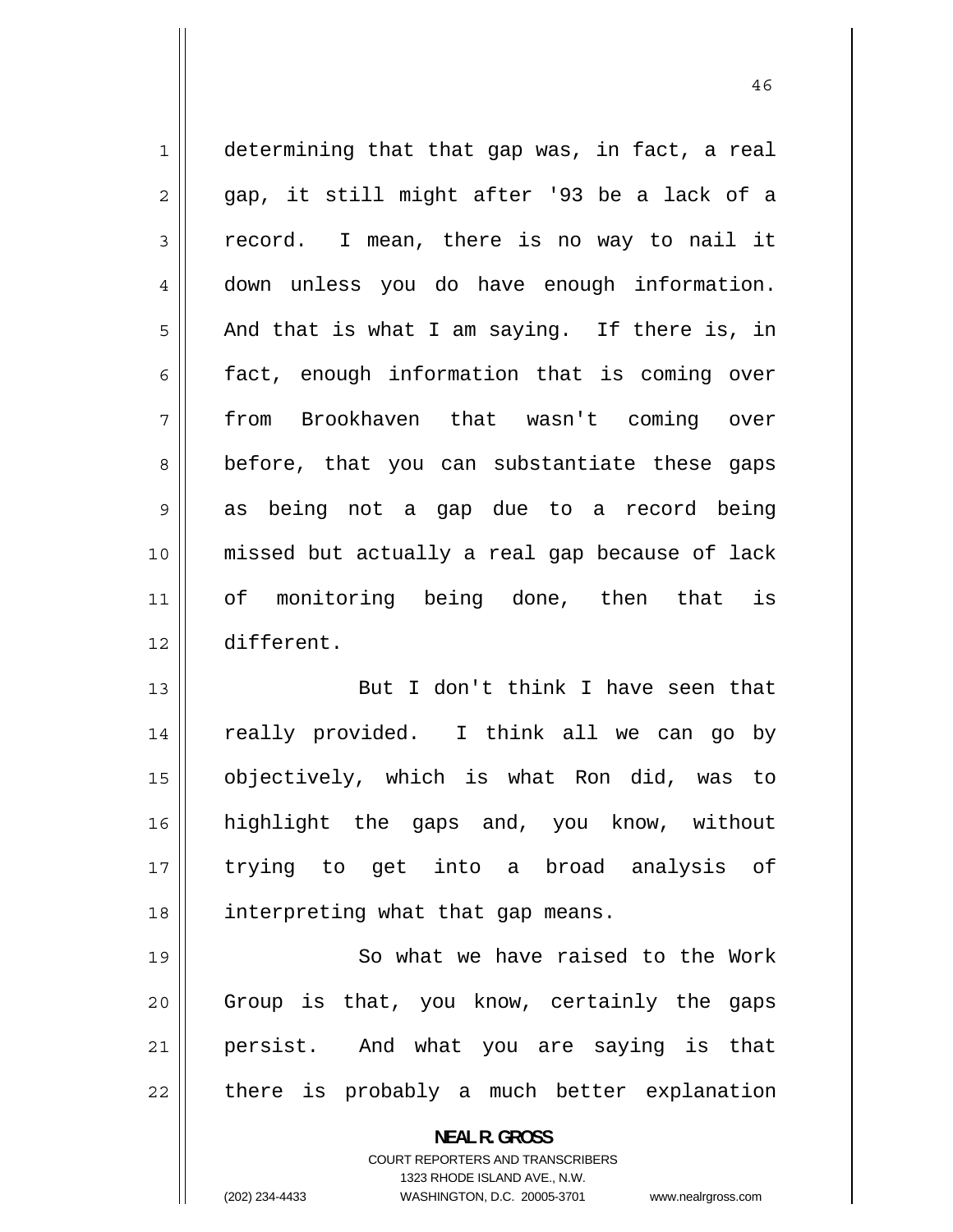because you have more information than you had before. And that is kind of what may come to the fore if you are able to provide or use that data to provide the interpretations you are talking about.

1

2

3

4

5

6 Now, if there is simply going to be 7 -- I won't use the word "speculation" but, you 8 know, you were saying hypotheticals. If they 9 happen to be your best guesstimate, rather 10 than something based on the information, then 11 I'm not sure that helps us too much because 12 that is not based on any information from 13 Brookhaven but more health physics judgment as 14 to why somebody didn't have a monitoring 15 record because they weren't monitored, if you 16 follow my logic on that one. So it does have 17 to be grounded I think on the information or 18 the data that we have gotten from Brookhaven 19 and not just simply, you know, a speculation 20 || of sorts, professional judgment.

21 MEMBER ANDERSON: This is Andy. 22 That kind of is my read on it. I am really

> **NEAL R. GROSS**  COURT REPORTERS AND TRANSCRIBERS 1323 RHODE ISLAND AVE., N.W.

(202) 234-4433 WASHINGTON, D.C. 20005-3701 www.nealrgross.com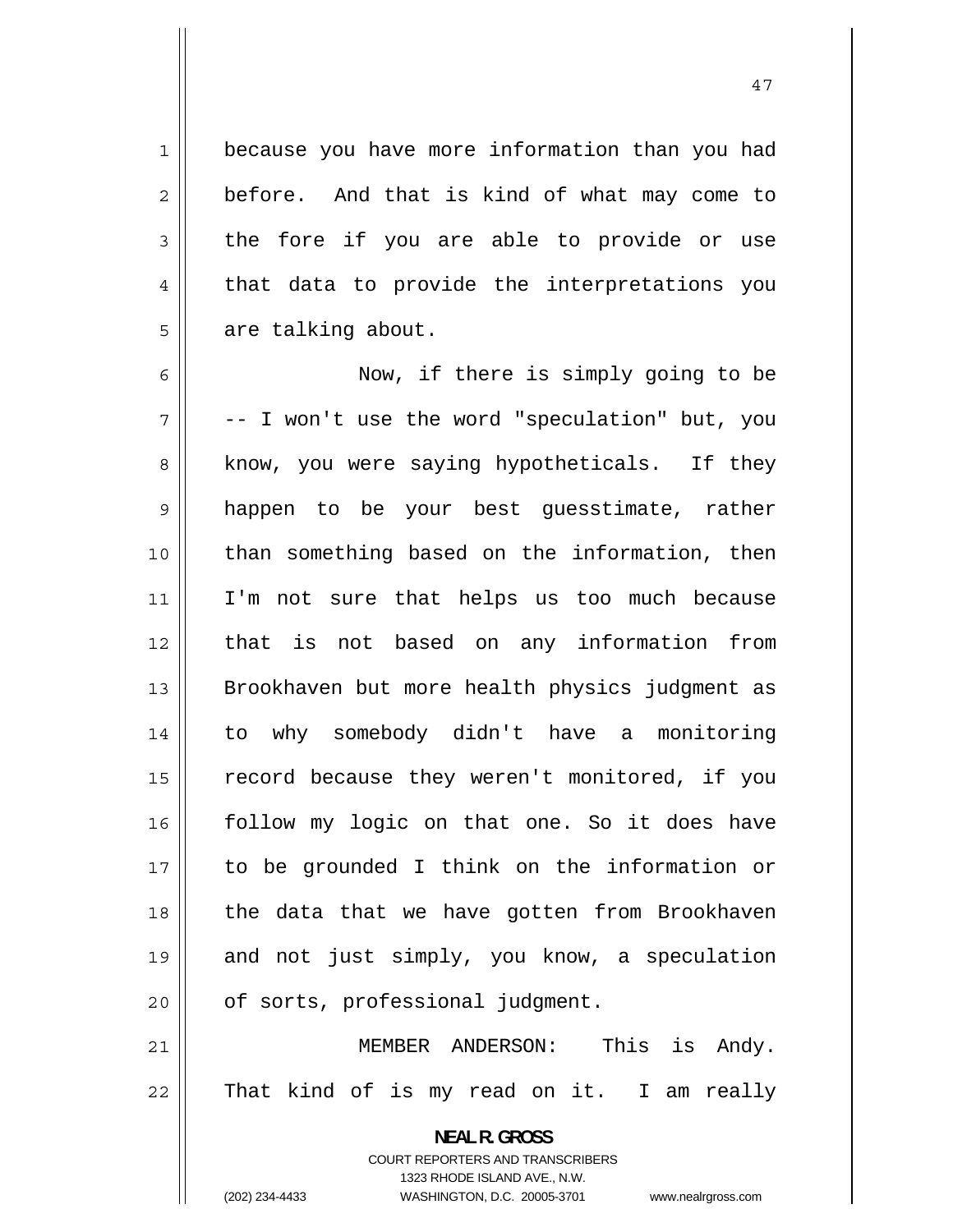1 looking for all we at this point really know 2 is that things changed in '93 with the 3 program. What we don't know is the gaps after 4 that, you know, how rapidly were the changes 5 implemented so those gaps, in fact, are truly 6 not a need for monitoring. So, you know, a 7 three-year phase-in I'm much more comfortable 8 and accepting things after that it's now fully 9 implemented, actually been in place a while 10 set of criteria, but we really have to look at 11 the data that's -- I really would like to see 12 this  $-$  I hate to say it  $-$  having to do more 13 work, but let's look at how you do it and what  $14$  | the data actually is. 15 CHAIR BEACH: And this is Josie. I circled and wrote down "hypothetical" also because I think, Grady, we need to know

16 17 18 exactly if we do ask you to go back and do 19 more work exactly what we're going to get and 20 if it's going to be useful because I see that 21 we have kind of two paths. One, you know, I 22 believe in a case such as this at BNL, we need

> **NEAL R. GROSS**  COURT REPORTERS AND TRANSCRIBERS 1323 RHODE ISLAND AVE., N.W. (202) 234-4433 WASHINGTON, D.C. 20005-3701 www.nealrgross.com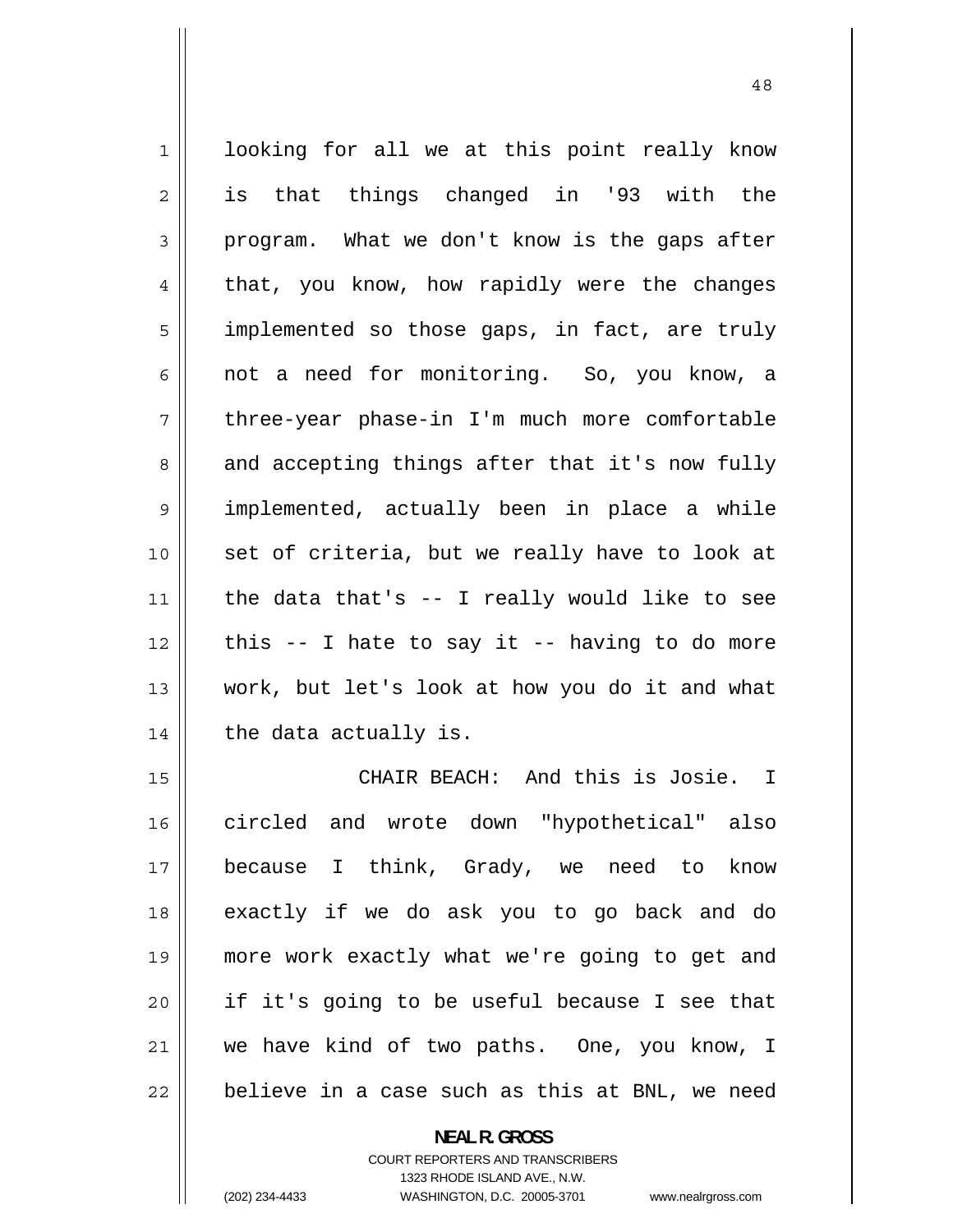1 to give the benefit of the judgment to the 2 claimants and set the cut-off date at the end 3 of '96, or if you can do this and give us a 4 chance to look at what you are actually doing, 5 then I would leave that with the Work Group 6 and what your judgment would be.

49

7 MR. CALHOUN: Okay. Let me talk a 8 little bit about this, then. And as we all 9 know that the SEC needs to be established 10 because of infeasibility of dose 11 reconstruction. Now, I just want to get into 12 this other case just a little bit and just 13 give you the background and see, you know, 14 || what could be a possible outcome here.

15 You know, we have got an individual 16 who had some positive doses prior to '85, but 17 between '85 and '95, and he retired in '95, he 18 had 10 millirem external total. He had 19 somewhere between 12 and 15 tritium samples 20 taken during that time up to '93. And they 21 were all zero. And he retires in '95. In '94  $22$  | and '95, there are no tritium samples.

> **NEAL R. GROSS**  COURT REPORTERS AND TRANSCRIBERS 1323 RHODE ISLAND AVE., N.W. (202) 234-4433 WASHINGTON, D.C. 20005-3701 www.nealrgross.com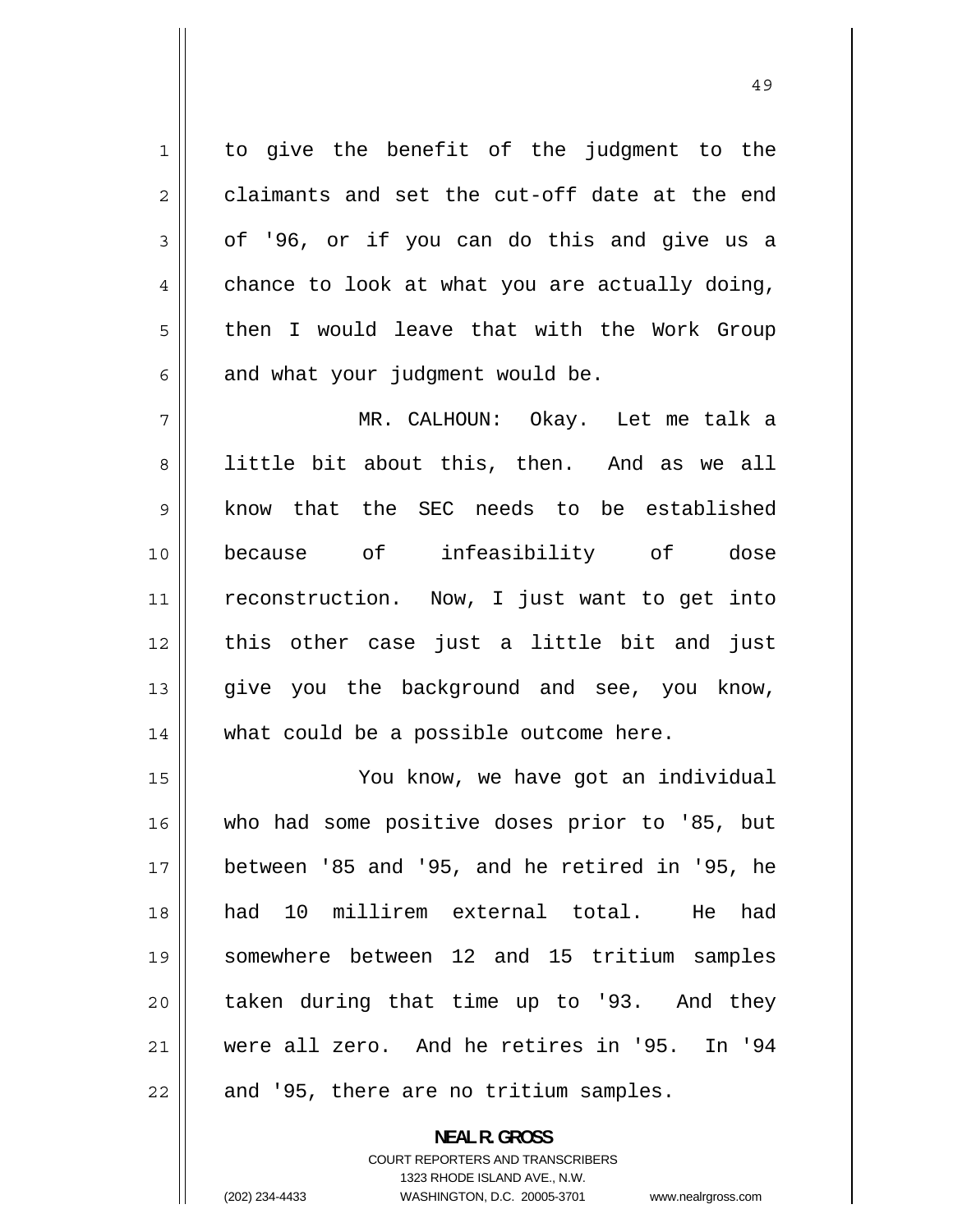| $\mathbf 1$    | Now, if any of us have ever worked                       |
|----------------|----------------------------------------------------------|
| $\overline{2}$ | HP program, you determine your<br>in<br>an               |
| 3              | monitoring. And these individuals weren't                |
| 4              | done -- or were done -- there was individual             |
| 5              | -- I will say hazard type evaluations                    |
| 6              | provided. And if you've worked in an HP                  |
| 7              | program, you know that your monitoring program           |
| 8              | is based on risk. And if an individual had 15            |
| $\mathsf 9$    | samples, tritium samples, all were negative,             |
| 10             | almost all of his external dose was negative,            |
| 11             | I am not going to be able to find a letter               |
| 12             | that says this individual doesn't need to be             |
| 13             | monitored in 1994 and 1995 for tritium. Okay.            |
| 14             | He had whole body counts in '94 and '95. What            |
| 15             | does that mean?<br>That could mean<br>he was             |
| 16             | working at BLIP. That could mean he was                  |
| 17             | working in isotope separation and he had more            |
| 18             | of a fission product thing to deal with than a           |
| 19             | tritium analysis.                                        |
| 20             | I am just wondering what to do in                        |
| 21             | that thing that is going to be satisfactory in           |
| 22             | that case to show other than the data that               |
|                | <b>NEAL R. GROSS</b><br>COURT REPORTERS AND TRANSCRIBERS |

1323 RHODE ISLAND AVE., N.W.

 $\prod$ 

(202) 234-4433 WASHINGTON, D.C. 20005-3701 www.nealrgross.com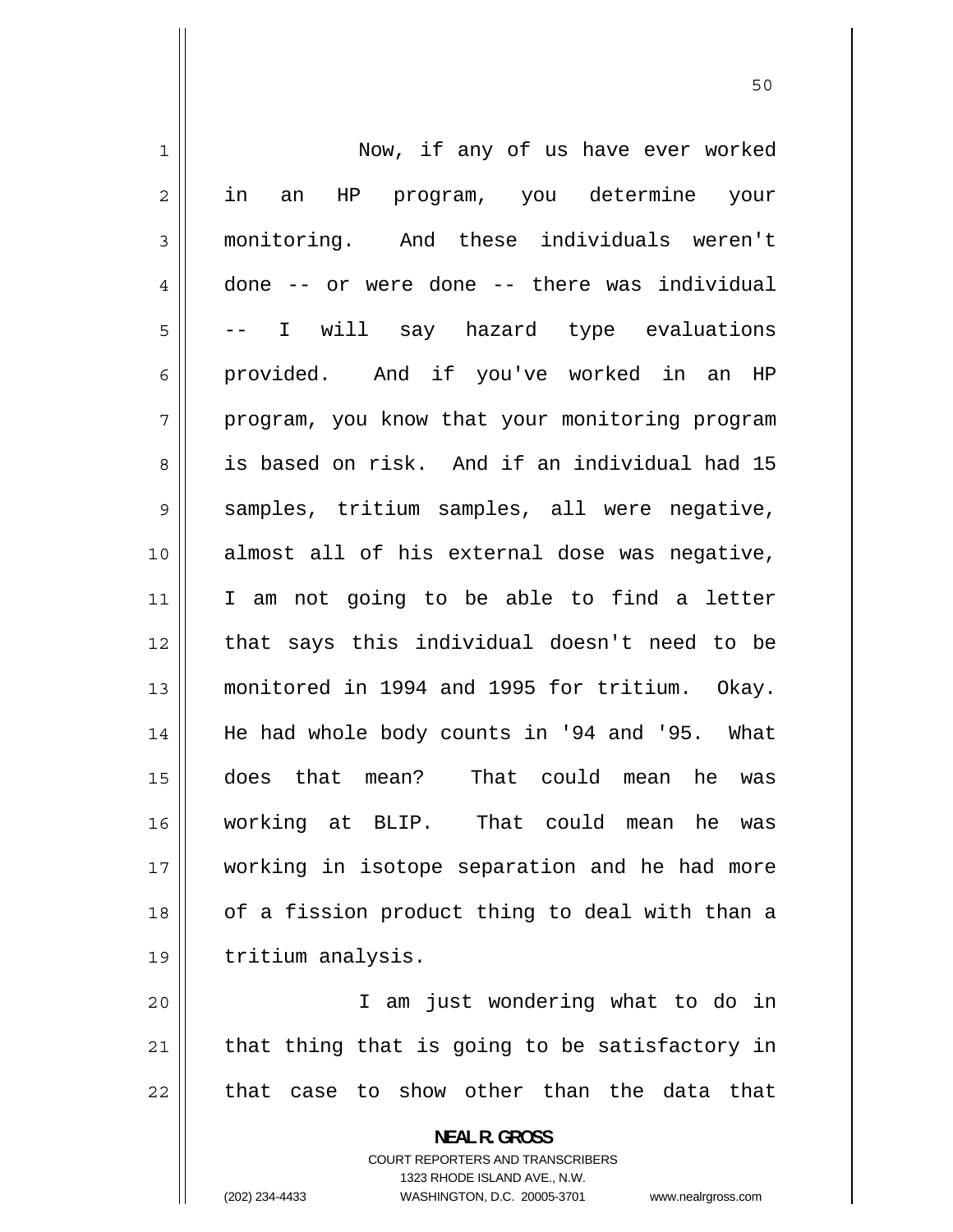1 indicates no dose that he was monitored 2 because right now what we're doing, we're 3 assuming that he should have been monitored. 4 We're assuming that he was monitored. And 5 we're assuming that the records don't exist. 6 And I am not sure that that is a great 7 position. And that is what SC&A is assuming, 8 not NIOSH. 9 MR. FITZGERALD: Yes, but I would 10 also point out that you're assuming in the 11 other direction that because the record isn't 12 there that there is an exposure-based reason 13 why he wasn't monitored. But, again, I think 14 we're just making a judgment, but we don't 15 | have anything to corroborate it. 16 MR. CALHOUN: I believe they were 17 DOELAP-accredited at that point and had some 18 reasonable programs in place. So it's one of 19 those deals -- and you really can't. It's 20 hard to argue a negative as to why a piece of

the supporting stuff in between is missing.

**NEAL R. GROSS**  COURT REPORTERS AND TRANSCRIBERS 1323 RHODE ISLAND AVE., N.W. (202) 234-4433 WASHINGTON, D.C. 20005-3701 www.nealrgross.com

dosimetry that late in his career with all of

21

22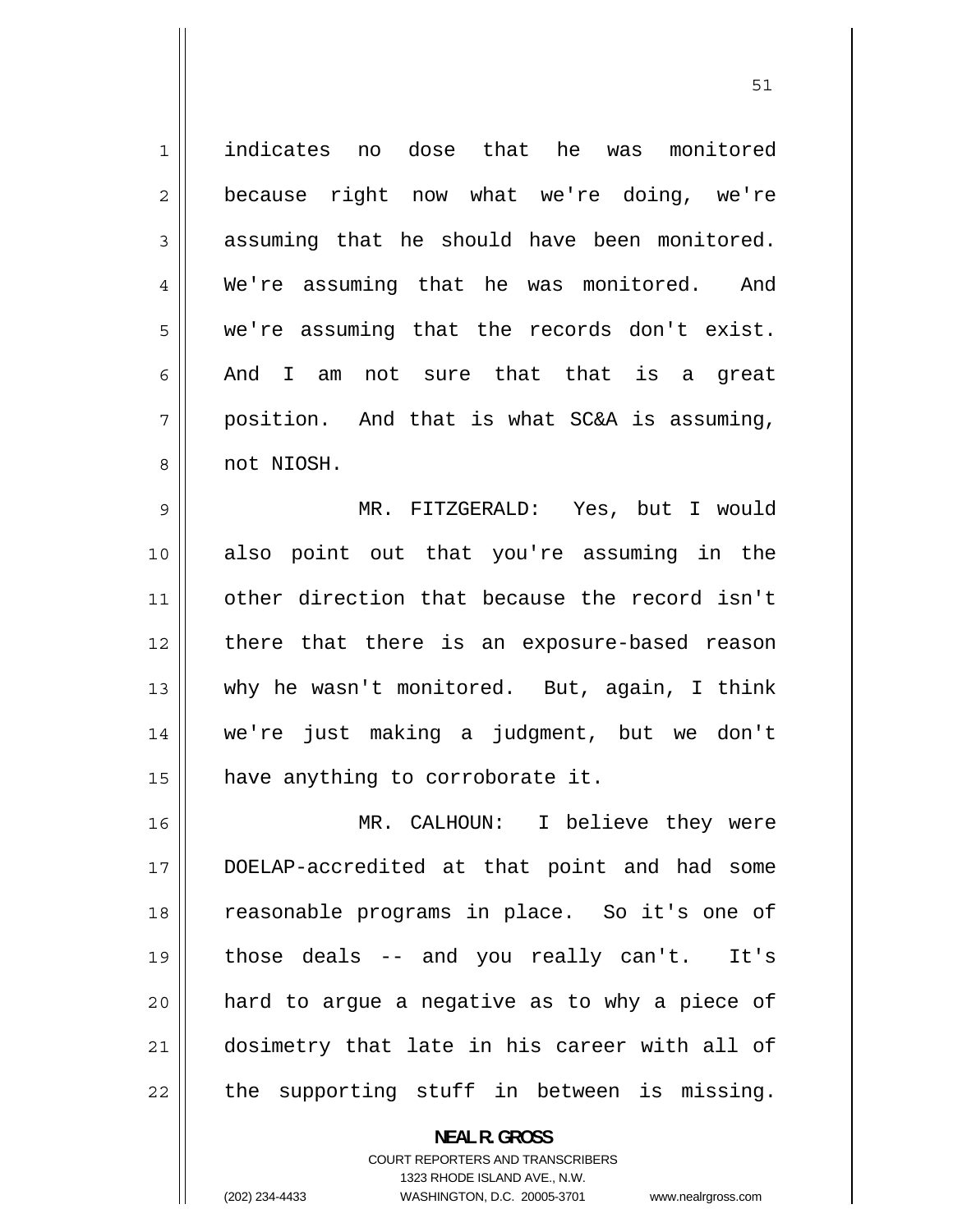| $\mathbf 1$    | Now, if he had positive urinalysis up to that  |
|----------------|------------------------------------------------|
| $\overline{2}$ | point or if he had, you know, a one-year break |
| $\mathsf 3$    | with positives before and negatives after, I   |
| 4              | would -- my eyebrows would go up a little bit  |
| 5              | more and say, "Hmmm. Maybe something here is   |
| 6              | missing."                                      |
| 7              | But because of the way this one, in            |
| 8              | particular, came about, it is not a stretch.   |
| $\mathsf 9$    | It is a very reasonable in my thought that     |
| 10             | those results are inconsequential.             |
| 11             | MEMBER ROESSLER: Josie, this is                |
| 12             | I want to comment. I feel the same way<br>Gen. |
| 13             | Brad does, which might be a surprise to Brad,  |
| 14             | but I think we have to deal with the data that |
| 15             | we have. And we could go on with this          |
| 16             | discussion for a long time, but if I had to    |
| 17             | vote at this point, I wouldn't know how to     |
| 18             | vote because I really don't have a good        |
| 19             | feeling for how a dose reconstruction could be |
| 20             | done. How can the dose be bounded? And I       |
| 21             | think what I need to see is something that has |
| 22             | been done by NIOSH before is to present maybe  |

**NEAL R. GROSS**  COURT REPORTERS AND TRANSCRIBERS

1323 RHODE ISLAND AVE., N.W.

 $\mathsf{I}$ 

(202) 234-4433 WASHINGTON, D.C. 20005-3701 www.nealrgross.com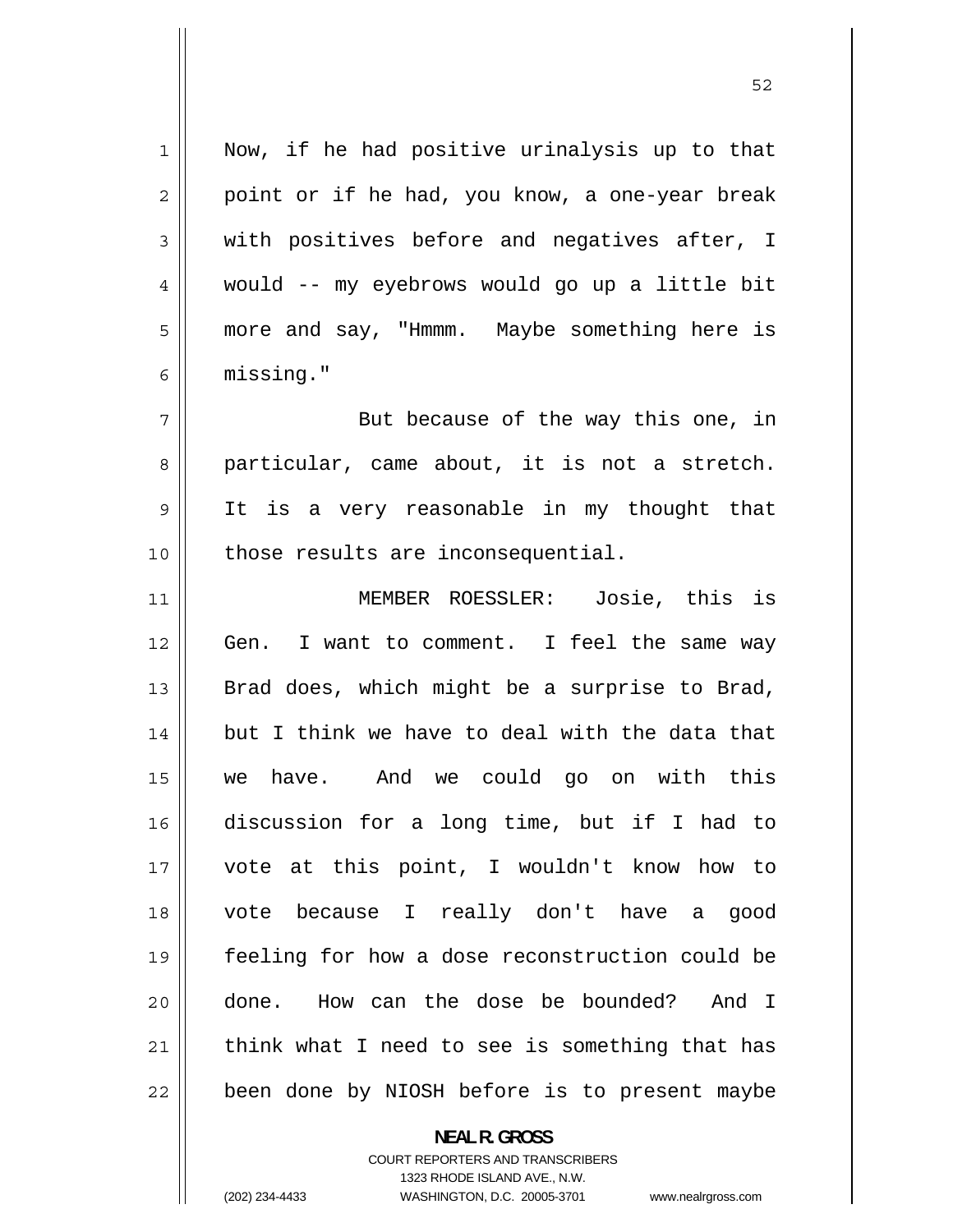1 a hypothetical but sort of a real case that 2 says, "Here is how we are going to go about 3 it." 4 CHAIR BEACH: Okay. 5 MEMBER ROESSLER: Rather than just 6 hearing that, "Yes, we can do it," I would 7 like to see how this could be done. I'd like 8 to see an example or two. 9 CHAIR BEACH: I believe that is 10 || exactly what Joe asked for. And I feel --11 MR. CALHOUN: I will do that. And, 12 like I said, for the cases that -- you know, 13 one of them I said was comped with something 14 other than tritium, but tritium is the issue. 15 I'll forget that I had that other dose. And 16 I'll show how we would have done tritium for 17 that case. 18 || CHAIR BEACH: Okay. So my question 19 -- this is Josie again. How many cases can 20 you provide for us? One is probably not  $21$  enough. 22 MR. CALHOUN: The only reasonable **NEAL R. GROSS**  COURT REPORTERS AND TRANSCRIBERS 1323 RHODE ISLAND AVE., N.W. (202) 234-4433 WASHINGTON, D.C. 20005-3701 www.nealrgross.com

 $\sim$  53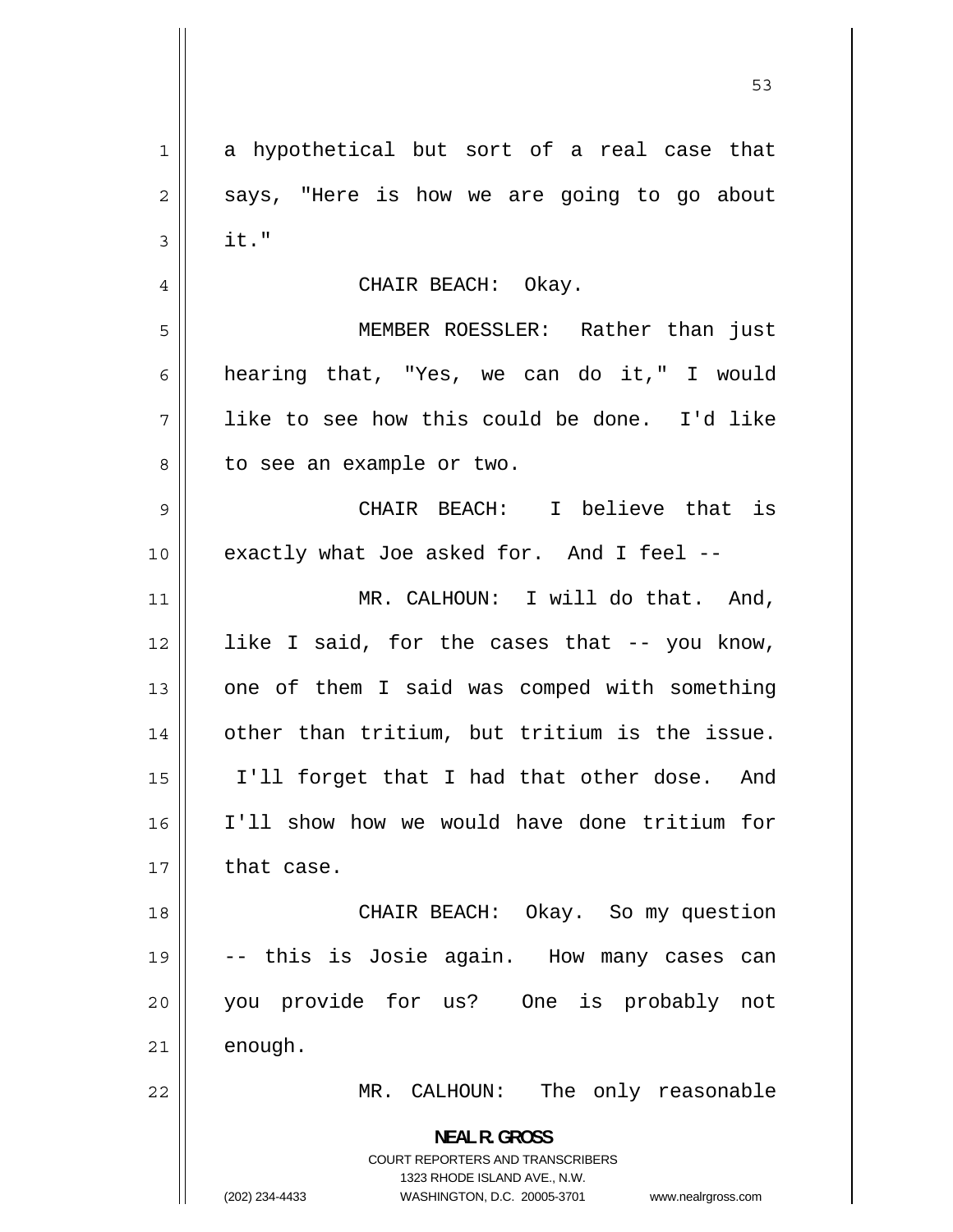| $\mathbf 1$ | thing to do is these five cases.               |
|-------------|------------------------------------------------|
| 2           | CHAIR BEACH: Okay. Does the Work               |
| 3           | Group agree with that?                         |
| 4           | MEMBER CLAWSON: Josie, this is                 |
| 5           | Brad. Yes, I do. I guess there is another      |
| 6           | part. And I agree with Gen right now, and I    |
| 7           | am sure that surprises her. But part of the    |
| 8           | thing is I also want to be able to understand  |
| 9           | how -- with this information, if we voted that |
| 10          | these years weren't there, how are we going to |
| 11          | determine which people out there need -- I     |
| 12          | guess my question is, how are you going to     |
| 13          | implement this? How would you decide who       |
| 14          | needed to be monitored or not? I'm still not   |
| 15          | at a great feeling of how you're going to      |
| 16          | apply the dose reconstruction for this, how    |
| 17          | you're going to single out the ones that       |
| 18          | should be redone or that don't need to be      |
| 19          | done.                                          |
| 20          | MEMBER ROESSLER: Well, I think                 |
| 21          | that's their challenge. They have to show us.  |
| 22          | MEMBER CLAWSON: And this is what               |
|             | <b>NEAL R. GROSS</b>                           |

COURT REPORTERS AND TRANSCRIBERS 1323 RHODE ISLAND AVE., N.W.

 $\mathsf{II}$ 

(202) 234-4433 WASHINGTON, D.C. 20005-3701 www.nealrgross.com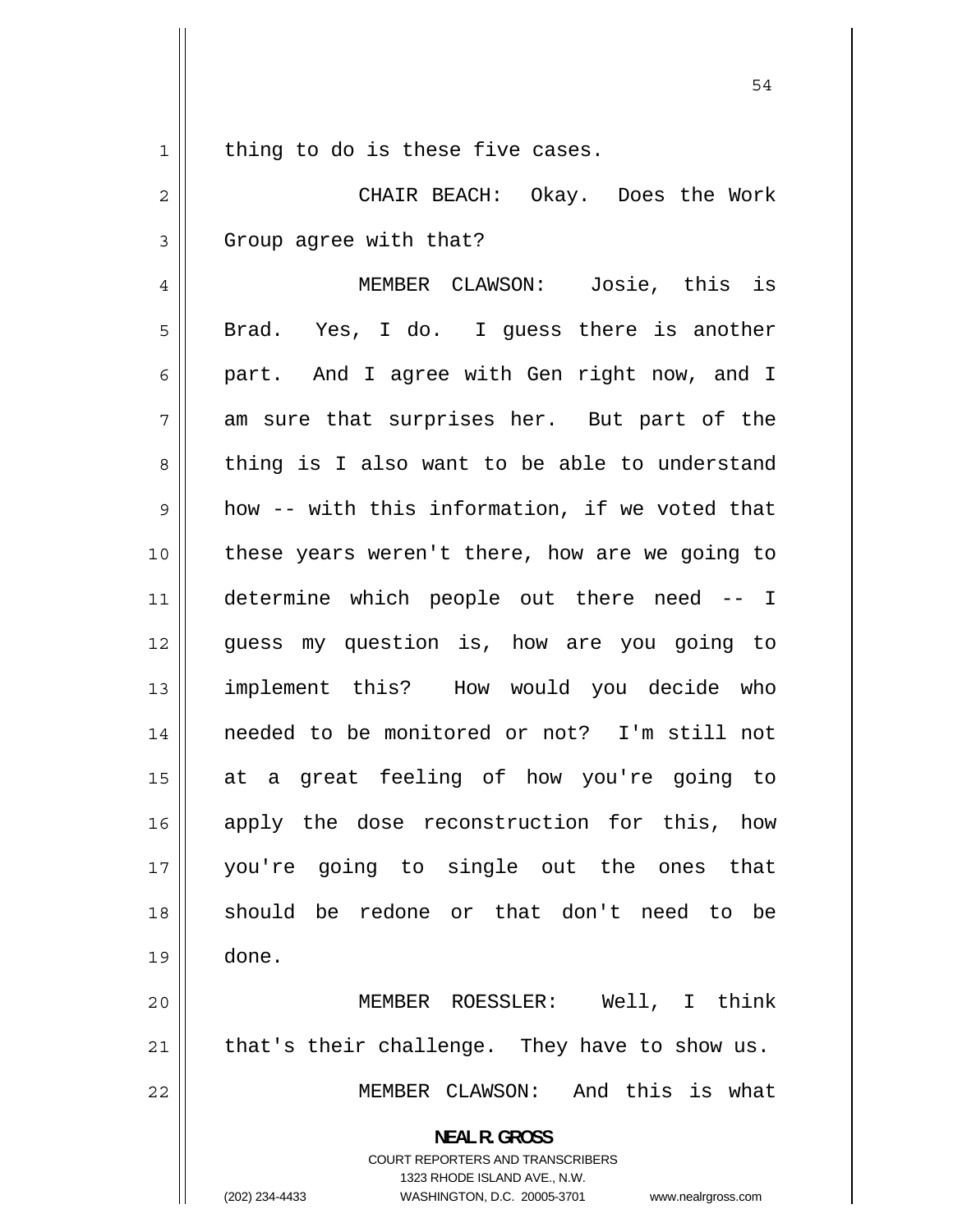1 I'm trying to talk about, Gen, is I want to 2 see these cases, but I also want to understand 3 how they are going to implement it to the body [4](#page-3-0) of the whole as not just these five cases, but [5](#page-4-0) I wanted to find out how they're going to do [6](#page-5-0) it to the general public of Brookhaven. [7](#page-6-0) MEMBER MUNN: Well, they had such a [8](#page-7-0) low trigger for their assessment program [9](#page-8-0) anyway. [10](#page-9-0) MEMBER ANDERSON: So they should [11](#page-10-0) have been monitored. [12](#page-11-0) MEMBER MUNN: No. If you are quite [13](#page-12-0) assured that your program is not going to [14](#page-13-0) produce more than 100 mR of exposure to [15](#page-14-0) anybody except 2 or 3 people and those 2 or 3 [16](#page-15-0) people aren't showing that trigger either, [17](#page-16-0) then, you know, we're talking about doses that [18](#page-17-0) are really down in the weeds here. [19](#page-18-0) MEMBER CLAWSON: Okay. And I've [20](#page-19-0) got to go to my standpoint on this. I work [21](#page-20-0) with sources that are over a million R. Guess [22](#page-21-0) what. They determined that under 100 -- I **NEAL R. GROSS**  COURT REPORTERS AND TRANSCRIBERS 1323 RHODE ISLAND AVE., N.W.

(202) 234-4433 WASHINGTON, D.C. 20005-3701 www.nealrgross.com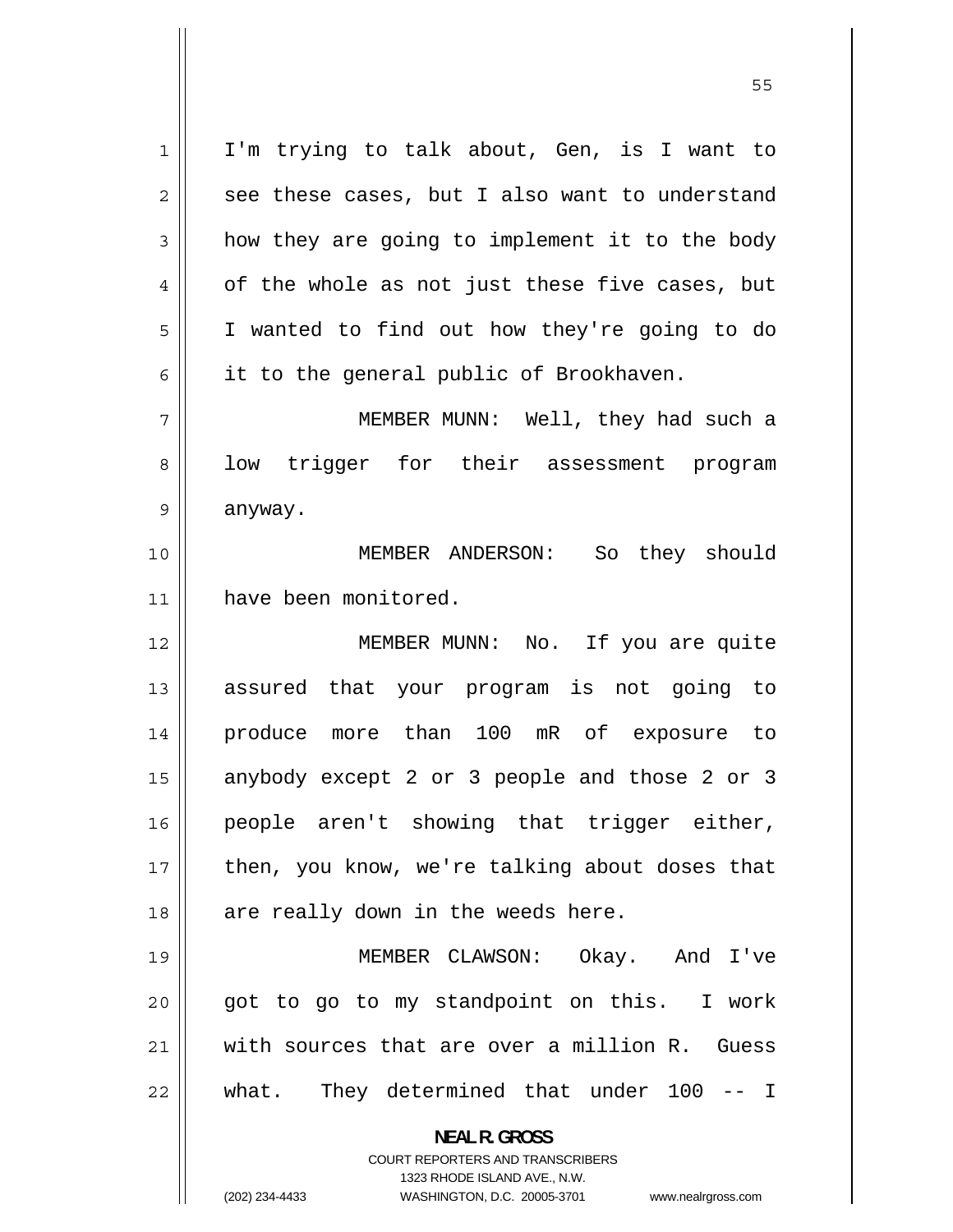1 don't have the potential for under 100 2 millirem per year.

#### MEMBER MUNN: Yes.

3

4 MEMBER CLAWSON: So when we start 5 saying that, "Well, because they didn't 6 implement this," this all comes down to 7 somebody's interpretation. And over the last 8 seven years of my life, it has been one way 9 and then back the other way, back the other -- 10 and now we're back again to the "No, they 11 don't need to be monitored." Even though we 12 deal with very high sources and possibilities 13 of it, they have deemed, somebody has deemed, 14 that it isn't. And we debate this 15 | continuously.

16 That is a judgment call that 17 somebody makes. That goes back and forth. 18 And for us to just say, "Well, yes. Because 19 they weren't monitored, they didn't even get 20 around 100 millirem," I have personal feelings 21 that, no, that isn't the best defense. I'm 22 not saying that I -- I understand what you're

**NEAL R. GROSS** 

COURT REPORTERS AND TRANSCRIBERS 1323 RHODE ISLAND AVE., N.W. (202) 234-4433 WASHINGTON, D.C. 20005-3701 www.nealrgross.com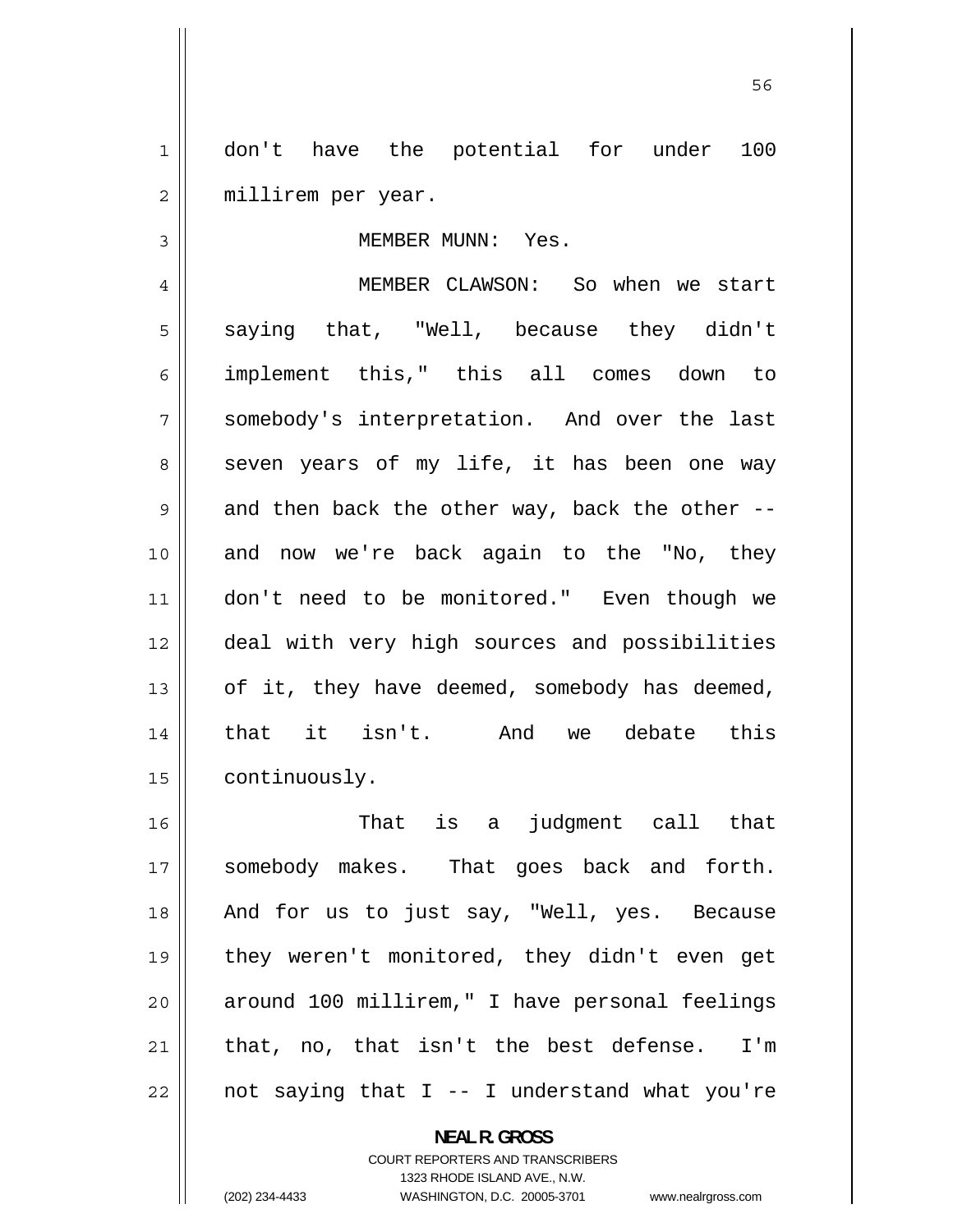1 saying, but I also have to fall back on what I 2 have seen throughout the industry.

3 And a lot of times, it comes down 4 to the bottom line is money. It costs money 5 to monitor people. And if they can get out of 6 it, they will. And we -- I've seen it, 7 especially the last ten years of my life, back 8 and forth and back and forth, because it all 9 comes down to money. 10 And I don't think -- and this is 11 just my personal opinion. We can't hang our

12 hat on that 100 millirem. I really don't 13  $\parallel$  think that we can.

14 MEMBER ANDERSON: I am going to  $15$  have to run.

16 CHAIR BEACH: Thanks, Henry.

17 MEMBER ANDERSON: My vote is let's 18 look at some details in the case. I'm not 19 sure I am going to be convinced that we can 20 make that cut at `93, but let's give it  $21$  another run.

CHAIR BEACH: Okay. Henry, thank

COURT REPORTERS AND TRANSCRIBERS 1323 RHODE ISLAND AVE., N.W.

**NEAL R. GROSS** 

22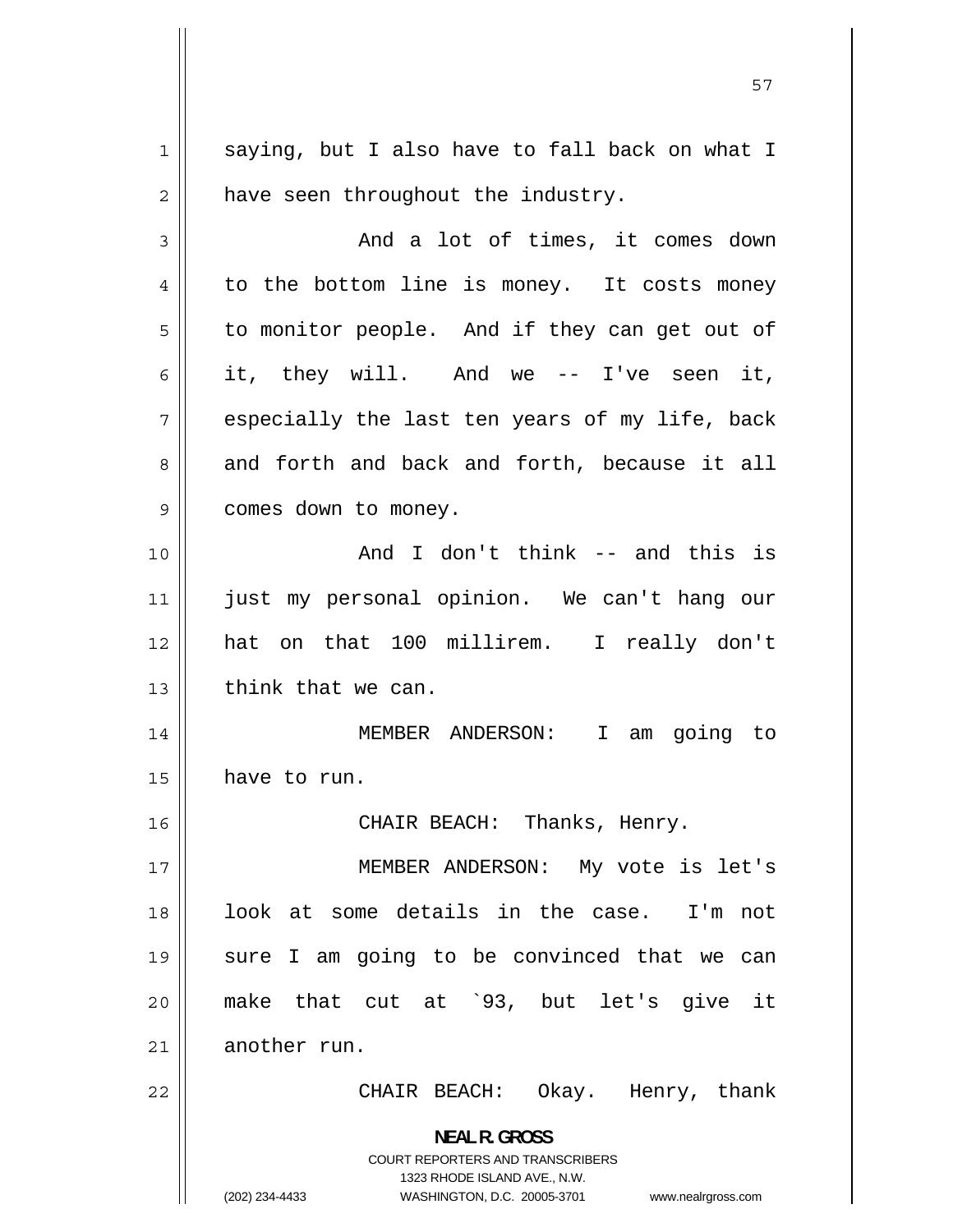1

2

you. We understand.

MEMBER ANDERSON: Sure.

3 CHAIR BEACH: So at this point, 4 then, does the Work Group agree that NIOSH 5 should go back and look at those five cases 6 and give us how they bounded those cases? Is 7 that what we're looking for? 8 MEMBER CLAWSON: This is Brad. At 9 this time, yes, I think we have got to look at 10 all of the information from all sides of it. 11 And I think that this would be the best to be 12 able to give us a better feeling of how this 13 is going to be implemented and what they need 14 | to be able to do. 15 CHAIR BEACH: And, of course, 16 NIOSH, can you give us a timeline on that? We

17 are on the schedule for March. And I know  $18$  | that can be changed if need be.

19 MR. CALHOUN: I don't know. I 20 think it will certainly take, I would say, a 21 few weeks to get all of this together, but I'm 22 || not sure.

> **NEAL R. GROSS**  COURT REPORTERS AND TRANSCRIBERS 1323 RHODE ISLAND AVE., N.W.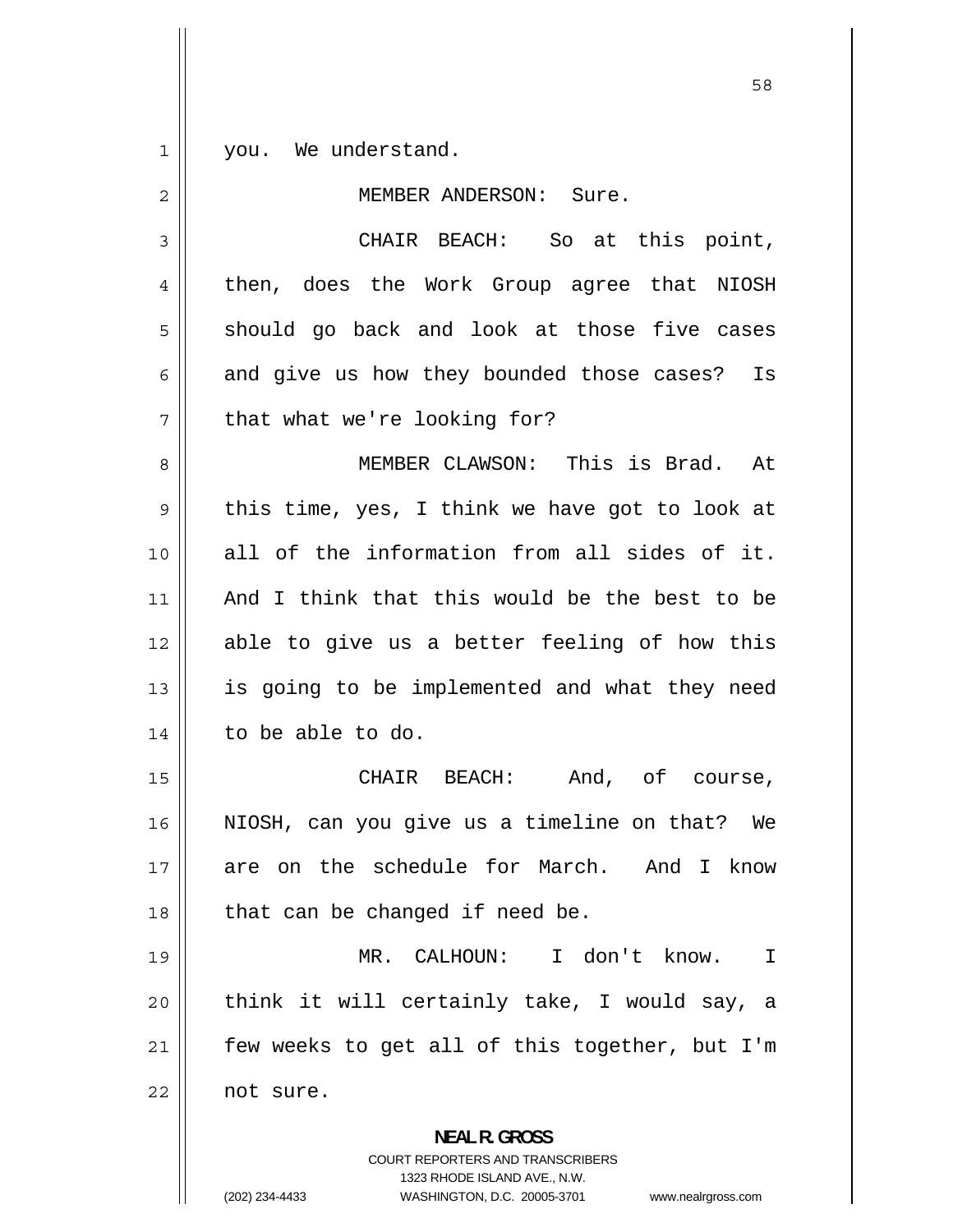1 CHAIR BEACH: So a few weeks mean 2 we won't make a March time frame? 3 MR. CALHOUN: Well, what date in 4 March is it? I forget. 5 CHAIR BEACH: The 12th. 6 MR. CALHOUN: I think that is going 7 to be tough. You know, I mean, after I get 8 off here, I will talk to my bosses and see 9 what they want me to do. 10 || CHAIR BEACH: Okay. 11 MR. CALHOUN: We'll see what the 12 workload is, but let me just hold off and let 13 || you know in the next couple of days. Okay? 14 CHAIR BEACH: I won't speak for 15 Ted, but I will ask Ted the question, if you 16 | can work with Ted, I would assume. 17 MR. CALHOUN: Sure. 18 CHAIR BEACH: And, Ted, if you are 19 || speaking, you are on mute. 20 MR. KATZ: No, I am not speaking.  $21$  | I was just  $-$ 22 || CHAIR BEACH: Okay. **NEAL R. GROSS**  COURT REPORTERS AND TRANSCRIBERS 1323 RHODE ISLAND AVE., N.W. (202) 234-4433 WASHINGTON, D.C. 20005-3701 www.nealrgross.com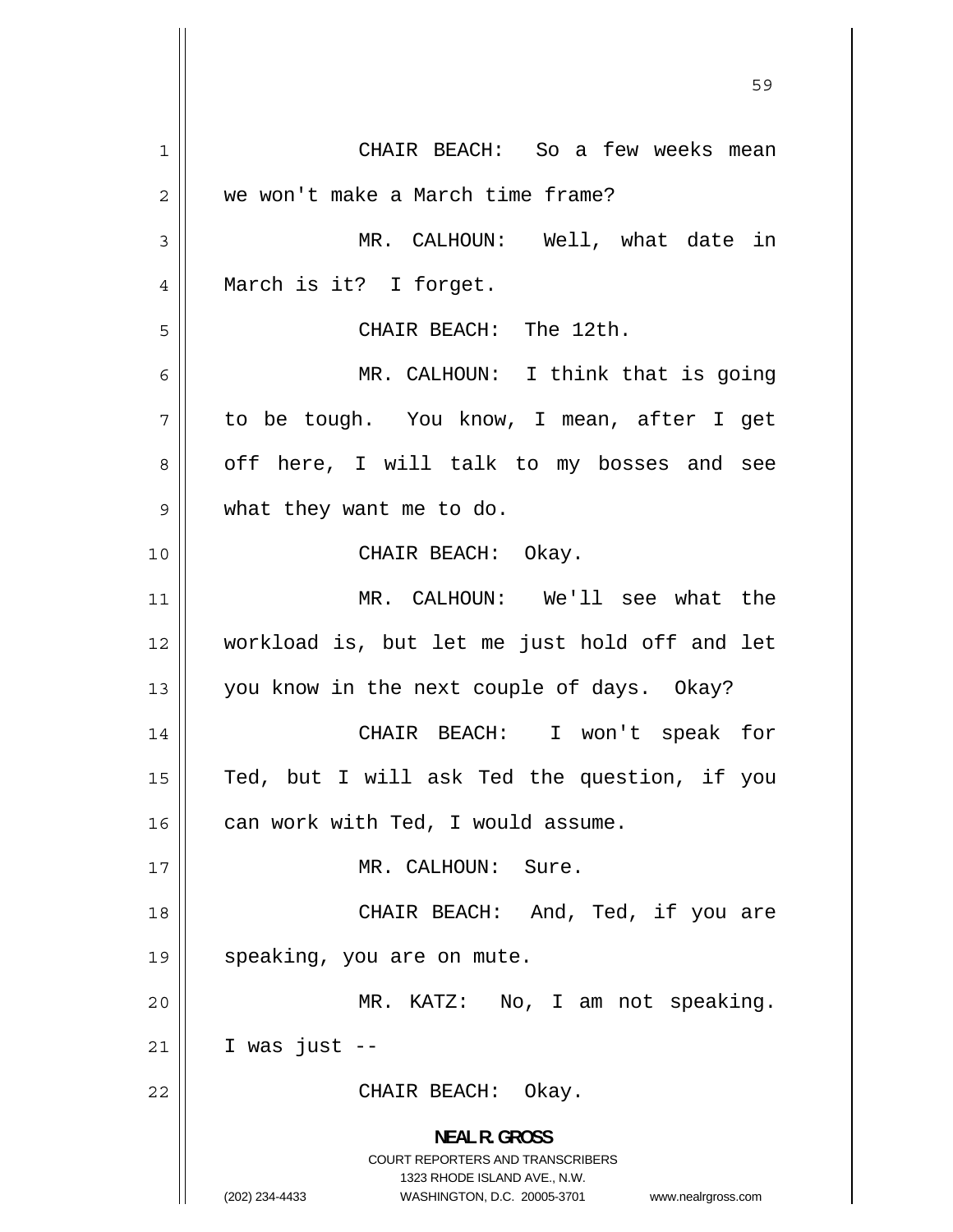1 MR. KATZ: I am not sure what the 2 question was to me, Josie. 3 CHAIR BEACH: I was just asking if 4 Grady could get with you on the timeline. 5 MR. KATZ: Whenever. He can send 6 us, the whole Work Group, a timeline. 7 CHAIR BEACH: Okay. 8 MR. KATZ: Absolutely. 9 CHAIR BEACH: And I only suggested 10 that because it is your schedule for March  $11$  | that is going to change. 12 MR. KATZ: Right. And we can deal 13 with a change, even at the last moment if we  $14$  || need to. 15 CHAIR BEACH: Okay. Do we need to 16 take an official vote to go this direction? I 17 mean, we heard from Henry, Brad. And I agree 18 that these five cases should be done. Gen, I 19 believe we heard -- 20 MEMBER ROESSLER: Well, or any 21 other supporting information that they can  $22 \parallel$  give. **NEAL R. GROSS**  COURT REPORTERS AND TRANSCRIBERS 1323 RHODE ISLAND AVE., N.W. (202) 234-4433 WASHINGTON, D.C. 20005-3701 www.nealrgross.com

 $\sim$  60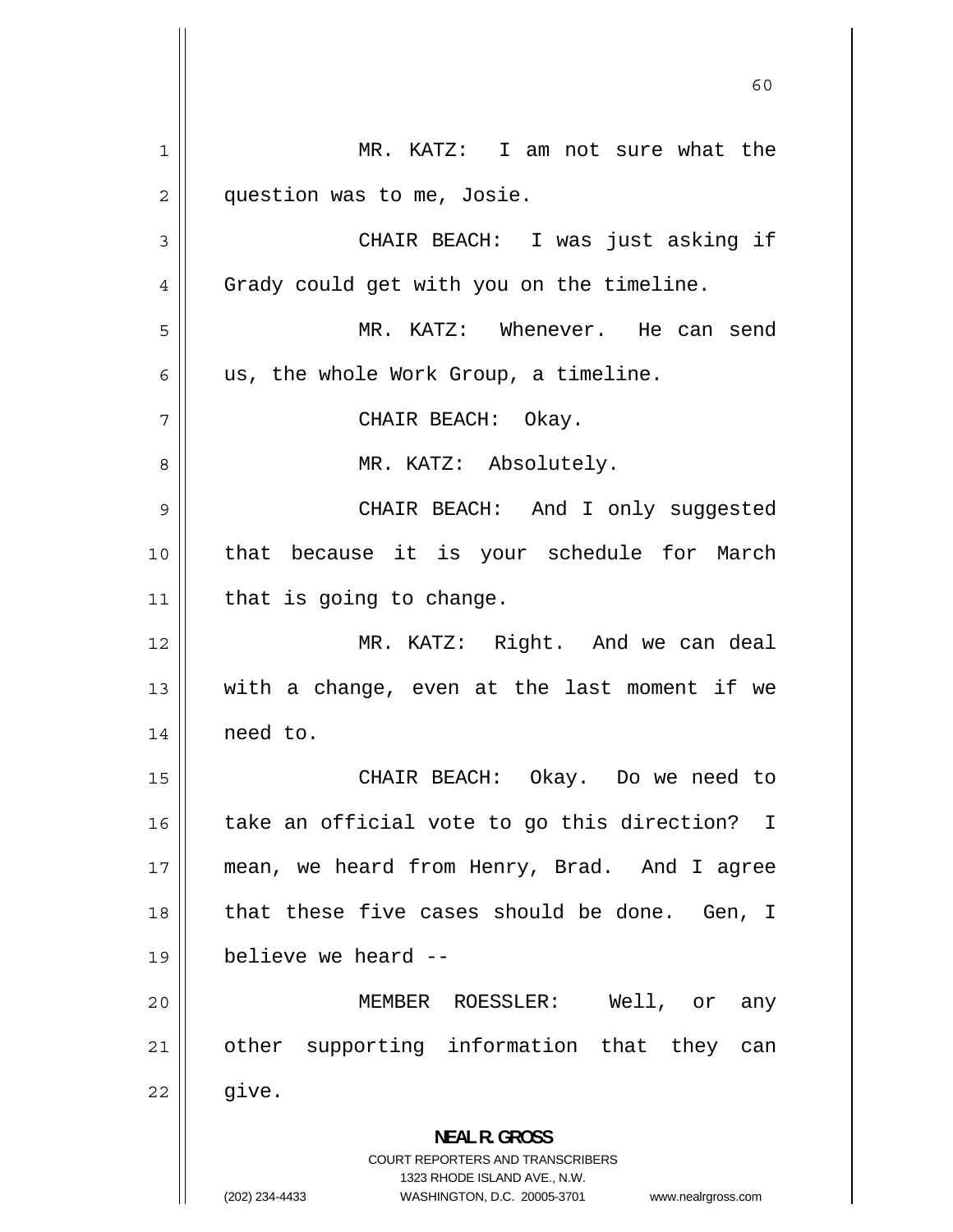| $\mathbf 1$ | CHAIR BEACH: Okay.                                                                                  |
|-------------|-----------------------------------------------------------------------------------------------------|
| 2           | MEMBER ROESSLER: And I think Joe                                                                    |
| 3           | has some good thoughts on how this could be                                                         |
| 4           | achieved. I think if I were Grady I would                                                           |
| 5           | talk with Joe a little bit more to kind of get                                                      |
| 6           | an idea of how to approach this.                                                                    |
| 7           | CHAIR BEACH: That sounds like                                                                       |
| 8           | sound advice. And, Wanda?                                                                           |
| 9           | MR. FITZGERALD: That's fine. What                                                                   |
| 10          | we can do is maybe have that discussion and                                                         |
| 11          | bring something back to the Work Group by                                                           |
| 12          | email that would be the proposal as far as                                                          |
| 13          | whatever analysis is called for.                                                                    |
| 14          | CHAIR BEACH: Does this fall to the                                                                  |
| 15          | level of a technical call or you can just work                                                      |
| 16          | that out?                                                                                           |
| 17          | MR. FITZGERALD: I would assume we                                                                   |
| 18          | can just work it out.                                                                               |
| 19          | CHAIR BEACH: Okay. And, Wanda,                                                                      |
| 20          | are you in agreement?                                                                               |
| 21          | MEMBER MUNN: I don't think we are                                                                   |
| 22          | going to get any more information than<br>we                                                        |
|             | <b>NEAL R. GROSS</b>                                                                                |
|             | <b>COURT REPORTERS AND TRANSCRIBERS</b>                                                             |
|             | 1323 RHODE ISLAND AVE., N.W.<br>WASHINGTON, D.C. 20005-3701<br>(202) 234-4433<br>www.nealrgross.com |

 $\mathbf{I}$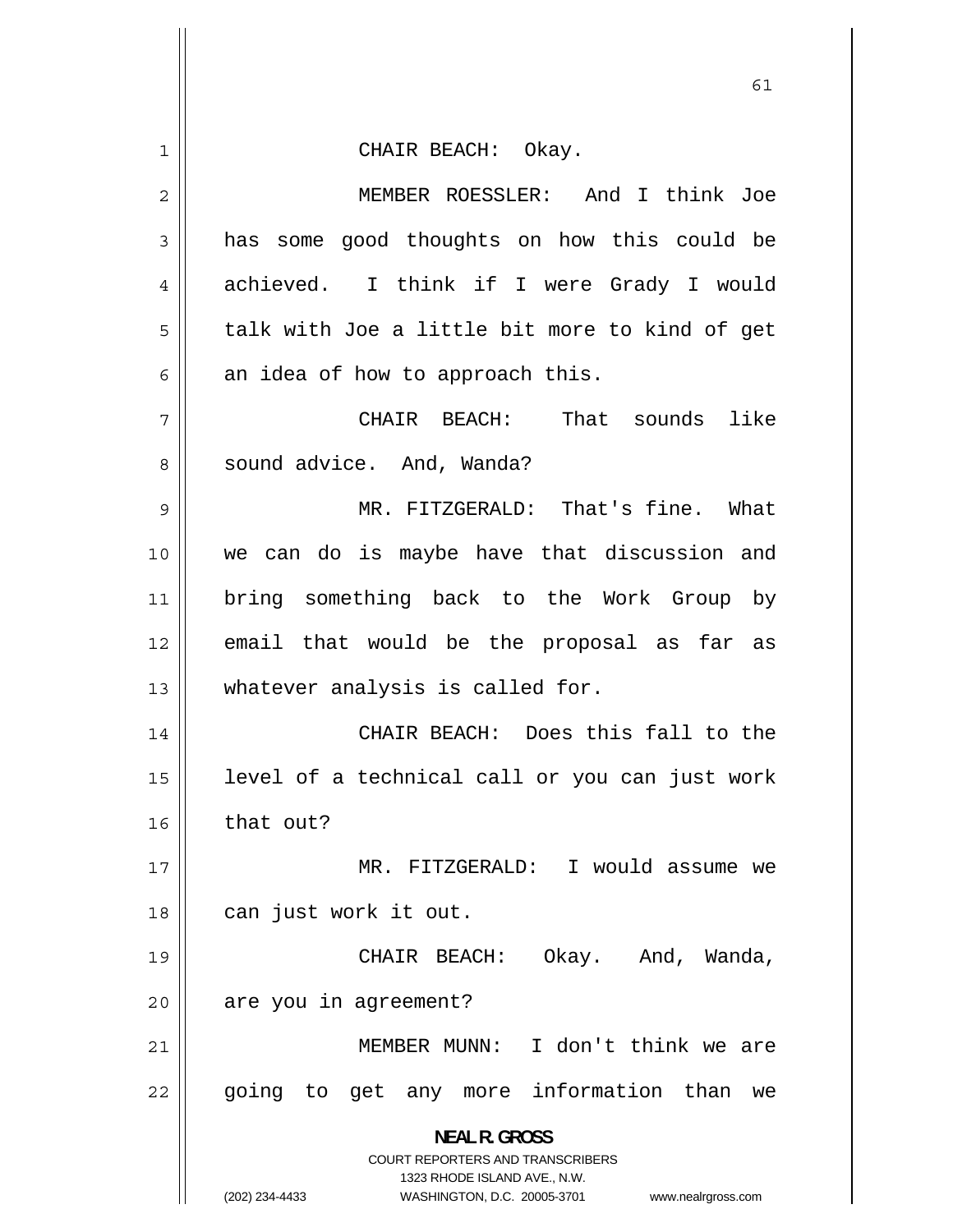1 already have, actually. But that's just a 2 personal feeling. Whatever the Work Group 3 wants to do is clearly going to happen and 4 that if you feel there is additional 5 information that is going to be beneficial, I 6 just can't imagine what it will be. 7 CHAIR BEACH: Okay. Thank you. 8 Are there any other comments or 9 questions, or are we ready to adjourn? 10 DR. BUCHANAN: This is Ron. I just 11 think that we should lay out, you know, what 12 would be achieved so that we just don't have 13 more White Papers going back and forth on the 14 dose reconstruction and how would we present 15 it and what assumptions can be made so that it 16 would, you know, prove something one way or 17 the other, rather than just exchanging White 18 Papers to come up with the same brick wall 19 next time. 20 CHAIR BEACH: Okay. That sounds 21 like good information. So who would start  $22$  || that? Would SC&A? Would you  $-$ **NEAL R. GROSS**  COURT REPORTERS AND TRANSCRIBERS 1323 RHODE ISLAND AVE., N.W.

(202) 234-4433 WASHINGTON, D.C. 20005-3701 www.nealrgross.com

 $\sim$  62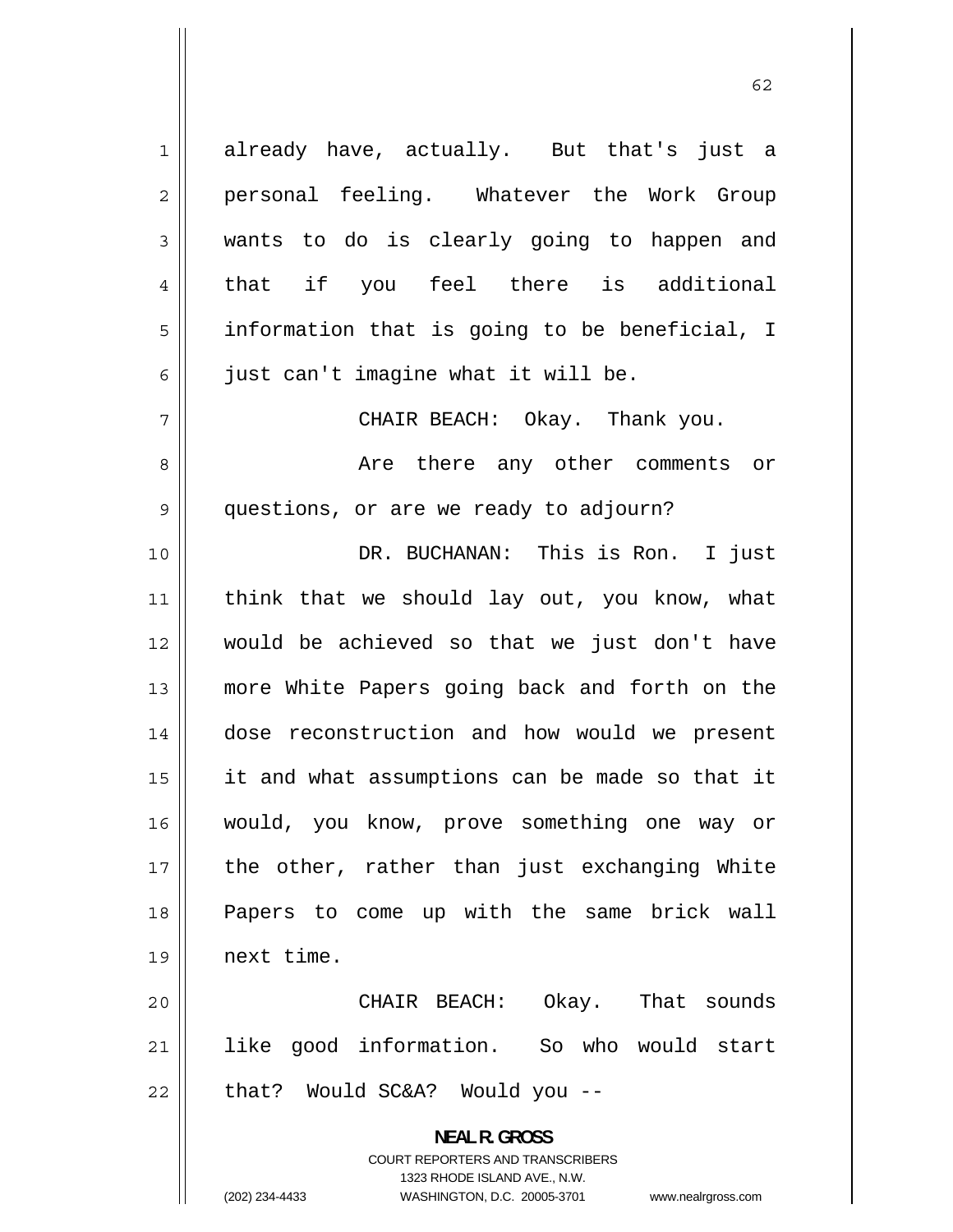| $\mathbf 1$ | MR. FITZGERALD: I would propose                                     |
|-------------|---------------------------------------------------------------------|
| 2           | that we have a conference call, technical                           |
| 3           | conference call. I think Ron, myself, Grady.                        |
| 4           | You know, if any Board Member wants to listen                       |
| 5           | in, that's fine, too. But, you know, within                         |
| 6           | the next few business days, just do that.                           |
| 7           | CHAIR BEACH: Okay.                                                  |
| 8           | MR. FITZGERALD: And come up with                                    |
| 9           | the best approach that one can, understanding                       |
| 10          | -- and, you know, I have some reservations. I                       |
| 11          | mean, I think we have what we have in the way                       |
| 12          | of data, but I think any way we can help the                        |
| 13          | Work Group sort of understand some of what                          |
| 14          | Grady has said but understand better what the                       |
| 15          | data provides, what this new information that                       |
| 16          | we seem to have more of from Brookhaven, what                       |
| 17          | that can do to facilitate dose reconstruction                       |
| 18          | is about the best we can do at this point.                          |
| 19          | CHAIR BEACH: Okay. I think that                                     |
| 20          | sounds like a reasonable approach. Thank you,                       |
| 21          | Ron, for that advice. Ted, can you -- who                           |
| 22          | would set up the technical call. I would like                       |
|             | <b>NEAL R. GROSS</b>                                                |
|             | <b>COURT REPORTERS AND TRANSCRIBERS</b>                             |
|             | 1323 RHODE ISLAND AVE., N.W.                                        |
|             | (202) 234-4433<br>WASHINGTON, D.C. 20005-3701<br>www.nealrgross.com |

 $\sim$  63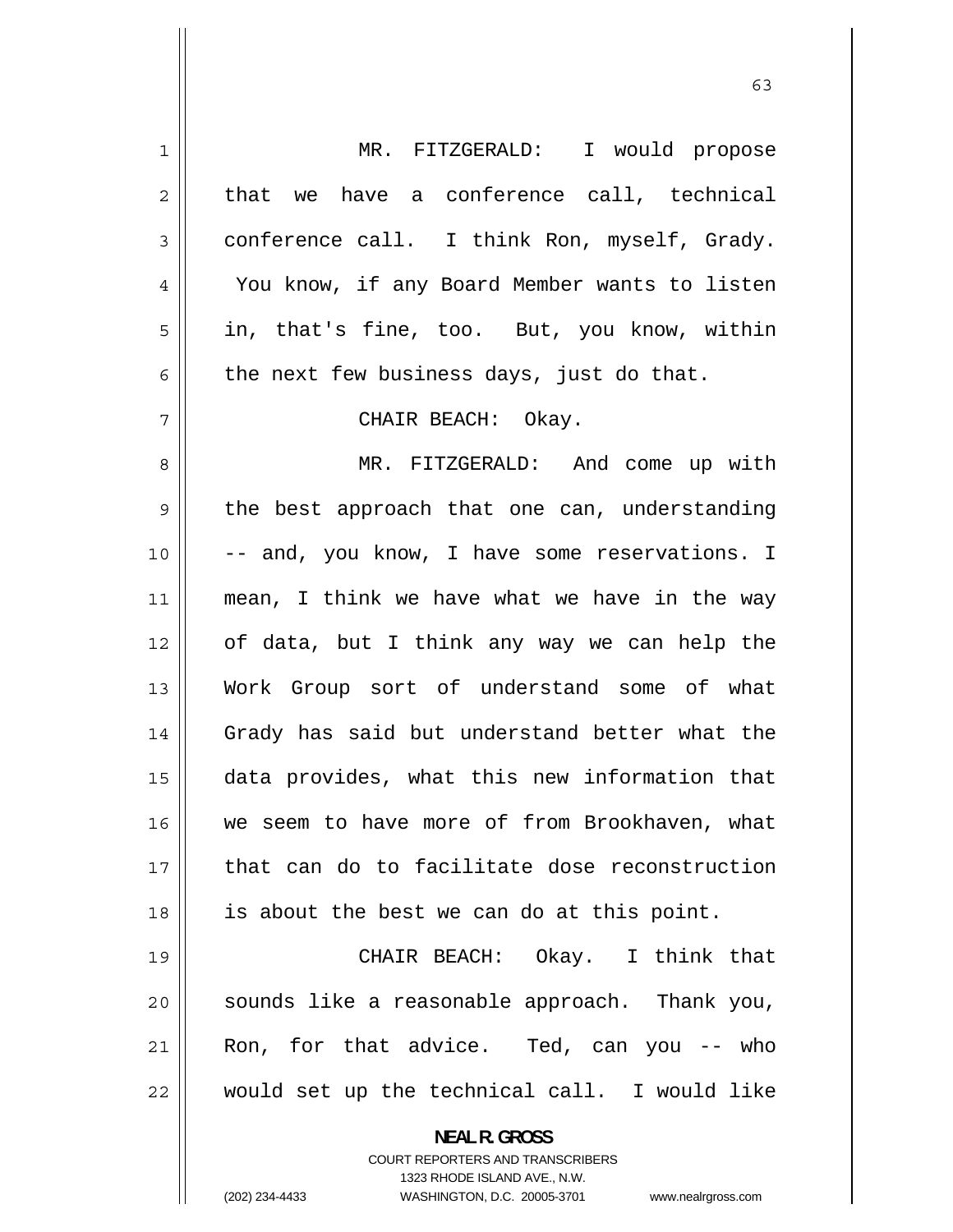1 to sit in on it.

| $\overline{2}$ | MR. KATZ: No. That's fine. And I               |
|----------------|------------------------------------------------|
| 3              | can set it up as soon as I know. Let's give    |
| 4              | Grady a chance to reconnoiter and figure out   |
| 5              | what -- he was going to get you some timeline  |
| 6              | information or whatever and I'm sure Grady as  |
| 7              | well as Joe and Ron will be thinking about     |
| 8              | what they want. So just let me know when       |
| 9              | you're ready to meet, Joe, Grady, and I'll set |
| 10             | it up. And we'll do that. And I'll send a      |
| 11             | notice to the whole Work Group. And anybody    |
| 12             | who wants to listen in can do that. And we     |
| 13             | can get it done early next week I guess is     |
| 14             | what we're talking about.                      |
| 15             | MR. FITZGERALD: Yes, maybe like                |
| 16             | Tuesday, sometime by early next week.          |
| 17             | MR. CALHOUN: I am, unfortunately,              |
| 18             | traveling to Los Alamos. I'll be there         |
| 19             | Tuesday, Wednesday, Thursday. Now I'll look    |
| 20             | at my flight schedule and see when I can call  |
| 21             | in if we decide Tuesday is the date. But it    |
| 22             | is going to be at least a little bit less open |
|                | <b>NEAL R. GROSS</b>                           |

COURT REPORTERS AND TRANSCRIBERS 1323 RHODE ISLAND AVE., N.W.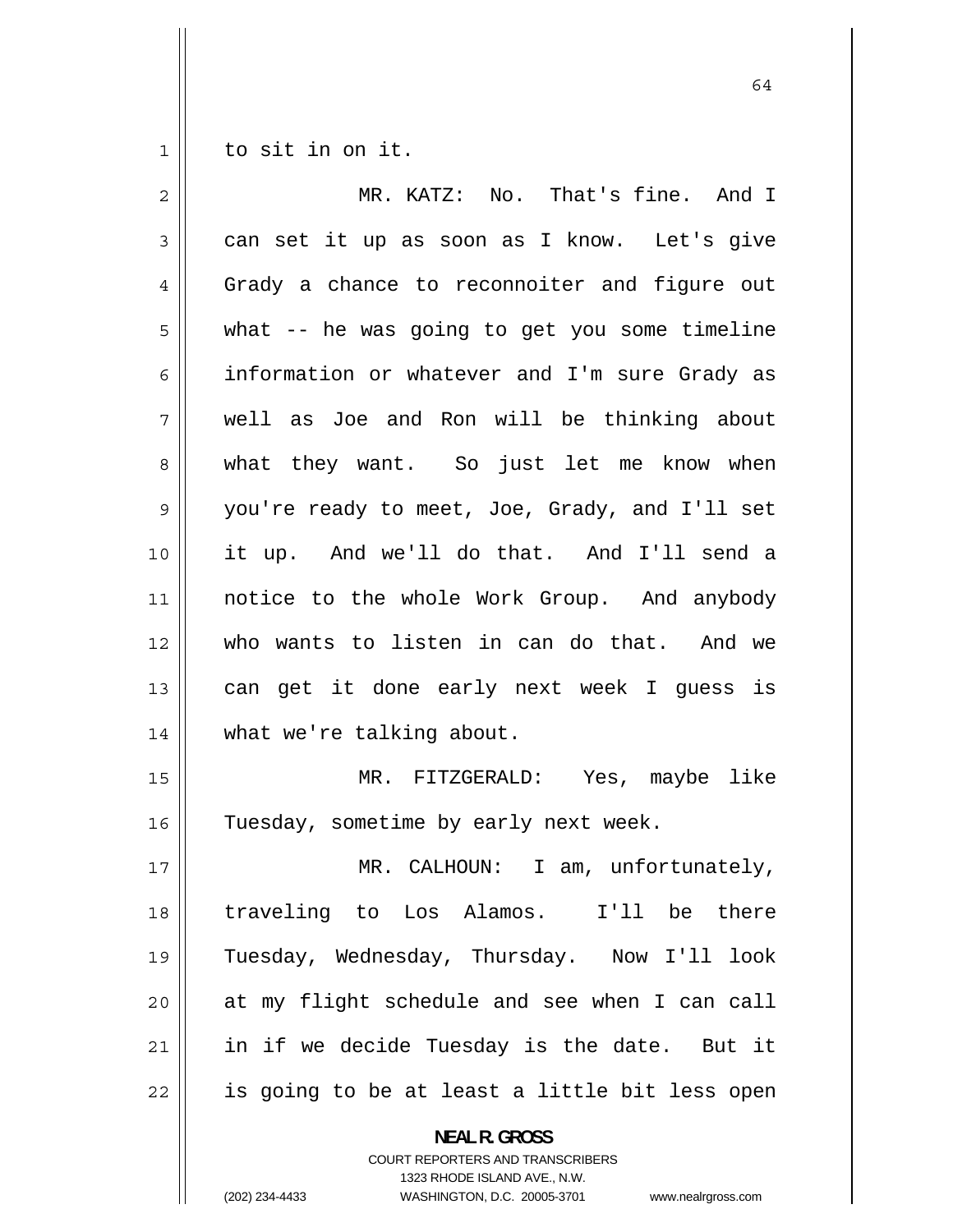1 than my typical days here are. 2 CHAIR BEACH: Okay. And we can -- 3 MR. KATZ: Let me ask this question 4 just before we -- how much time do you guys 5 need to think about this because we could do 6 it tomorrow if you wanted to? 7 MR. FITZGERALD: I would like to 8 have at least a day. 9 MR. CALHOUN: Yes, yes. 10 MR. KATZ: Okay. That's fine. I 11 mean, Monday is Presidents Day. Grady, you're 12 | traveling starting on Tuesday? 13 MR. CALHOUN: Yes. I'm traveling 14 Tuesday. I've got a meeting there Wednesday.  $15$  | And I'm coming home Thursday. 16 MR. KATZ: So is there a time of 17 day on Tuesday that would work for you? 18 MR. CALHOUN: Well, I can look at 19 my flight here. Let's see. Hold on. 20 MR. KATZ: Sure. 21 MEMBER CLAWSON: Hey, Josie, this 22 is Brad. I've got a nuclear fuel element that **NEAL R. GROSS**  COURT REPORTERS AND TRANSCRIBERS 1323 RHODE ISLAND AVE., N.W.

<sup>(202) 234-4433</sup> WASHINGTON, D.C. 20005-3701 www.nealrgross.com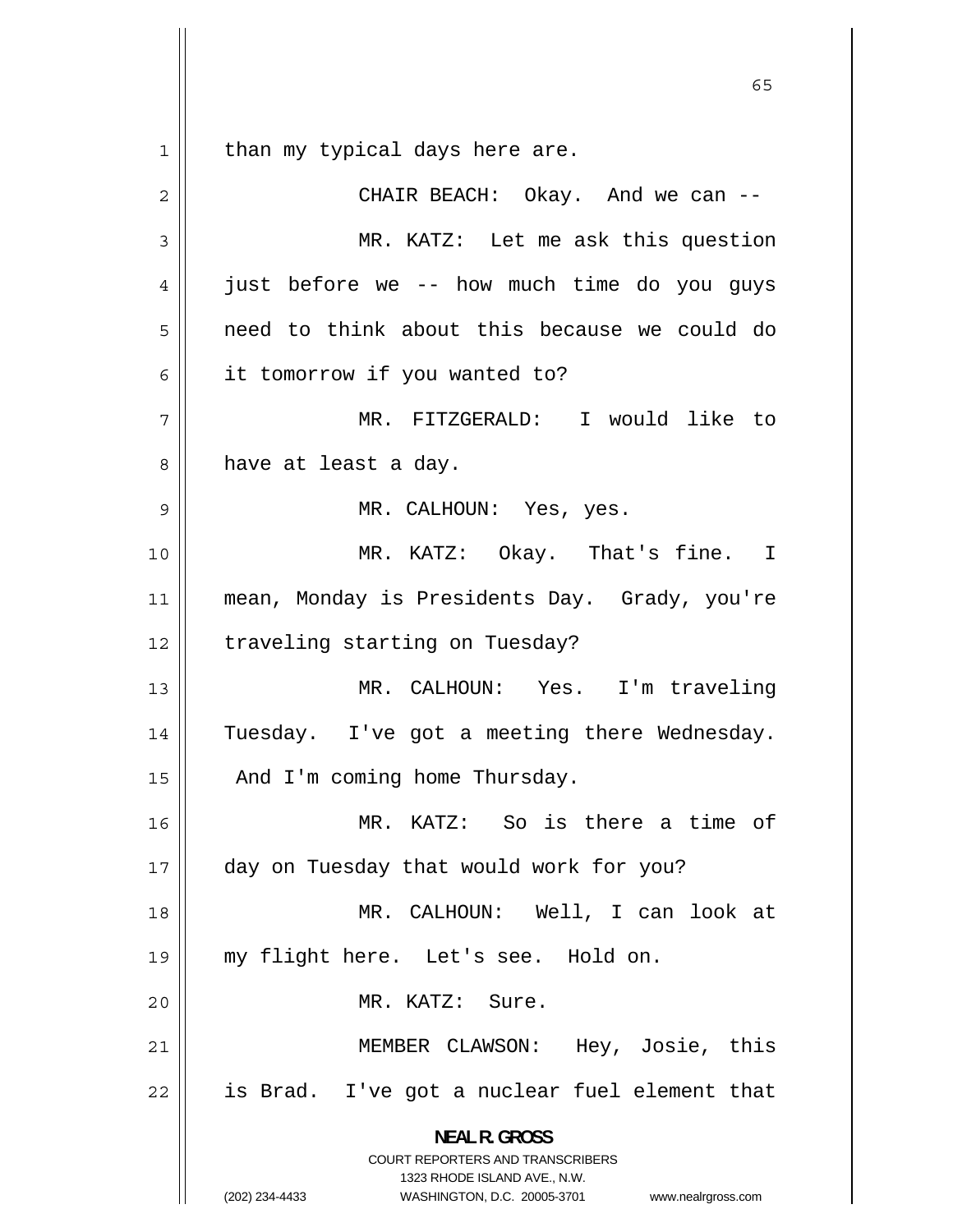1 has my name on it, and they're waiting for me 2 to go. So I'm going to sign off, but if we 3 could just be apprised, the Work Group, of 4 what is kind of pushing forward, I would 5 greatly appreciate it. 6 CHAIR BEACH: Of course, Brad. 7 Thank you. 8 MEMBER CLAWSON: Bye bye. 9 MR. KATZ: Bye, Brad. 10 MR. CALHOUN: Well, we either have 11 to do it probably before 8:00 a.m. on Tuesday, 12 which is unlikely -- 13 MR. KATZ: Yes. 14 MR. CALHOUN: -- or my flight 15 arrives at 2:00. And then I've got to drive 16 to Santa Fe. So that's at least an hour. So 17 3:00. So that would probably push me to I 18 || guess 4:00-ish on Tuesday. 19 MR. KATZ: Okay. But 4:00-ish  $20$  || there, that's  $6:00$  p.m. Eastern time? 21 MR. CALHOUN: Yes. There you go. 22 Sorry. I didn't think of that. Okay. And **NEAL R. GROSS**  COURT REPORTERS AND TRANSCRIBERS 1323 RHODE ISLAND AVE., N.W. (202) 234-4433 WASHINGTON, D.C. 20005-3701 www.nealrgross.com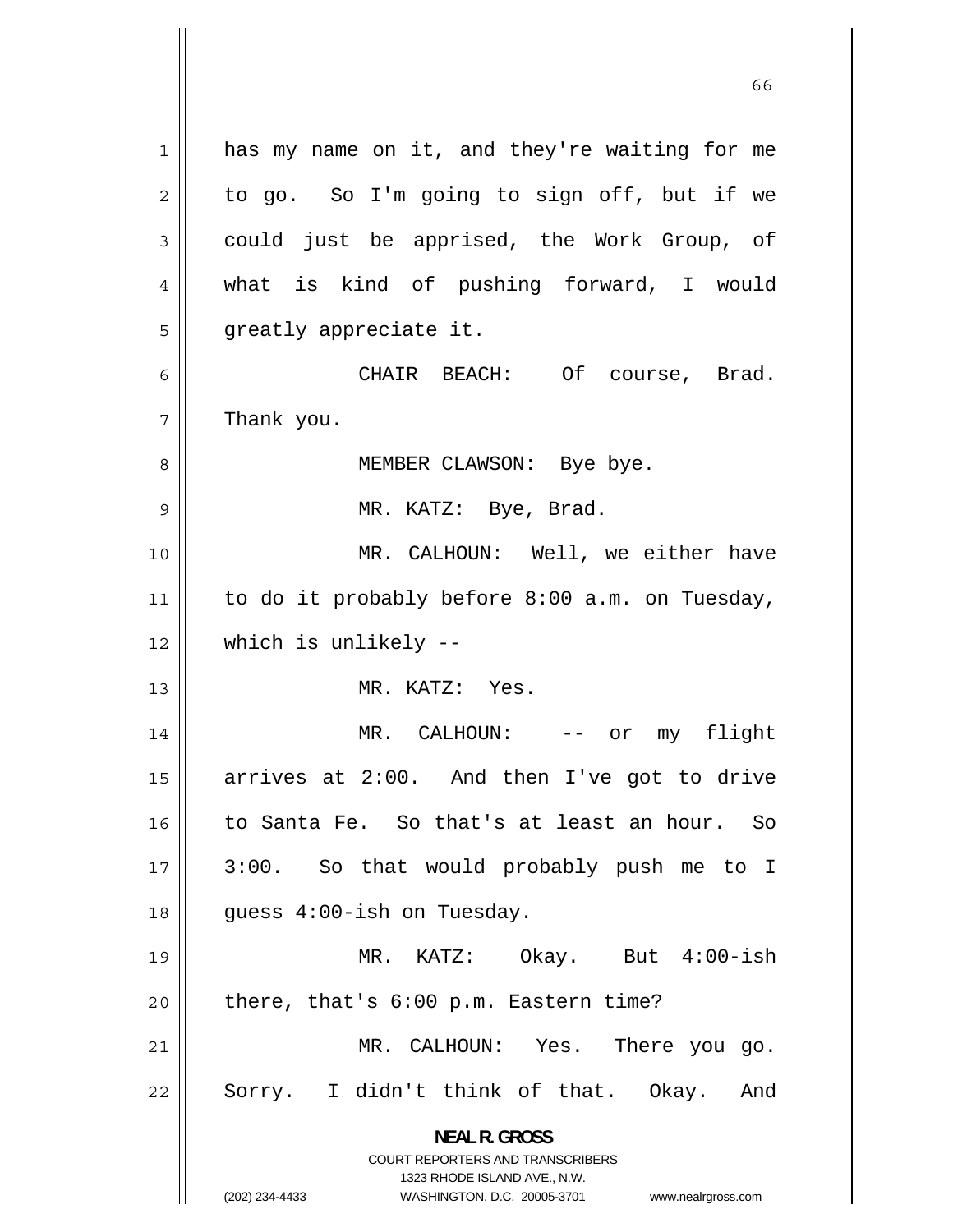1 then the other option is I have to find the 2 times of my meetings. I've got my meeting -- 3 that's not -- the meeting date on Wednesday. 4 MR. KATZ: Yes. I think Thursday 5 is a Work Group meeting. So it would have to 6 be Wednesday. And Josie is traveling part of 7 the day on Wednesday. 8 CHAIR BEACH: I don't necessarily 9 have to sit in. 10 MR. KATZ: Okay. 11 CHAIR BEACH: I will try to make 12 whatever is most convenient for Grady and Joe. 13 MR. KATZ: Okay. Well, Grady, I 14 don't mean to put you on the spot while you 15 are on the phone, but if you can shoot for a 16 time on Wednesday that works that is 17 | reasonable --18 MR. CALHOUN: Yes. My meetings are 19 9:30 a.m. and 4:30 p.m. on Wednesday, it looks  $20$   $\parallel$   $1$   $\text{like}$ . 21 MR. KATZ: Is there a big gap in 22 between there? **NEAL R. GROSS**  COURT REPORTERS AND TRANSCRIBERS 1323 RHODE ISLAND AVE., N.W. (202) 234-4433 WASHINGTON, D.C. 20005-3701 www.nealrgross.com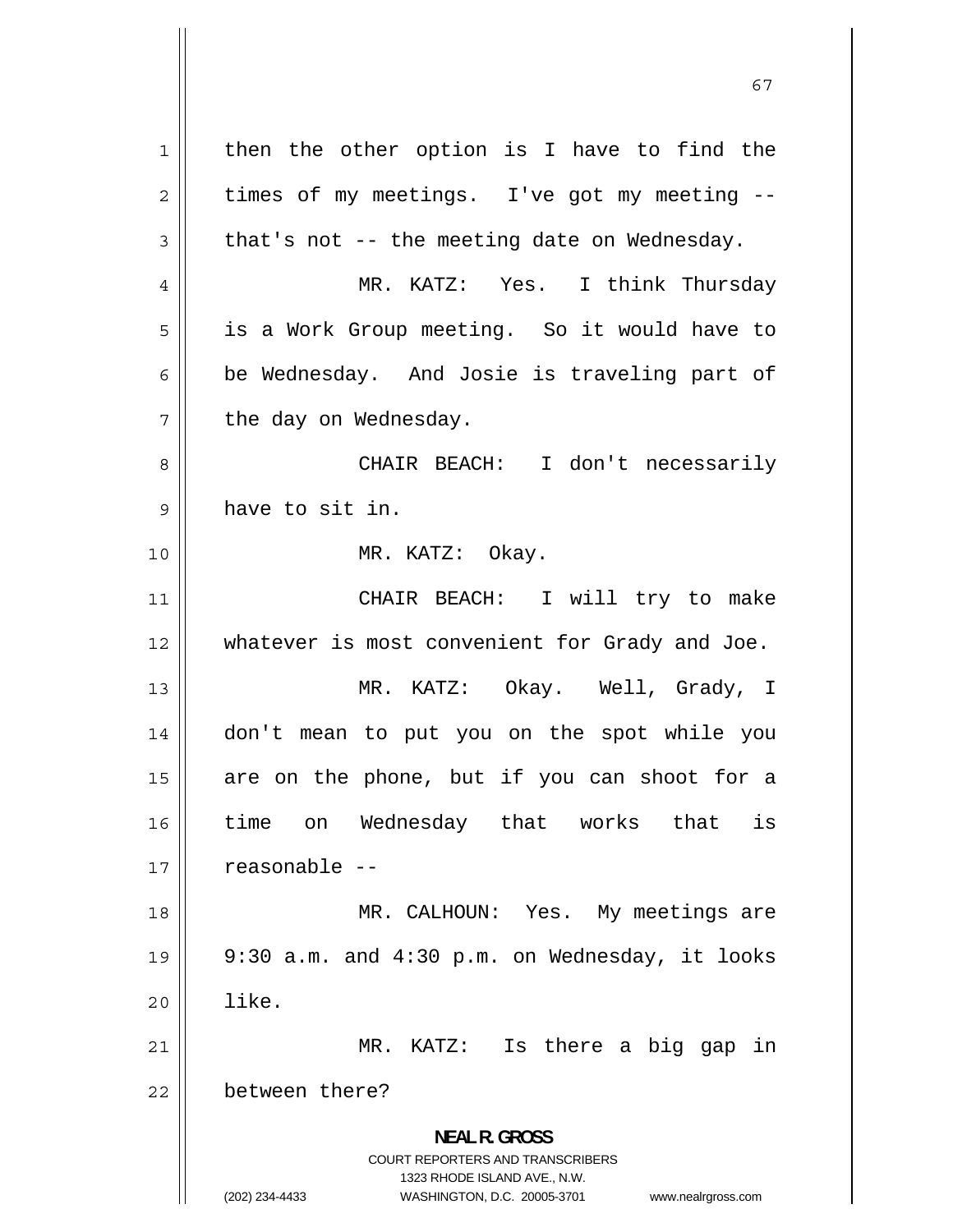| 1  | MR. CALHOUN: So I guess maybe --                                                                    |
|----|-----------------------------------------------------------------------------------------------------|
| 2  | it depends on how far I am from -- I don't                                                          |
| 3  | know. I'm going to have to check out and see                                                        |
| 4  | how far I am from the meeting center, too, see                                                      |
| 5  | how much driving I've got to do.                                                                    |
| 6  | MR. KATZ: So you think there is                                                                     |
| 7  | somewhere in the middle of the day that might                                                       |
| 8  | work?                                                                                               |
| 9  | MR. CALHOUN: I think that would                                                                     |
| 10 | probably be the best, it looks like. I can't                                                        |
| 11 | imagine them lasting more than a couple of                                                          |
| 12 | hours, you know.                                                                                    |
| 13 | MR. KATZ: Okay.                                                                                     |
| 14 | MR. CALHOUN: So it would probably                                                                   |
| 15 | be noonish, whatever time that is. So that                                                          |
| 16 | would be 2:00-ish, I guess, your time.                                                              |
| 17 | MR. KATZ: And that would work. We                                                                   |
| 18 | have a Rocky Flats Work Group meeting at                                                            |
| 19 | $10:00$ , but that will be done by then. Folks                                                      |
| 20 | pencil that in. Let's just pencil in 2:00                                                           |
| 21 | o'clock on Wednesday. Grady can let us know                                                         |
| 22 | if that won't work. But let's help keep an                                                          |
|    | <b>NEAL R. GROSS</b>                                                                                |
|    | <b>COURT REPORTERS AND TRANSCRIBERS</b>                                                             |
|    | 1323 RHODE ISLAND AVE., N.W.<br>(202) 234-4433<br>WASHINGTON, D.C. 20005-3701<br>www.nealrgross.com |
|    |                                                                                                     |

 $\sim$  68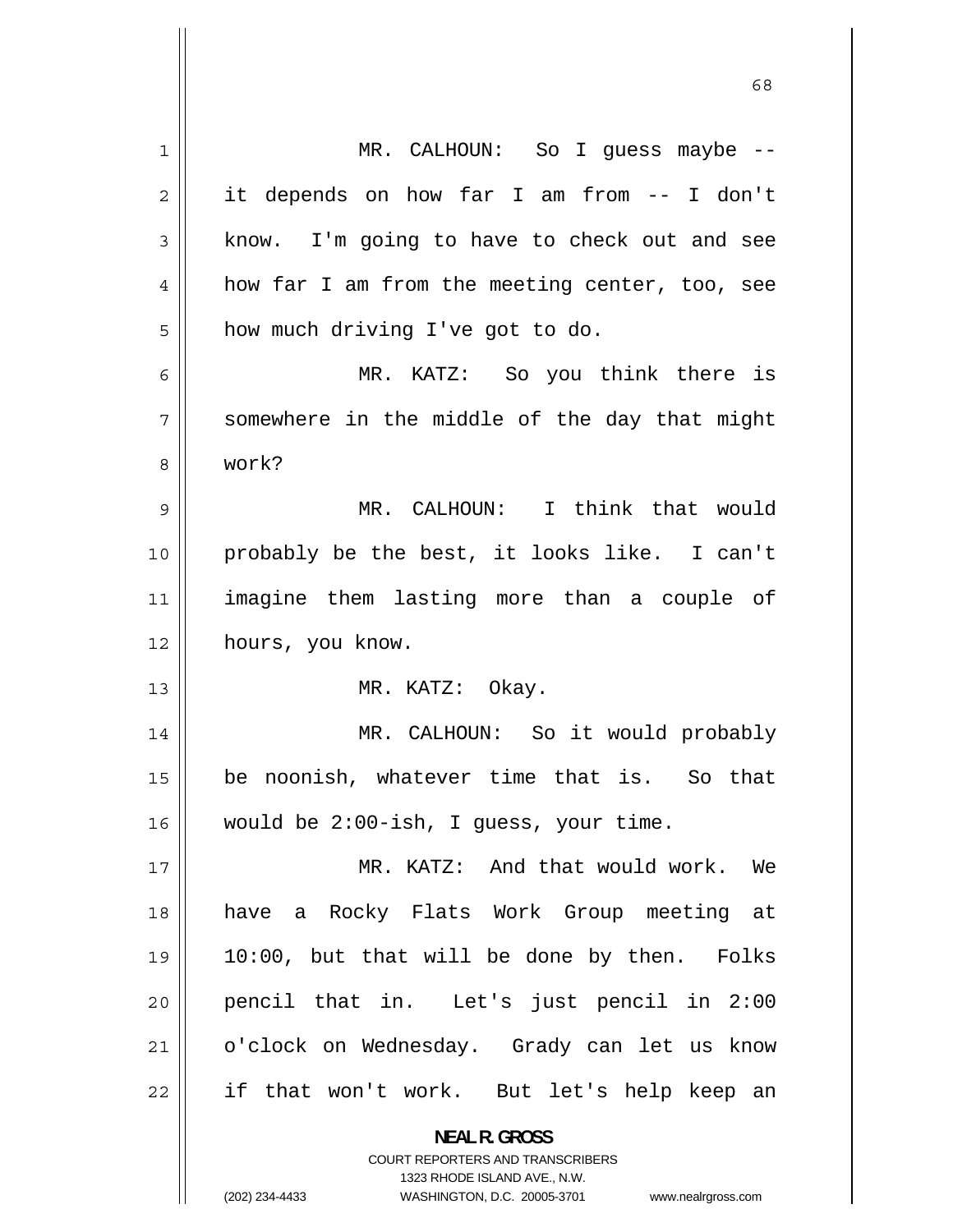|    | 69                                                                  |
|----|---------------------------------------------------------------------|
| 1  | eye to that, everybody, on your calendars.                          |
| 2  | CHAIR BEACH: All right. Then you                                    |
| 3  | might look at Friday also. We do have an SEC                        |
| 4  | call at 8:00 o'clock but maybe in and around                        |
| 5  | that.                                                               |
| 6  | MR. KATZ: No. We have it at 11:00                                   |
| 7  | o'clock, Josie.                                                     |
| 8  | CHAIR BEACH: Oh, 8:00 o'clock my                                    |
| 9  | time. Sorry.                                                        |
| 10 | MR. KATZ: Yes. Sorry.                                               |
| 11 | CHAIR BEACH: I write in my time so                                  |
| 12 | I don't lose it.                                                    |
| 13 | MR. KATZ: Right. Yes. We need to                                    |
| 14 | get Grady if he's going to have a discussion                        |
| 15 | he needs to have it early enough that he can                        |
| 16 | get things done.                                                    |
| 17 | CHAIR BEACH: Yes.                                                   |
| 18 | MR. KATZ: But Friday, right, would                                  |
| 19 | be the only other possibility that week.                            |
| 20 | Okay. So, anyway, we will wait until we hear                        |
| 21 | from Grady about time. And in the meanwhile,                        |
| 22 | Ron and Joe and Grady can think about what                          |
|    | <b>NEAL R. GROSS</b><br>COURT REPORTERS AND TRANSCRIBERS            |
|    | 1323 RHODE ISLAND AVE., N.W.                                        |
|    | (202) 234-4433<br>WASHINGTON, D.C. 20005-3701<br>www.nealrgross.com |